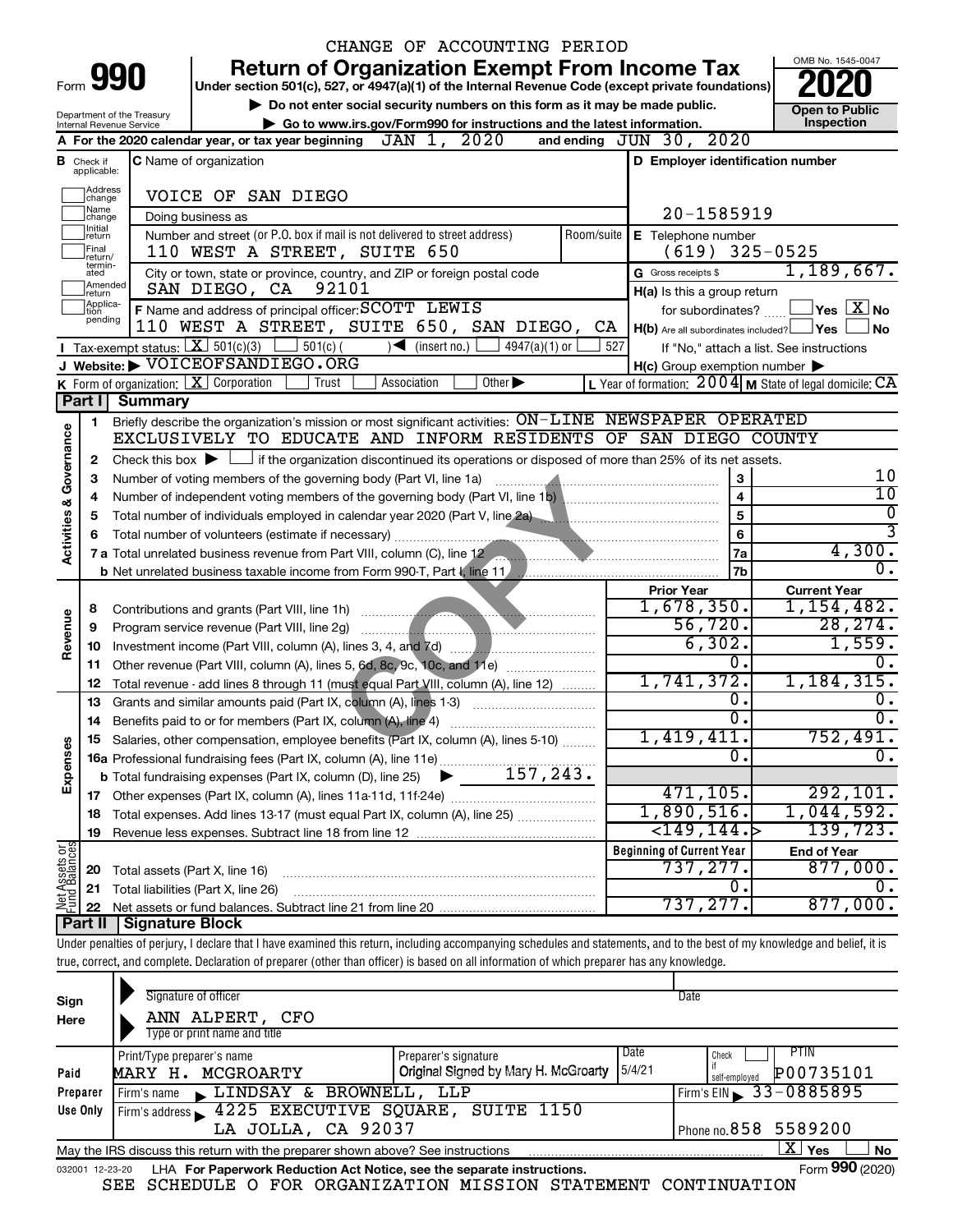|              | 20-1585919<br>VOICE OF SAN DIEGO<br>Page 2<br>Form 990 (2020)                                                                                                                                               |
|--------------|-------------------------------------------------------------------------------------------------------------------------------------------------------------------------------------------------------------|
|              | Part III   Statement of Program Service Accomplishments                                                                                                                                                     |
|              |                                                                                                                                                                                                             |
| 1            | Briefly describe the organization's mission:<br>TO CONSISTENTLY DELIVER GROUND-BREAKING INVESTIGATIVE JOURNALISM FOR                                                                                        |
|              | TO INCREASE CIVIC PARTICIPATION BY GIVING<br>THE SAN DIEGO REGION.                                                                                                                                          |
|              | CITIZENS THE KNOWLEDGE AND IN-DEPTH ANALYSIS NECESSARY TO BECOME                                                                                                                                            |
|              | ADVOCATES FOR GOOD GOVERNMENT AND SOCIAL PROGRESS.                                                                                                                                                          |
| $\mathbf{2}$ | Did the organization undertake any significant program services during the year which were not listed on the                                                                                                |
|              | $\sqrt{\mathsf{Yes}\ \mathbf{X}}$ No<br>prior Form 990 or 990-EZ?                                                                                                                                           |
| 3            | If "Yes," describe these new services on Schedule O.<br>$\exists$ Yes $\boxed{\text{X}}$ No<br>Did the organization cease conducting, or make significant changes in how it conducts, any program services? |
|              | If "Yes," describe these changes on Schedule O.                                                                                                                                                             |
| 4            | Describe the organization's program service accomplishments for each of its three largest program services, as measured by expenses.                                                                        |
|              | Section 501(c)(3) and 501(c)(4) organizations are required to report the amount of grants and allocations to others, the total expenses, and                                                                |
|              | revenue, if any, for each program service reported.                                                                                                                                                         |
| 4a           | 23,886.<br>$\overline{837}$ , $620$ . including grants of \$<br>) (Expenses \$<br>) (Revenue \$<br>(Code:<br>EDUCATE AND INFORM THE RESIDENTS OF SAN DIEGO COUNTY ABOUT CIVIC AND                           |
|              | REGIONAL ISSUES AND TO PROVIDE AN INTERACTIVE FORUM FOR THE DISCUSSION                                                                                                                                      |
|              | OF ISSUES AFFECTING THE PEOPLE AND COMMUNITIES OF SAN DIEGO.                                                                                                                                                |
|              |                                                                                                                                                                                                             |
|              |                                                                                                                                                                                                             |
|              |                                                                                                                                                                                                             |
|              |                                                                                                                                                                                                             |
|              |                                                                                                                                                                                                             |
|              |                                                                                                                                                                                                             |
|              |                                                                                                                                                                                                             |
|              |                                                                                                                                                                                                             |
| 4b           | $\left(\text{Code:} \right) \left(\text{Expenses } \$\right)$<br>including grants of \$<br>) (Revenue \$                                                                                                    |
|              |                                                                                                                                                                                                             |
|              |                                                                                                                                                                                                             |
|              |                                                                                                                                                                                                             |
|              |                                                                                                                                                                                                             |
|              |                                                                                                                                                                                                             |
|              |                                                                                                                                                                                                             |
|              |                                                                                                                                                                                                             |
|              |                                                                                                                                                                                                             |
|              |                                                                                                                                                                                                             |
|              |                                                                                                                                                                                                             |
| 4c           | (Code: ) (Expenses \$<br>including grants of \$<br>) (Revenue \$                                                                                                                                            |
|              |                                                                                                                                                                                                             |
|              |                                                                                                                                                                                                             |
|              |                                                                                                                                                                                                             |
|              |                                                                                                                                                                                                             |
|              |                                                                                                                                                                                                             |
|              |                                                                                                                                                                                                             |
|              |                                                                                                                                                                                                             |
|              |                                                                                                                                                                                                             |
|              |                                                                                                                                                                                                             |
|              |                                                                                                                                                                                                             |
|              |                                                                                                                                                                                                             |
|              |                                                                                                                                                                                                             |
|              | 4d Other program services (Describe on Schedule O.)<br>(Revenue \$<br>(Expenses \$<br>including grants of \$                                                                                                |
| 4е           | 837,620.<br>Total program service expenses<br>Form 990 (2020)                                                                                                                                               |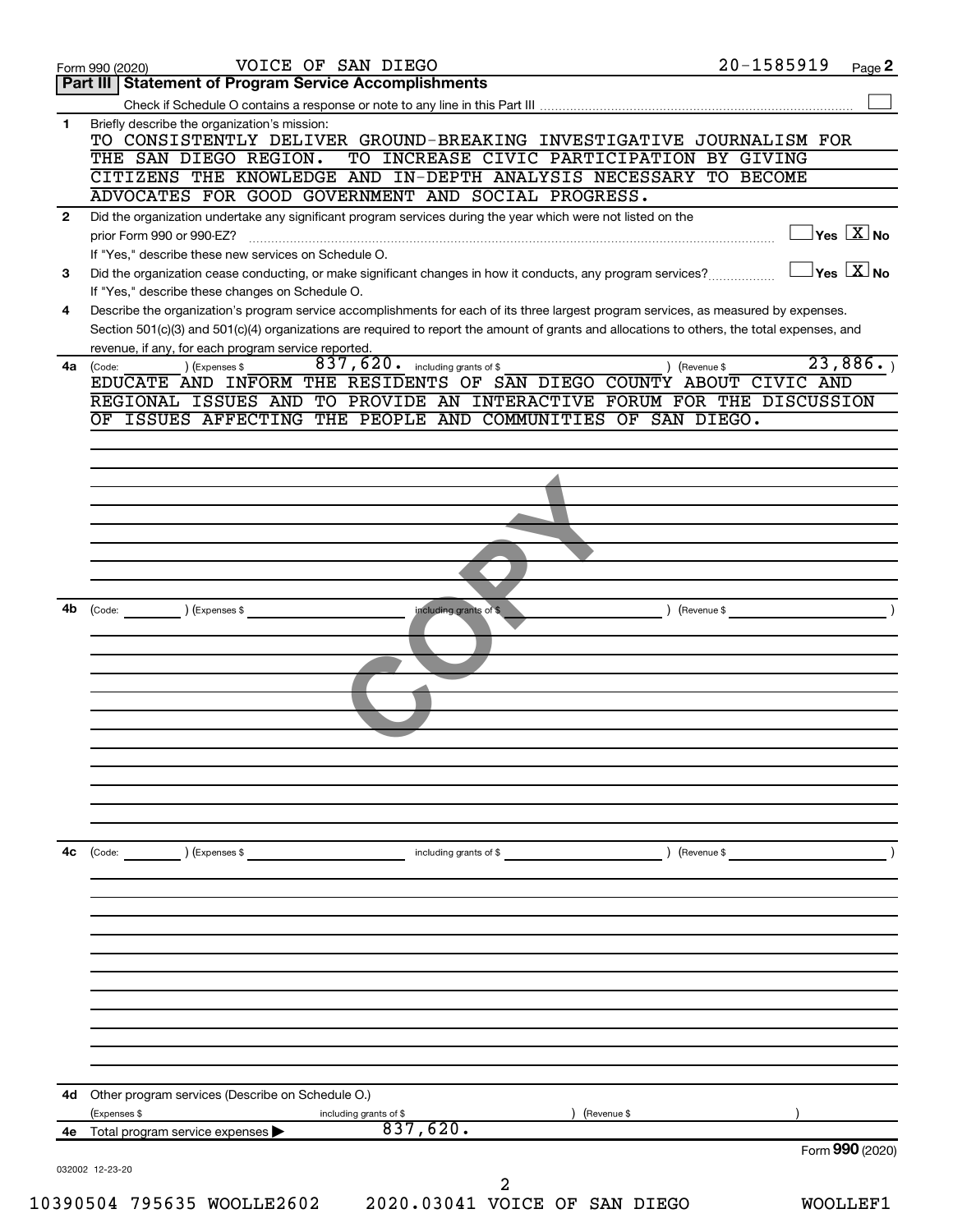|  | Form 990 (2020) |
|--|-----------------|

Form 990 (2020) Page VOICE OF SAN DIEGO 20-1585919 **Part IV Checklist of Required Schedules**

|     |                                                                                                                                                                                                                                                       |                 | Yes                     | No                                                 |
|-----|-------------------------------------------------------------------------------------------------------------------------------------------------------------------------------------------------------------------------------------------------------|-----------------|-------------------------|----------------------------------------------------|
| 1   | Is the organization described in section 501(c)(3) or 4947(a)(1) (other than a private foundation)?                                                                                                                                                   |                 |                         |                                                    |
|     |                                                                                                                                                                                                                                                       | $\mathbf{1}$    | х                       |                                                    |
| 2   |                                                                                                                                                                                                                                                       | $\mathbf{2}$    | $\overline{\textbf{x}}$ |                                                    |
| З   | Did the organization engage in direct or indirect political campaign activities on behalf of or in opposition to candidates for                                                                                                                       | 3               |                         | x                                                  |
| 4   | Section 501(c)(3) organizations. Did the organization engage in lobbying activities, or have a section 501(h) election in effect                                                                                                                      |                 |                         |                                                    |
|     |                                                                                                                                                                                                                                                       | 4               |                         | x                                                  |
| 5   | Is the organization a section 501(c)(4), 501(c)(5), or 501(c)(6) organization that receives membership dues, assessments, or                                                                                                                          |                 |                         |                                                    |
|     |                                                                                                                                                                                                                                                       | 5               |                         | X                                                  |
| 6   | Did the organization maintain any donor advised funds or any similar funds or accounts for which donors have the right to                                                                                                                             |                 |                         |                                                    |
|     | provide advice on the distribution or investment of amounts in such funds or accounts? If "Yes," complete Schedule D, Part I                                                                                                                          | 6               |                         | X                                                  |
| 7   | Did the organization receive or hold a conservation easement, including easements to preserve open space,                                                                                                                                             |                 |                         |                                                    |
|     |                                                                                                                                                                                                                                                       | $\overline{7}$  |                         | x                                                  |
| 8   | Did the organization maintain collections of works of art, historical treasures, or other similar assets? If "Yes," complete                                                                                                                          |                 |                         |                                                    |
|     |                                                                                                                                                                                                                                                       | 8               |                         | x                                                  |
| 9   | Did the organization report an amount in Part X, line 21, for escrow or custodial account liability, serve as a custodian for                                                                                                                         |                 |                         |                                                    |
|     | amounts not listed in Part X; or provide credit counseling, debt management, credit repair, or debt negotiation services?                                                                                                                             |                 |                         |                                                    |
|     |                                                                                                                                                                                                                                                       | 9               |                         | x                                                  |
| 10  | Did the organization, directly or through a related organization, hold assets in donor-restricted endowments                                                                                                                                          |                 |                         |                                                    |
|     |                                                                                                                                                                                                                                                       | 10              |                         | x                                                  |
| 11  | If the organization's answer to any of the following questions is "Yes," then complete Schedule D, Parts VI, VII, VIII, IX, or X                                                                                                                      |                 |                         |                                                    |
|     | as applicable.<br>a Did the organization report an amount for land, buildings, and equipment in Part X, line 10? If "Yes," complete Schedule D,                                                                                                       |                 |                         |                                                    |
|     |                                                                                                                                                                                                                                                       | 11a             | X                       |                                                    |
|     | <b>b</b> Did the organization report an amount for investments - other securities in Part X, line 12, that is 5% or more of its total                                                                                                                 |                 |                         |                                                    |
|     |                                                                                                                                                                                                                                                       | 11 <sub>b</sub> |                         | x                                                  |
|     | c Did the organization report an amount for investments - program related in Part X, line 13, that is 5% or more of its total                                                                                                                         |                 |                         |                                                    |
|     | assets reported in Part X, line 16? If "Yes," complete Schedule D, Part VIII MARCONCO.                                                                                                                                                                | 11c             |                         | x                                                  |
|     | d Did the organization report an amount for other assets in Part X, line 15, that is 5% or more of its total assets reported in                                                                                                                       |                 |                         |                                                    |
|     | Part X, line 16? If "Yes," complete Schedule D, Part IX                                                                                                                                                                                               | 11d             |                         | х                                                  |
|     |                                                                                                                                                                                                                                                       | 11e             |                         | $\overline{\mathtt{x}}$                            |
| f   | Did the organization's separate or consolidated financial statements for the tax year include a footnote that addresses                                                                                                                               |                 |                         |                                                    |
|     | the organization's liability for uncertain tax positions under FIN 48 (ASC 740)? If "Yes," complete Schedule D, Part X                                                                                                                                | 11f             |                         | х                                                  |
|     | 12a Did the organization obtain separate, independent audited financial statements for the tax year? If "Yes," complete                                                                                                                               |                 |                         |                                                    |
|     |                                                                                                                                                                                                                                                       | 12a             |                         | x                                                  |
|     | <b>b</b> Was the organization included in consolidated, independent audited financial statements for the tax year?                                                                                                                                    |                 |                         |                                                    |
|     | If "Yes," and if the organization answered "No" to line 12a, then completing Schedule D, Parts XI and XII is optional                                                                                                                                 | 12 <sub>b</sub> |                         | X                                                  |
| 13  |                                                                                                                                                                                                                                                       | 13              |                         | $\overline{\texttt{x}}$<br>$\overline{\mathtt{x}}$ |
| 14a |                                                                                                                                                                                                                                                       | 14a             |                         |                                                    |
| b   | Did the organization have aggregate revenues or expenses of more than \$10,000 from grantmaking, fundraising, business,<br>investment, and program service activities outside the United States, or aggregate foreign investments valued at \$100,000 |                 |                         |                                                    |
|     |                                                                                                                                                                                                                                                       | 14b             |                         | X                                                  |
| 15  | Did the organization report on Part IX, column (A), line 3, more than \$5,000 of grants or other assistance to or for any                                                                                                                             |                 |                         |                                                    |
|     |                                                                                                                                                                                                                                                       | 15              |                         | x                                                  |
| 16  | Did the organization report on Part IX, column (A), line 3, more than \$5,000 of aggregate grants or other assistance to                                                                                                                              |                 |                         |                                                    |
|     |                                                                                                                                                                                                                                                       | 16              |                         | x                                                  |
| 17  | Did the organization report a total of more than \$15,000 of expenses for professional fundraising services on Part IX,                                                                                                                               |                 |                         |                                                    |
|     |                                                                                                                                                                                                                                                       | 17              |                         | x                                                  |
| 18  | Did the organization report more than \$15,000 total of fundraising event gross income and contributions on Part VIII, lines                                                                                                                          |                 |                         |                                                    |
|     |                                                                                                                                                                                                                                                       | 18              |                         | x                                                  |
| 19  | Did the organization report more than \$15,000 of gross income from gaming activities on Part VIII, line 9a? If "Yes,"                                                                                                                                |                 |                         |                                                    |
|     |                                                                                                                                                                                                                                                       | 19              |                         | x                                                  |
| 20a |                                                                                                                                                                                                                                                       | 20a             |                         | $\overline{\mathtt{x}}$                            |
| b   |                                                                                                                                                                                                                                                       | 20 <sub>b</sub> |                         |                                                    |
| 21  | Did the organization report more than \$5,000 of grants or other assistance to any domestic organization or                                                                                                                                           |                 |                         |                                                    |
|     | domestic government on Part IX, column (A), line 1? If "Yes," complete Schedule I, Parts I and II                                                                                                                                                     | 21              |                         | x                                                  |
|     | 032003 12-23-20                                                                                                                                                                                                                                       |                 |                         | Form 990 (2020)                                    |

10390504 795635 WOOLLE2602 2020.03041 VOICE OF SAN DIEGO WOOLLEF1

3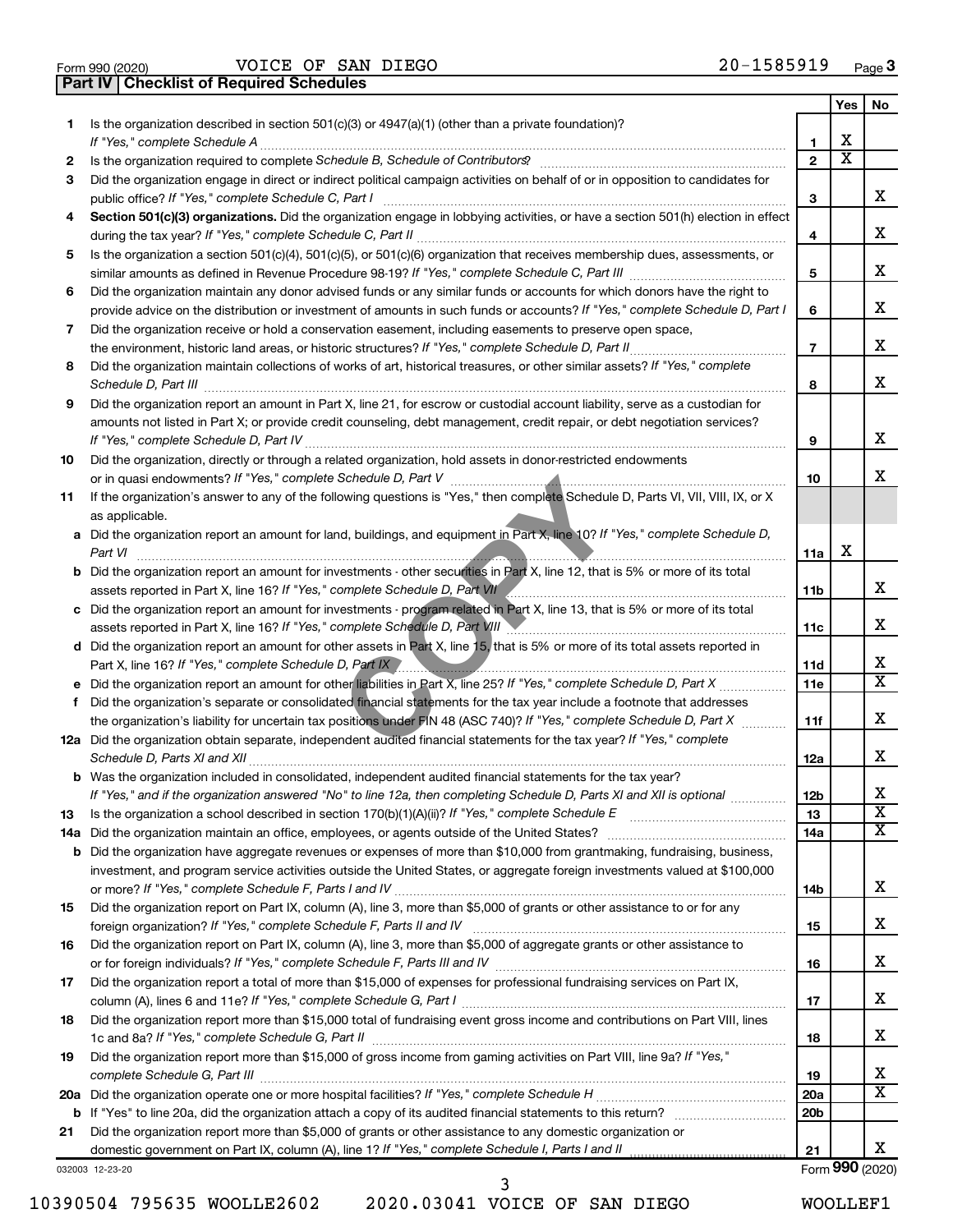|  | Form 990 (2020) |  |
|--|-----------------|--|
|  |                 |  |

Form 990 (2020) Page VOICE OF SAN DIEGO 20-1585919

*(continued)* **Part IV Checklist of Required Schedules**

|               |                                                                                                                                                                             |                 | Yes | No                           |
|---------------|-----------------------------------------------------------------------------------------------------------------------------------------------------------------------------|-----------------|-----|------------------------------|
| 22            | Did the organization report more than \$5,000 of grants or other assistance to or for domestic individuals on                                                               |                 |     |                              |
|               | Part IX, column (A), line 2? If "Yes," complete Schedule I, Parts I and III [11] [12] [12] [12] Part IX, column (A), line 2? If "Yes," complete Schedule I, Parts I and III | 22              |     | x                            |
| 23            | Did the organization answer "Yes" to Part VII, Section A, line 3, 4, or 5 about compensation of the organization's current                                                  |                 |     |                              |
|               | and former officers, directors, trustees, key employees, and highest compensated employees? If "Yes," complete                                                              |                 |     |                              |
|               | Schedule J                                                                                                                                                                  | 23              |     | x                            |
|               | 24a Did the organization have a tax-exempt bond issue with an outstanding principal amount of more than \$100,000 as of the                                                 |                 |     |                              |
|               | last day of the year, that was issued after December 31, 2002? If "Yes," answer lines 24b through 24d and complete                                                          |                 |     |                              |
|               | Schedule K. If "No," go to line 25a                                                                                                                                         | 24a             |     | x                            |
|               | <b>b</b> Did the organization invest any proceeds of tax-exempt bonds beyond a temporary period exception?                                                                  | 24 <sub>b</sub> |     |                              |
|               | c Did the organization maintain an escrow account other than a refunding escrow at any time during the year to defease                                                      |                 |     |                              |
|               | any tax-exempt bonds?                                                                                                                                                       | 24c             |     |                              |
|               |                                                                                                                                                                             | 24d             |     |                              |
|               | 25a Section 501(c)(3), 501(c)(4), and 501(c)(29) organizations. Did the organization engage in an excess benefit                                                            |                 |     |                              |
|               |                                                                                                                                                                             | 25a             |     | x                            |
|               | b Is the organization aware that it engaged in an excess benefit transaction with a disqualified person in a prior year, and                                                |                 |     |                              |
|               | that the transaction has not been reported on any of the organization's prior Forms 990 or 990-EZ? If "Yes," complete                                                       |                 |     |                              |
|               | Schedule L, Part I                                                                                                                                                          | 25b             |     | x                            |
| 26            | Did the organization report any amount on Part X, line 5 or 22, for receivables from or payables to any current                                                             |                 |     |                              |
|               | or former officer, director, trustee, key employee, creator or founder, substantial contributor, or 35%                                                                     |                 |     |                              |
|               | controlled entity or family member of any of these persons? If "Yes," complete Schedule L, Part II                                                                          | 26              |     | x                            |
| 27            | Did the organization provide a grant or other assistance to any current or former officer, director, trustee, key employee,                                                 |                 |     |                              |
|               | creator or founder, substantial contributor or employee thereof, a grant selection committee member, or to a 35% controlled                                                 |                 |     |                              |
|               | entity (including an employee thereof) or family member of any of these persons? If "Yes," complete Schedule L, Part III                                                    | 27              |     | x                            |
| 28            | Was the organization a party to a business transaction with one of the following parties (see Schedule L, Part IV                                                           |                 |     |                              |
|               | instructions, for applicable filing thresholds, conditions, and exceptions):                                                                                                |                 |     |                              |
|               | a A current or former officer, director, trustee, key employee, creator or founder, or substantial contributor? If                                                          |                 |     |                              |
|               |                                                                                                                                                                             | 28a             |     | X                            |
|               |                                                                                                                                                                             | 28b             |     | $\overline{\mathtt{x}}$      |
|               | c A 35% controlled entity of one or more individuals and/or organizations described in lines 28a or 28b?If                                                                  |                 |     |                              |
|               |                                                                                                                                                                             | 28c             |     | х                            |
| 29            |                                                                                                                                                                             | 29              |     | $\overline{\mathtt{x}}$      |
|               |                                                                                                                                                                             |                 |     |                              |
| 30            | Did the organization receive contributions of art, historical treasures, or other similar assets, or qualified conservation                                                 |                 |     | x                            |
|               | contributions? If "Yes," complete Schedule M                                                                                                                                | 30              |     | $\overline{\mathtt{x}}$      |
| 31            | Did the organization liquidate, terminate, or dissolve and cease operations? If "Yes," complete Schedule N, Part I                                                          | 31              |     |                              |
| 32            | Did the organization sell, exchange, dispose of, or transfer more than 25% of its net assets? If "Yes," complete                                                            |                 |     | X                            |
|               | Schedule N, Part II                                                                                                                                                         | 32              |     |                              |
| 33            | Did the organization own 100% of an entity disregarded as separate from the organization under Regulations                                                                  |                 |     |                              |
|               |                                                                                                                                                                             | 33              |     | х                            |
| 34            | Was the organization related to any tax-exempt or taxable entity? If "Yes," complete Schedule R, Part II, III, or IV, and                                                   |                 |     |                              |
|               | Part V, line 1                                                                                                                                                              | 34              |     | x<br>$\overline{\mathtt{x}}$ |
|               |                                                                                                                                                                             | 35a             |     |                              |
|               | b If "Yes" to line 35a, did the organization receive any payment from or engage in any transaction with a controlled entity                                                 |                 |     |                              |
|               |                                                                                                                                                                             | 35 <sub>b</sub> |     |                              |
| 36            | Section 501(c)(3) organizations. Did the organization make any transfers to an exempt non-charitable related organization?                                                  |                 |     |                              |
|               |                                                                                                                                                                             | 36              |     | x                            |
| 37            | Did the organization conduct more than 5% of its activities through an entity that is not a related organization                                                            |                 |     |                              |
|               | and that is treated as a partnership for federal income tax purposes? If "Yes," complete Schedule R, Part VI                                                                | 37              |     | x                            |
| 38            | Did the organization complete Schedule O and provide explanations in Schedule O for Part VI, lines 11b and 19?                                                              |                 |     |                              |
|               |                                                                                                                                                                             | 38              | х   |                              |
| <b>Part V</b> | Statements Regarding Other IRS Filings and Tax Compliance                                                                                                                   |                 |     |                              |
|               |                                                                                                                                                                             |                 |     |                              |
|               |                                                                                                                                                                             |                 | Yes | No                           |
|               | 1a<br>U                                                                                                                                                                     |                 |     |                              |
|               | 1b                                                                                                                                                                          |                 |     |                              |
|               | c Did the organization comply with backup withholding rules for reportable payments to vendors and reportable gaming                                                        |                 |     |                              |
|               |                                                                                                                                                                             | 1c              |     |                              |
|               | 032004 12-23-20<br>4                                                                                                                                                        |                 |     | Form 990 (2020)              |
|               |                                                                                                                                                                             |                 |     |                              |

10390504 795635 WOOLLE2602 2020.03041 VOICE OF SAN DIEGO WOOLLEF1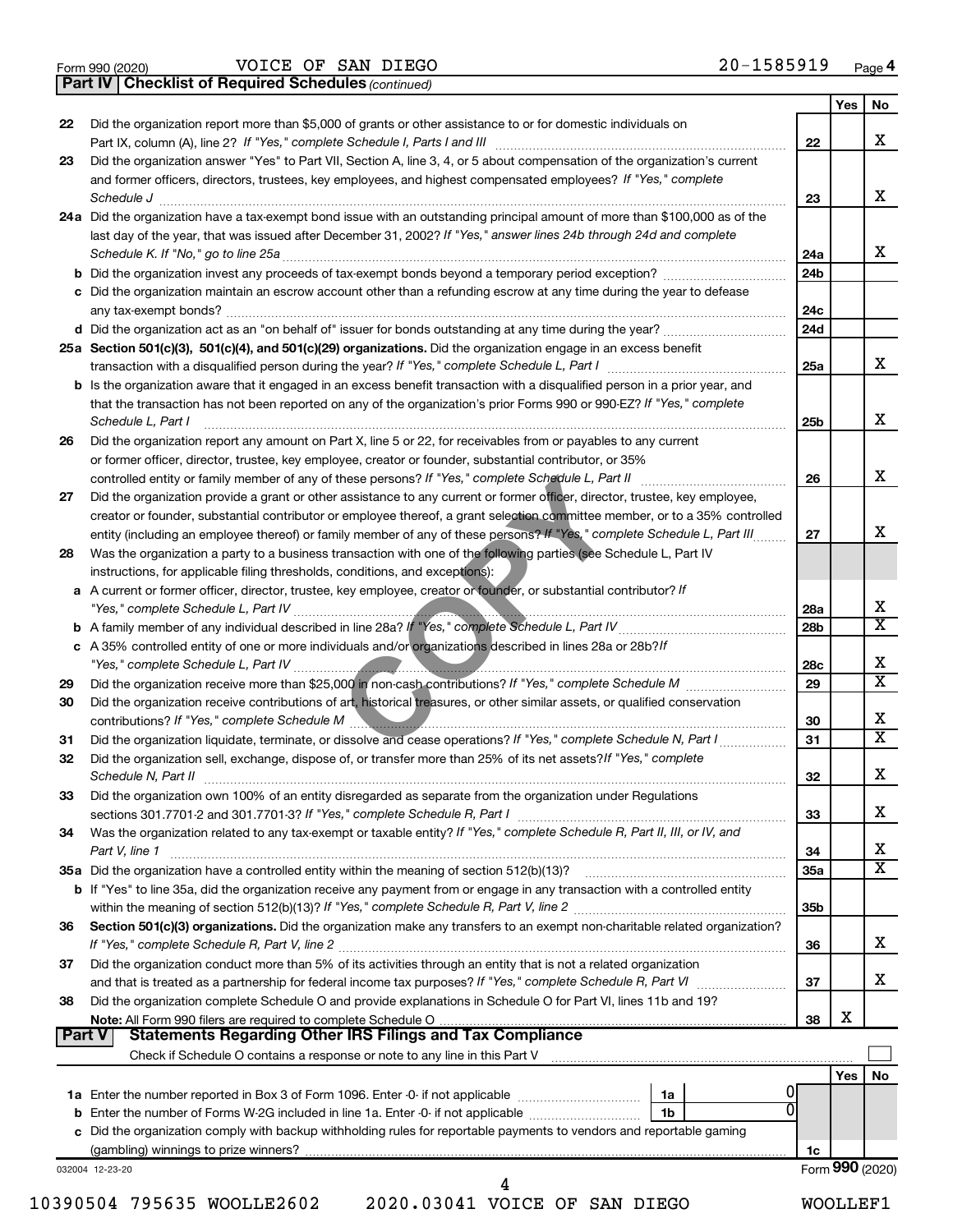| Form 990 (2020) | DIEGO<br>SAN<br>VOICE<br>ΟF | 1585919<br>$20 -$<br>Page 5 |
|-----------------|-----------------------------|-----------------------------|
|-----------------|-----------------------------|-----------------------------|

| Part V | Statements Regarding Other IRS Filings and Tax Compliance (continued)                                                                                  |     |                         |                              |
|--------|--------------------------------------------------------------------------------------------------------------------------------------------------------|-----|-------------------------|------------------------------|
|        |                                                                                                                                                        |     | Yes                     | No                           |
|        | 2a Enter the number of employees reported on Form W-3, Transmittal of Wage and Tax Statements,                                                         |     |                         |                              |
|        | 0<br>filed for the calendar year ending with or within the year covered by this return<br>2a                                                           |     |                         |                              |
|        | <b>b</b> If at least one is reported on line 2a, did the organization file all required federal employment tax returns?                                | 2b  |                         |                              |
|        | Note: If the sum of lines 1a and 2a is greater than 250, you may be required to e-file (see instructions) <i></i>                                      |     |                         |                              |
| За     | Did the organization have unrelated business gross income of \$1,000 or more during the year?                                                          | За  | х                       |                              |
| b      |                                                                                                                                                        | Зb  | $\overline{\mathbf{X}}$ |                              |
|        | 4a At any time during the calendar year, did the organization have an interest in, or a signature or other authority over, a                           |     |                         |                              |
|        |                                                                                                                                                        | 4a  |                         | х                            |
|        | <b>b</b> If "Yes," enter the name of the foreign country $\blacktriangleright$                                                                         |     |                         |                              |
|        | See instructions for filing requirements for FinCEN Form 114, Report of Foreign Bank and Financial Accounts (FBAR).                                    |     |                         |                              |
| 5a     |                                                                                                                                                        | 5a  |                         | х                            |
| b      |                                                                                                                                                        | 5b  |                         | X                            |
| с      |                                                                                                                                                        | 5c  |                         |                              |
|        | 6a Does the organization have annual gross receipts that are normally greater than \$100,000, and did the organization solicit                         |     |                         |                              |
|        |                                                                                                                                                        | 6a  |                         | x                            |
|        | <b>b</b> If "Yes," did the organization include with every solicitation an express statement that such contributions or gifts                          |     |                         |                              |
|        |                                                                                                                                                        | 6b  |                         |                              |
| 7      | Organizations that may receive deductible contributions under section 170(c).                                                                          |     |                         |                              |
| а      | Did the organization receive a payment in excess of \$75 made partly as a contribution and partly for goods and services provided to the payor?        | 7a  | х                       |                              |
| b      |                                                                                                                                                        | 7b  | $\overline{\mathbf{X}}$ |                              |
| с      | Did the organization sell, exchange, or otherwise dispose of tangible personal property for which it was required                                      |     |                         |                              |
|        |                                                                                                                                                        | 7c  |                         | х                            |
|        | 7d                                                                                                                                                     |     |                         |                              |
| е      | Did the organization receive any funds, directly or indirectly, to pay premiums on a personal benefit contract?                                        | 7е  |                         | х<br>$\overline{\texttt{x}}$ |
| f.     |                                                                                                                                                        | 7f  | N/R                     |                              |
| g      | If the organization received a contribution of qualified intellectual property, did the organization file Form 8899 as required?                       | 7g  | N/R                     |                              |
| h      | If the organization received a contribution of cars, boats, airplanes, or other vehicles, did the organization file a Form 1098-C?                     | 7h  |                         |                              |
| 8      | Sponsoring organizations maintaining donor advised funds. Did a donor advised fund maintained by the<br>N/A                                            |     |                         |                              |
| 9      |                                                                                                                                                        | 8   |                         |                              |
|        | Sponsoring organizations maintaining donor advised funds.<br>N/A<br>Did the sponsoring organization make any taxable distributions under section 4966? | 9а  |                         |                              |
| а<br>b | N/A                                                                                                                                                    | 9b  |                         |                              |
| 10     | Section 501(c)(7) organizations. Enter:                                                                                                                |     |                         |                              |
| а      | N/A<br>10a                                                                                                                                             |     |                         |                              |
|        | 10 <sub>b</sub><br>b Gross receipts, included on Form 990, Part VIII, line 12, for public use of club facilities                                       |     |                         |                              |
| 11     | Section 501(c)(12) organizations. Enter:                                                                                                               |     |                         |                              |
| а      | N/A<br>11a                                                                                                                                             |     |                         |                              |
|        | b Gross income from other sources (Do not net amounts due or paid to other sources against                                                             |     |                         |                              |
|        | 11b                                                                                                                                                    |     |                         |                              |
|        | 12a Section 4947(a)(1) non-exempt charitable trusts. Is the organization filing Form 990 in lieu of Form 1041?                                         | 12a |                         |                              |
|        | <b>b</b> If "Yes," enter the amount of tax-exempt interest received or accrued during the year $\ldots \mathbf{N}/\mathbf{A}$ .<br>12b                 |     |                         |                              |
| 13     | Section 501(c)(29) qualified nonprofit health insurance issuers.                                                                                       |     |                         |                              |
|        | N/A<br>a Is the organization licensed to issue qualified health plans in more than one state?                                                          | 1За |                         |                              |
|        | Note: See the instructions for additional information the organization must report on Schedule O.                                                      |     |                         |                              |
|        | <b>b</b> Enter the amount of reserves the organization is required to maintain by the states in which the                                              |     |                         |                              |
|        | 13b                                                                                                                                                    |     |                         |                              |
| с      | 13 <sub>c</sub>                                                                                                                                        |     |                         |                              |
| 14a    | Did the organization receive any payments for indoor tanning services during the tax year?                                                             | 14a |                         | x                            |
| b      | If "Yes," has it filed a Form 720 to report these payments? If "No," provide an explanation on Schedule O                                              | 14b |                         |                              |
| 15     | Is the organization subject to the section 4960 tax on payment(s) of more than \$1,000,000 in remuneration or                                          |     |                         |                              |
|        |                                                                                                                                                        | 15  |                         | х                            |
|        | If "Yes," see instructions and file Form 4720, Schedule N.                                                                                             |     |                         |                              |
| 16     | Is the organization an educational institution subject to the section 4968 excise tax on net investment income?                                        | 16  |                         | х                            |
|        | If "Yes," complete Form 4720, Schedule O.                                                                                                              |     |                         | $Form$ 000 (2000)            |

Form (2020) **990**

032005 12-23-20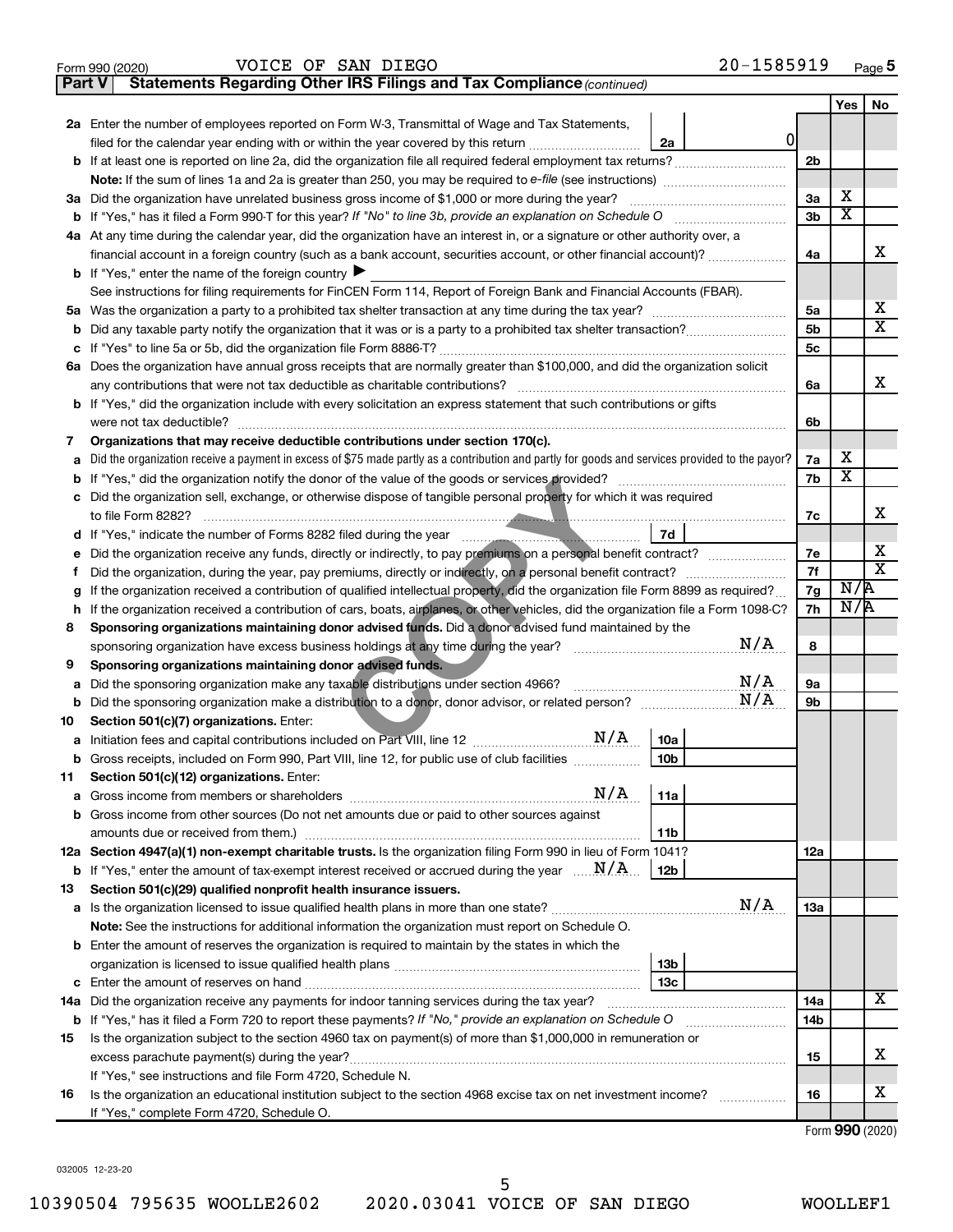| Form 990 (2020) |  |
|-----------------|--|
|-----------------|--|

### Form 990 (2020) Page VOICE OF SAN DIEGO 20-1585919

**Part VI** Governance, Management, and Disclosure For each "Yes" response to lines 2 through 7b below, and for a "No" response *to line 8a, 8b, or 10b below, describe the circumstances, processes, or changes on Schedule O. See instructions.*

|     | Check if Schedule O contains a response or note to any line in this Part VI [1] [1] [1] [1] [1] [1] [1] [1] [1                                                                                                                |    |                 |                 |                         | $\vert X \vert$                                    |
|-----|-------------------------------------------------------------------------------------------------------------------------------------------------------------------------------------------------------------------------------|----|-----------------|-----------------|-------------------------|----------------------------------------------------|
|     | <b>Section A. Governing Body and Management</b>                                                                                                                                                                               |    |                 |                 |                         |                                                    |
|     |                                                                                                                                                                                                                               |    |                 |                 | Yes                     | No                                                 |
|     | <b>1a</b> Enter the number of voting members of the governing body at the end of the tax year                                                                                                                                 | 1a | 10 <sub>l</sub> |                 |                         |                                                    |
|     | If there are material differences in voting rights among members of the governing body, or if the governing                                                                                                                   |    |                 |                 |                         |                                                    |
|     | body delegated broad authority to an executive committee or similar committee, explain on Schedule O.                                                                                                                         |    |                 |                 |                         |                                                    |
| b   | Enter the number of voting members included on line 1a, above, who are independent                                                                                                                                            | 1b | 10              |                 |                         |                                                    |
| 2   | Did any officer, director, trustee, or key employee have a family relationship or a business relationship with any other                                                                                                      |    |                 |                 |                         |                                                    |
|     | officer, director, trustee, or key employee?                                                                                                                                                                                  |    |                 | $\mathbf{2}$    |                         | х                                                  |
| 3   | Did the organization delegate control over management duties customarily performed by or under the direct supervision                                                                                                         |    |                 |                 |                         |                                                    |
|     |                                                                                                                                                                                                                               |    |                 | 3               |                         | х                                                  |
| 4   | Did the organization make any significant changes to its governing documents since the prior Form 990 was filed?                                                                                                              |    |                 | 4               |                         | $\overline{\textbf{x}}$                            |
| 5   |                                                                                                                                                                                                                               |    |                 | 5               |                         |                                                    |
| 6   |                                                                                                                                                                                                                               |    |                 | 6               |                         | $\overline{\mathbf{X}}$<br>$\overline{\mathbf{X}}$ |
| 7a  | Did the organization have members, stockholders, or other persons who had the power to elect or appoint one or                                                                                                                |    |                 |                 |                         |                                                    |
|     |                                                                                                                                                                                                                               |    |                 |                 |                         | x                                                  |
|     |                                                                                                                                                                                                                               |    |                 | 7a              |                         |                                                    |
| b   | Are any governance decisions of the organization reserved to (or subject to approval by) members, stockholders, or                                                                                                            |    |                 |                 |                         |                                                    |
|     |                                                                                                                                                                                                                               |    |                 | 7b              |                         | x                                                  |
| 8   | Did the organization contemporaneously document the meetings held or written actions undertaken during the year by the following:                                                                                             |    |                 |                 |                         |                                                    |
| а   |                                                                                                                                                                                                                               |    |                 | 8а              | х                       |                                                    |
| b   |                                                                                                                                                                                                                               |    |                 | 8b              | $\overline{\mathbf{x}}$ |                                                    |
| 9   | Is there any officer, director, trustee, or key employee listed in Part VII, Section A, who cannot be reached at the                                                                                                          |    |                 |                 |                         |                                                    |
|     |                                                                                                                                                                                                                               |    |                 | 9               |                         |                                                    |
|     | Section B. Policies (This Section B requests information about policies not required by the Internal Revenue Code.)                                                                                                           |    |                 |                 |                         |                                                    |
|     |                                                                                                                                                                                                                               |    |                 |                 | Yes                     | No                                                 |
|     | 10a Did the organization have local chapters, branches, or affiliates?                                                                                                                                                        |    |                 | 10a             |                         |                                                    |
|     | b If "Yes," did the organization have written policies and procedures governing the activities of such chapters, affiliates,                                                                                                  |    |                 |                 |                         |                                                    |
|     |                                                                                                                                                                                                                               |    |                 | 10b             |                         |                                                    |
|     | 11a Has the organization provided a complete copy of this Form 990 to all members of its governing body before filing the form?                                                                                               |    |                 | 11a             | X                       |                                                    |
|     | <b>b</b> Describe in Schedule O the process, if any, used by the organization to review this Form 990.                                                                                                                        |    |                 |                 |                         |                                                    |
| 12a |                                                                                                                                                                                                                               |    |                 | 12a             | х                       |                                                    |
| b   | Were officers, directors, or trustees, and key employees required to disclose annually interests that could give rise to conflicts?                                                                                           |    |                 | 12 <sub>b</sub> | $\overline{\textbf{x}}$ |                                                    |
| с   | Did the organization regularly and consistently monitor and enforce compliance with the policy? If "Yes," describe                                                                                                            |    |                 |                 |                         |                                                    |
|     | in Schedule O how this was done <i>manufacture and a content of the set of the set of the set of the set of the set of</i>                                                                                                    |    |                 | 12c             | Х                       |                                                    |
| 13  |                                                                                                                                                                                                                               |    |                 | 13              | $\overline{\mathbf{X}}$ |                                                    |
| 14  | Did the organization have a written document retention and destruction policy? [11] manufaction manufaction in                                                                                                                |    |                 | 14              | $\overline{\mathbf{X}}$ |                                                    |
| 15  | Did the process for determining compensation of the following persons include a review and approval by independent                                                                                                            |    |                 |                 |                         |                                                    |
|     | persons, comparability data, and contemporaneous substantiation of the deliberation and decision?                                                                                                                             |    |                 |                 |                         |                                                    |
|     |                                                                                                                                                                                                                               |    |                 |                 | х                       |                                                    |
| а   | The organization's CEO, Executive Director, or top management official [111] [11] manument content of the organization's CEO, Executive Director, or top management official [11] manument content of the organization of the |    |                 | 15a             | $\overline{\textbf{x}}$ |                                                    |
|     |                                                                                                                                                                                                                               |    |                 | 15 <sub>b</sub> |                         |                                                    |
|     | If "Yes" to line 15a or 15b, describe the process in Schedule O (see instructions).                                                                                                                                           |    |                 |                 |                         |                                                    |
|     | 16a Did the organization invest in, contribute assets to, or participate in a joint venture or similar arrangement with a                                                                                                     |    |                 |                 |                         |                                                    |
|     | taxable entity during the year?                                                                                                                                                                                               |    |                 | 16a             |                         |                                                    |
|     | b If "Yes," did the organization follow a written policy or procedure requiring the organization to evaluate its participation                                                                                                |    |                 |                 |                         |                                                    |
|     | in joint venture arrangements under applicable federal tax law, and take steps to safeguard the organization's                                                                                                                |    |                 |                 |                         |                                                    |
|     | exempt status with respect to such arrangements?                                                                                                                                                                              |    |                 | 16b             |                         |                                                    |
|     | <b>Section C. Disclosure</b>                                                                                                                                                                                                  |    |                 |                 |                         |                                                    |
| 17  | List the states with which a copy of this Form 990 is required to be filed $\blacktriangleright$ CA                                                                                                                           |    |                 |                 |                         |                                                    |
| 18  | Section 6104 requires an organization to make its Forms 1023 (1024 or 1024-A, if applicable), 990, and 990-T (Section 501(c)(3)s only) available                                                                              |    |                 |                 |                         |                                                    |
|     | for public inspection. Indicate how you made these available. Check all that apply.                                                                                                                                           |    |                 |                 |                         |                                                    |
|     | $\lfloor x \rfloor$ Upon request<br>$\lfloor X \rfloor$ Another's website<br>Own website<br>Other (explain on Schedule O)                                                                                                     |    |                 |                 |                         |                                                    |
| 19  | Describe on Schedule O whether (and if so, how) the organization made its governing documents, conflict of interest policy, and financial                                                                                     |    |                 |                 |                         |                                                    |
|     | statements available to the public during the tax year.                                                                                                                                                                       |    |                 |                 |                         |                                                    |
| 20  | State the name, address, and telephone number of the person who possesses the organization's books and records                                                                                                                |    |                 |                 |                         |                                                    |
|     | JULIANNE MARKOW - (619)325-0525                                                                                                                                                                                               |    |                 |                 |                         |                                                    |
|     | 92101<br>WEST A STREET, SUITE 650, SAN DIEGO,<br>CA<br>110                                                                                                                                                                    |    |                 |                 |                         |                                                    |
|     | 032006 12-23-20                                                                                                                                                                                                               |    |                 |                 | Form 990 (2020)         |                                                    |
|     | 6                                                                                                                                                                                                                             |    |                 |                 |                         |                                                    |
|     | 2020.03041 VOICE OF SAN DIEGO<br>10390504 795635 WOOLLE2602                                                                                                                                                                   |    |                 |                 | <b>WOOLLEF1</b>         |                                                    |
|     |                                                                                                                                                                                                                               |    |                 |                 |                         |                                                    |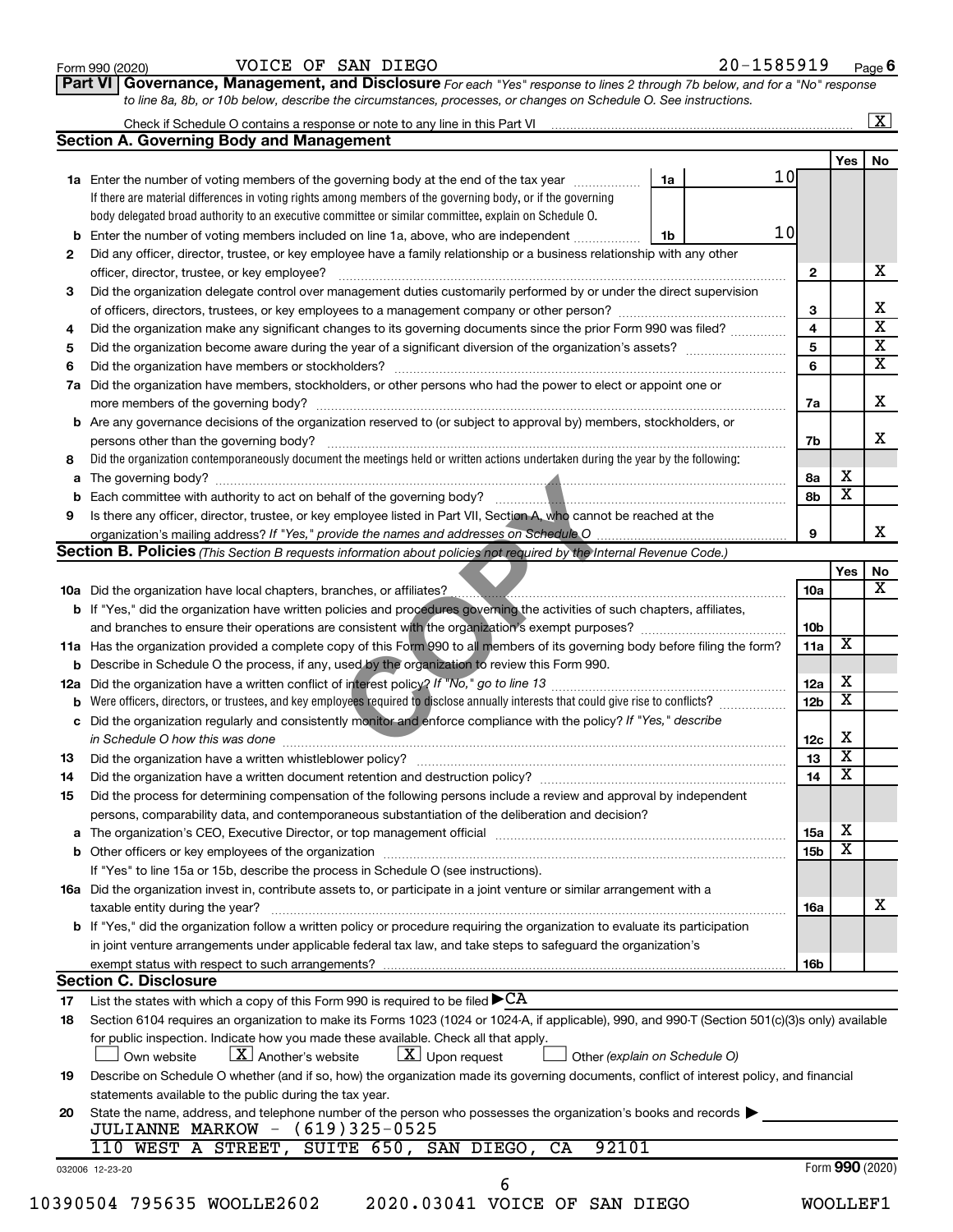$\Box$ 

| Part VII Compensation of Officers, Directors, Trustees, Key Employees, Highest Compensated |  |  |  |  |
|--------------------------------------------------------------------------------------------|--|--|--|--|
| <b>Employees, and Independent Contractors</b>                                              |  |  |  |  |

Check if Schedule O contains a response or note to any line in this Part VII

**Section A. Officers, Directors, Trustees, Key Employees, and Highest Compensated Employees**

**1a**  Complete this table for all persons required to be listed. Report compensation for the calendar year ending with or within the organization's tax year.  $\bullet$  List all of the organization's current officers, directors, trustees (whether individuals or organizations), regardless of amount of compensation.

Enter -0- in columns (D), (E), and (F) if no compensation was paid.

**•** List all of the organization's current key employees, if any. See instructions for definition of "key employee."

**•** List the organization's five *current* highest compensated employees (other than an officer, director, trustee, or key employee) who received reportable compensation (Box 5 of Form W-2 and/or Box 7 of Form 1099-MISC) of more than \$100,000 from the organization and any related organizations.

 $\bullet$  List all of the organization's former officers, key employees, and highest compensated employees who received more than \$100,000 of reportable compensation from the organization and any related organizations.

**•** List all of the organization's former directors or trustees that received, in the capacity as a former director or trustee of the organization, more than \$10,000 of reportable compensation from the organization and any related organizations.

See instructions for the order in which to list the persons above.

Check this box if neither the organization nor any related organization compensated any current officer, director, or trustee.  $\Box$ 

| (A)                              | (B)                  | (C)                            |                                                                  |                         |              |                                 |        | (D)                             | (E)             | (F)                       |  |  |
|----------------------------------|----------------------|--------------------------------|------------------------------------------------------------------|-------------------------|--------------|---------------------------------|--------|---------------------------------|-----------------|---------------------------|--|--|
| Name and title                   | Average              |                                | Position<br>(do not check more than one                          |                         |              |                                 |        | Reportable                      | Reportable      | Estimated                 |  |  |
|                                  | hours per            |                                | box, unless person is both an<br>officer and a director/trustee) |                         |              |                                 |        | compensation                    | compensation    | amount of                 |  |  |
|                                  | week                 |                                |                                                                  |                         |              |                                 |        | from                            | from related    | other                     |  |  |
|                                  | (list any            |                                |                                                                  |                         |              |                                 |        | the                             | organizations   | compensation              |  |  |
|                                  | hours for<br>related |                                |                                                                  |                         |              |                                 |        | organization<br>(W-2/1099-MISC) | (W-2/1099-MISC) | from the<br>organization  |  |  |
|                                  | organizations        |                                |                                                                  |                         |              |                                 |        |                                 |                 | and related               |  |  |
|                                  | below                |                                |                                                                  |                         |              |                                 |        |                                 |                 | organizations             |  |  |
|                                  | line)                | Individual trustee or director | Institutional trustee                                            | Officer                 | Key employee | Highest compensated<br>employee | Former |                                 |                 |                           |  |  |
| R. B. WOOLLEY JR.<br>(1)         | 8.00                 |                                |                                                                  |                         |              |                                 |        |                                 |                 |                           |  |  |
| CHAIRMAN OF THE BOARD            |                      | $\mathbf X$                    |                                                                  | $\mathbf X$             |              |                                 |        | $\mathbf 0$ .                   | 0.              | $\mathbf 0$ .             |  |  |
| ROBERT PAGE<br>(2)               | 8.00                 |                                |                                                                  |                         |              |                                 |        |                                 |                 |                           |  |  |
| ASSISTANT SECRETARY/BOARD MEMBER |                      | $\mathbf X$                    |                                                                  | $\overline{\mathbf{X}}$ |              |                                 |        | $\mathbf 0$ .                   | 0.              | $0$ .                     |  |  |
| REID CARR<br>(3)                 | 8.00                 |                                |                                                                  |                         |              |                                 |        |                                 |                 |                           |  |  |
| VICE CHAIRMAN                    |                      | X                              |                                                                  | $\overline{\mathbf{X}}$ |              |                                 |        | $\mathbf 0$ .                   | $\mathbf 0$ .   | $\mathbf 0$ .             |  |  |
| ANN ALPERT<br>(4)                | 16.00                |                                |                                                                  |                         |              |                                 |        |                                 |                 |                           |  |  |
| CFO                              |                      |                                |                                                                  | X                       |              |                                 |        | 0.                              | $\mathbf 0$ .   | $\mathbf 0$ .             |  |  |
| (5)<br>SCOTT LEWIS               | 40.00                |                                |                                                                  |                         |              |                                 |        |                                 |                 |                           |  |  |
| PRESIDENT/CEO                    |                      | $\overline{\mathbf{X}}$        |                                                                  | X                       |              |                                 |        | $\mathbf 0$ .                   | $\mathbf 0$ .   | $\mathbf 0$ .             |  |  |
| EUGENE MITCHELL<br>(6)           | 8.00                 |                                |                                                                  |                         |              |                                 |        |                                 |                 |                           |  |  |
| <b>BOARD MEMBER</b>              |                      | $\mathbf{\bar{X}}$             |                                                                  |                         |              |                                 |        | 0.                              | $\mathbf 0$ .   | $\mathbf 0$ .             |  |  |
| CYNTHIA MORGAN-REED<br>(7)       | 8.00                 |                                |                                                                  |                         |              |                                 |        |                                 |                 |                           |  |  |
| SECRETARY/BOARD MEMBER           |                      | X                              |                                                                  | X                       |              |                                 |        | $\mathbf 0$ .                   | $\mathbf 0$ .   | $\mathbf 0$ .             |  |  |
| ROBERT KELLY<br>(8)              | 8.00                 |                                |                                                                  |                         |              |                                 |        |                                 |                 |                           |  |  |
| <b>BOARD MEMBER</b>              |                      | $\mathbf X$                    |                                                                  |                         |              |                                 |        | 0.                              | $\mathbf 0$ .   | $\mathbf 0$ .             |  |  |
| WILLIAM OSBORNE<br>(9)           | 8.00                 |                                |                                                                  |                         |              |                                 |        |                                 |                 |                           |  |  |
| BOARD MEMBER                     |                      | X                              |                                                                  |                         |              |                                 |        | $\mathbf 0$ .                   | 0.              | $\mathbf 0$ .             |  |  |
| (10) JESUS MEDRANO               | 8.00                 |                                |                                                                  |                         |              |                                 |        |                                 |                 |                           |  |  |
| <b>BOARD MEMBER</b>              |                      | $\mathbf X$                    |                                                                  |                         |              |                                 |        | 0.                              | $\mathbf 0$ .   | $0$ .                     |  |  |
| (11) ERIN CHAMBERS-SMITH         | 8.00                 |                                |                                                                  |                         |              |                                 |        |                                 |                 |                           |  |  |
| BOARD MEMBER                     |                      | $\mathbf X$                    |                                                                  |                         |              |                                 |        | $\mathbf 0$ .                   | 0.              | $\mathbf 0$ .             |  |  |
|                                  |                      |                                |                                                                  |                         |              |                                 |        |                                 |                 |                           |  |  |
|                                  |                      |                                |                                                                  |                         |              |                                 |        |                                 |                 |                           |  |  |
|                                  |                      |                                |                                                                  |                         |              |                                 |        |                                 |                 |                           |  |  |
|                                  |                      |                                |                                                                  |                         |              |                                 |        |                                 |                 |                           |  |  |
|                                  |                      |                                |                                                                  |                         |              |                                 |        |                                 |                 |                           |  |  |
|                                  |                      |                                |                                                                  |                         |              |                                 |        |                                 |                 |                           |  |  |
|                                  |                      |                                |                                                                  |                         |              |                                 |        |                                 |                 |                           |  |  |
|                                  |                      |                                |                                                                  |                         |              |                                 |        |                                 |                 |                           |  |  |
|                                  |                      |                                |                                                                  |                         |              |                                 |        |                                 |                 |                           |  |  |
|                                  |                      |                                |                                                                  |                         |              |                                 |        |                                 |                 |                           |  |  |
|                                  |                      |                                |                                                                  |                         |              |                                 |        |                                 |                 |                           |  |  |
|                                  |                      |                                |                                                                  |                         |              |                                 |        |                                 |                 | $000 \times 00$<br>$\sim$ |  |  |

032007 12-23-20

7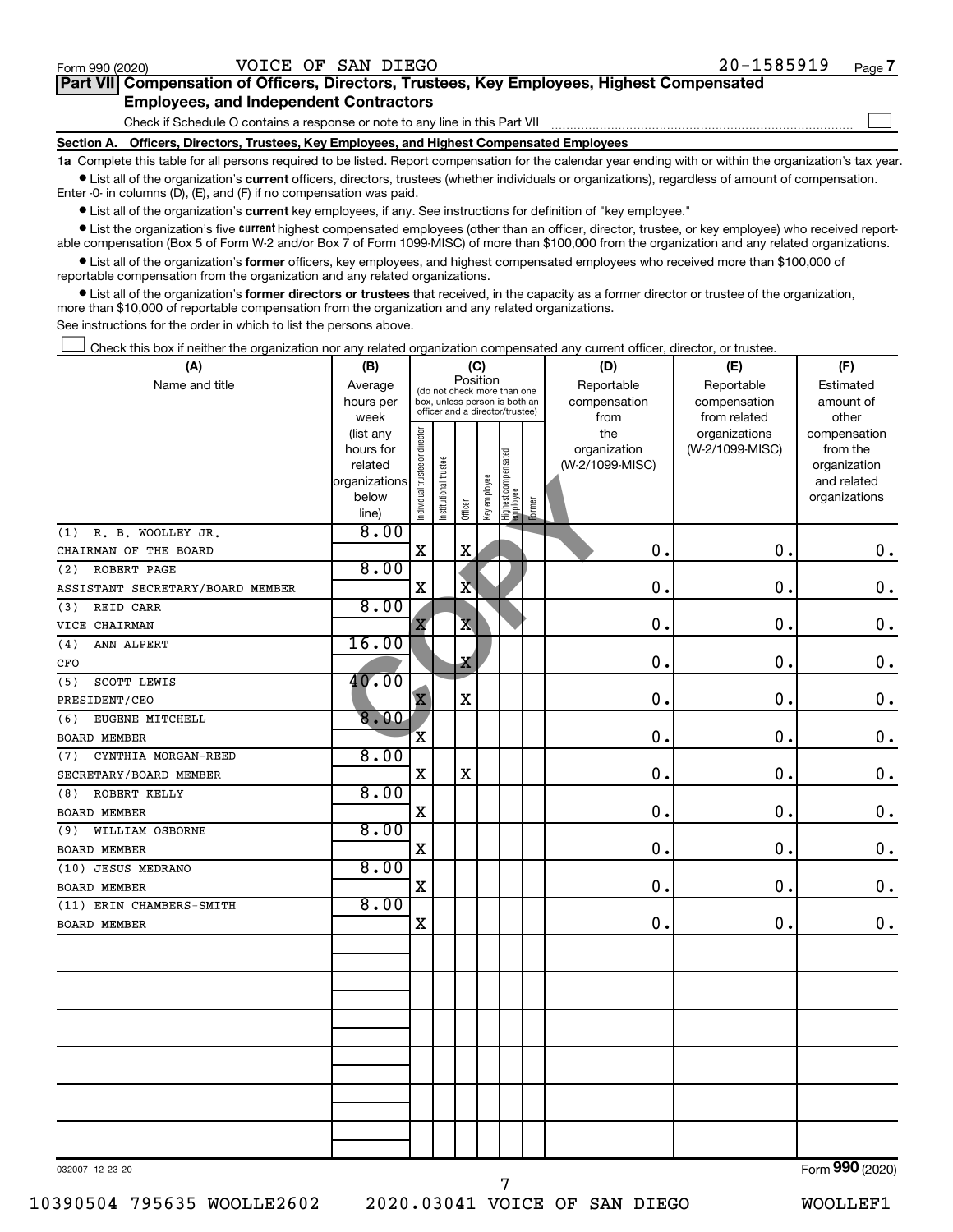|   | VOICE OF SAN DIEGO<br>Form 990 (2020)                                                                                                                                                                                             |                                                         |                                |                       |                 |              |                                                                                                 |        |                                                                                                                        | 20-1585919      |                                                 |     |                                                          | Page 8                 |
|---|-----------------------------------------------------------------------------------------------------------------------------------------------------------------------------------------------------------------------------------|---------------------------------------------------------|--------------------------------|-----------------------|-----------------|--------------|-------------------------------------------------------------------------------------------------|--------|------------------------------------------------------------------------------------------------------------------------|-----------------|-------------------------------------------------|-----|----------------------------------------------------------|------------------------|
|   | <b>Part VII</b><br>Section A. Officers, Directors, Trustees, Key Employees, and Highest Compensated Employees (continued)                                                                                                         |                                                         |                                |                       |                 |              |                                                                                                 |        |                                                                                                                        |                 |                                                 |     |                                                          |                        |
|   | (A)<br>Name and title                                                                                                                                                                                                             | (B)<br>Average<br>hours per<br>week<br>(list any        |                                |                       | (C)<br>Position |              | (do not check more than one<br>box, unless person is both an<br>officer and a director/trustee) |        | (D)<br>(E)<br>Reportable<br>Reportable<br>compensation<br>compensation<br>from related<br>from<br>the<br>organizations |                 | Estimated<br>amount of<br>other<br>compensation |     | (F)                                                      |                        |
|   |                                                                                                                                                                                                                                   | hours for<br>related<br>organizations<br>below<br>line) | Individual trustee or director | Institutional trustee | Officer         | Key employee | Highest compensated<br>  employee                                                               | Former | organization<br>(W-2/1099-MISC)                                                                                        | (W-2/1099-MISC) |                                                 |     | from the<br>organization<br>and related<br>organizations |                        |
|   |                                                                                                                                                                                                                                   |                                                         |                                |                       |                 |              |                                                                                                 |        |                                                                                                                        |                 |                                                 |     |                                                          |                        |
|   |                                                                                                                                                                                                                                   |                                                         |                                |                       |                 |              |                                                                                                 |        |                                                                                                                        |                 |                                                 |     |                                                          |                        |
|   |                                                                                                                                                                                                                                   |                                                         |                                |                       |                 |              |                                                                                                 |        |                                                                                                                        |                 |                                                 |     |                                                          |                        |
|   |                                                                                                                                                                                                                                   |                                                         |                                |                       |                 |              |                                                                                                 |        |                                                                                                                        |                 |                                                 |     |                                                          |                        |
|   |                                                                                                                                                                                                                                   |                                                         |                                |                       |                 |              |                                                                                                 |        |                                                                                                                        |                 |                                                 |     |                                                          |                        |
|   |                                                                                                                                                                                                                                   |                                                         |                                |                       |                 |              |                                                                                                 |        |                                                                                                                        |                 |                                                 |     |                                                          |                        |
|   |                                                                                                                                                                                                                                   |                                                         |                                |                       |                 |              |                                                                                                 |        |                                                                                                                        |                 |                                                 |     |                                                          |                        |
|   |                                                                                                                                                                                                                                   |                                                         |                                |                       |                 |              |                                                                                                 |        |                                                                                                                        |                 |                                                 |     |                                                          |                        |
|   | 1b Subtotal                                                                                                                                                                                                                       |                                                         |                                |                       |                 |              |                                                                                                 |        | $\overline{0}$ .<br>0.                                                                                                 |                 | 0.<br>σ.                                        |     |                                                          | 0.<br>$\overline{0}$ . |
|   | c Total from continuation sheets to Part VII, Section A Manuscript                                                                                                                                                                |                                                         |                                |                       |                 |              |                                                                                                 |        | О.                                                                                                                     |                 | σ.                                              |     |                                                          | σ.                     |
| 2 | Total number of individuals (including but not limited to those listed above) who received more than \$100,000 of reportable<br>compensation from the organization $\blacktriangleright$                                          |                                                         |                                |                       |                 |              |                                                                                                 |        |                                                                                                                        |                 |                                                 |     |                                                          | 0                      |
| З | Did the organization list any former officer, director, trustee, key employee, or highest compensated employee on                                                                                                                 |                                                         |                                |                       |                 |              |                                                                                                 |        |                                                                                                                        |                 |                                                 |     | Yes                                                      | No                     |
| 4 | line 1a? If "Yes," complete Schedule J for such individual<br>For any individual listed on line 1a, is the sum of reportable compensation and other compensation from the organization                                            |                                                         |                                |                       |                 |              |                                                                                                 |        |                                                                                                                        |                 |                                                 | З   |                                                          | х                      |
| 5 | and related organizations greater than \$150,000? If "Yes," complete Schedule J for such individual<br>Did any person listed on line 1a receive or accrue compensation from any unrelated organization or individual for services |                                                         |                                |                       |                 |              |                                                                                                 |        |                                                                                                                        |                 |                                                 | 4   |                                                          | х                      |
|   | <b>Section B. Independent Contractors</b>                                                                                                                                                                                         |                                                         |                                |                       |                 |              |                                                                                                 |        |                                                                                                                        |                 |                                                 | 5   |                                                          | x                      |
| 1 | Complete this table for your five highest compensated independent contractors that received more than \$100,000 of compensation from                                                                                              |                                                         |                                |                       |                 |              |                                                                                                 |        |                                                                                                                        |                 |                                                 |     |                                                          |                        |
|   | the organization. Report compensation for the calendar year ending with or within the organization's tax year.<br>(A)<br>Name and business address                                                                                |                                                         |                                | <b>NONE</b>           |                 |              |                                                                                                 |        | (B)<br>Description of services                                                                                         |                 |                                                 | (C) | Compensation                                             |                        |
|   |                                                                                                                                                                                                                                   |                                                         |                                |                       |                 |              |                                                                                                 |        |                                                                                                                        |                 |                                                 |     |                                                          |                        |
|   |                                                                                                                                                                                                                                   |                                                         |                                |                       |                 |              |                                                                                                 |        |                                                                                                                        |                 |                                                 |     |                                                          |                        |
|   |                                                                                                                                                                                                                                   |                                                         |                                |                       |                 |              |                                                                                                 |        |                                                                                                                        |                 |                                                 |     |                                                          |                        |
|   |                                                                                                                                                                                                                                   |                                                         |                                |                       |                 |              |                                                                                                 |        |                                                                                                                        |                 |                                                 |     |                                                          |                        |
| 2 | Total number of independent contractors (including but not limited to those listed above) who received more than                                                                                                                  |                                                         |                                |                       |                 |              |                                                                                                 |        |                                                                                                                        |                 |                                                 |     |                                                          |                        |
|   | \$100,000 of compensation from the organization                                                                                                                                                                                   |                                                         |                                |                       |                 | 0            |                                                                                                 |        |                                                                                                                        |                 |                                                 |     | Form 990 (2020)                                          |                        |

Form 990 (2020)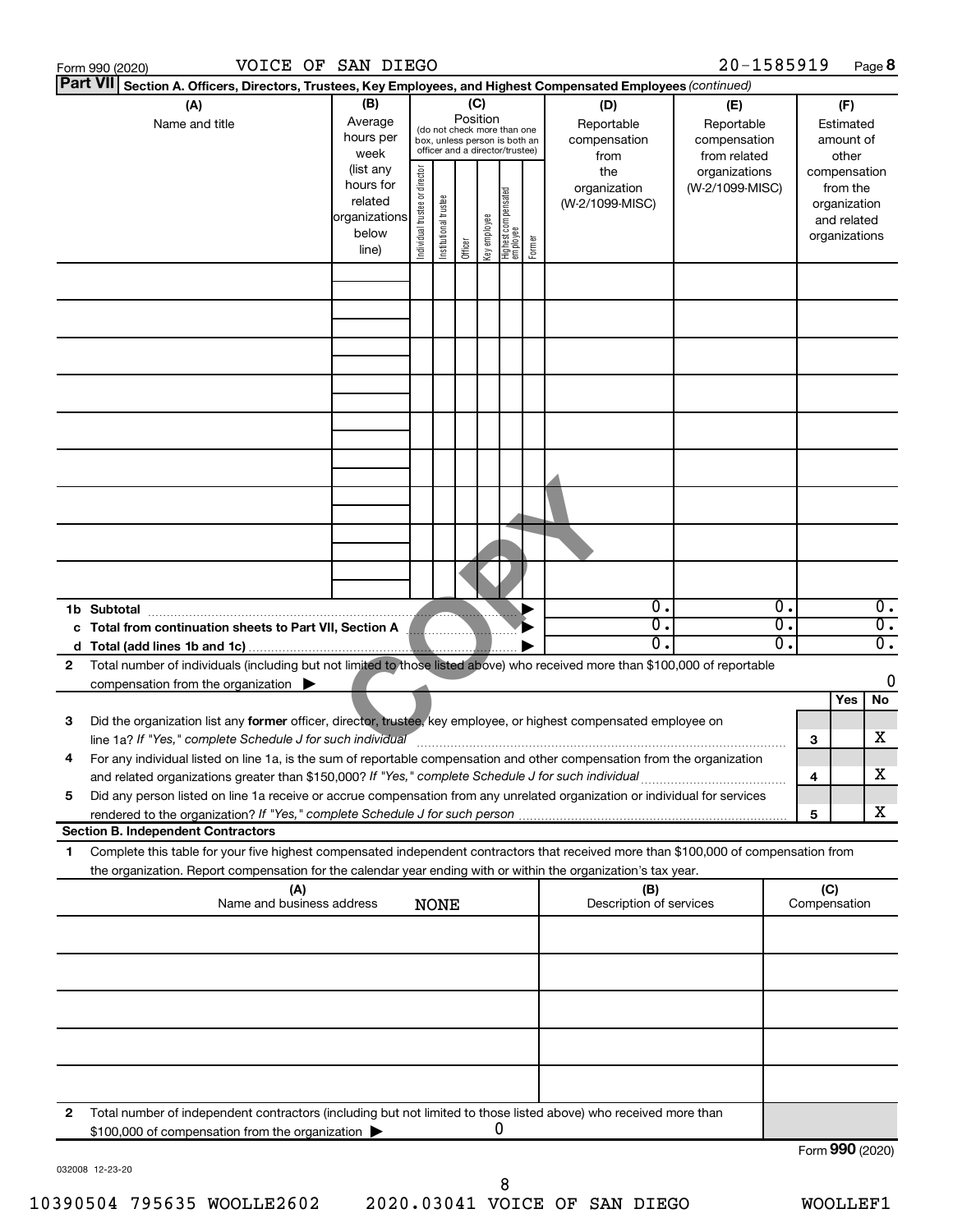|                                                           |      |             | Check if Schedule O contains a response or note to any line in this Part VIII |                 |                      |                          |                                                               |                  |                                                                 |
|-----------------------------------------------------------|------|-------------|-------------------------------------------------------------------------------|-----------------|----------------------|--------------------------|---------------------------------------------------------------|------------------|-----------------------------------------------------------------|
|                                                           |      |             |                                                                               |                 |                      | Total revenue            | (B)<br>Related or exempt<br>function revenue business revenue | (C)<br>Unrelated | (D)<br>Revenue excluded<br>from tax under<br>sections 512 - 514 |
| Contributions, Gifts, Grants<br>and Other Similar Amounts |      |             | 1 a Federated campaigns                                                       | 1a              |                      |                          |                                                               |                  |                                                                 |
|                                                           |      | b           | Membership dues                                                               | 1 <sub>b</sub>  | 268, 106.            |                          |                                                               |                  |                                                                 |
|                                                           |      | с           | Fundraising events                                                            | 1 <sub>c</sub>  |                      |                          |                                                               |                  |                                                                 |
|                                                           |      | d           | Related organizations<br>$\overline{\phantom{a}}$                             | 1 <sub>d</sub>  |                      |                          |                                                               |                  |                                                                 |
|                                                           |      |             | Government grants (contributions)                                             | 1e              | 255,900.             |                          |                                                               |                  |                                                                 |
|                                                           |      | f           | All other contributions, gifts, grants, and                                   |                 |                      |                          |                                                               |                  |                                                                 |
|                                                           |      |             | similar amounts not included above                                            | 1f              | 630,476.             |                          |                                                               |                  |                                                                 |
|                                                           |      |             | Noncash contributions included in lines 1a-1f                                 | 1g   \$         | 5, 263.              |                          |                                                               |                  |                                                                 |
|                                                           |      |             |                                                                               |                 |                      | $\overline{1}$ ,154,482. |                                                               |                  |                                                                 |
|                                                           |      |             |                                                                               |                 | <b>Business Code</b> |                          |                                                               |                  |                                                                 |
|                                                           |      | 2a          | SYNDICATION INCOME                                                            |                 | 519130               | 23,974.                  | 23,974.                                                       |                  |                                                                 |
|                                                           |      | $\mathbf b$ | <b>ADVERTISING</b>                                                            |                 | 541800               | 4,300.                   |                                                               | 4,300.           |                                                                 |
| Program Service<br>Revenue                                |      | c           |                                                                               |                 |                      |                          |                                                               |                  |                                                                 |
|                                                           |      | d           |                                                                               |                 |                      |                          |                                                               |                  |                                                                 |
|                                                           |      | е           |                                                                               |                 |                      |                          |                                                               |                  |                                                                 |
|                                                           |      | f           | All other program service revenue                                             |                 |                      |                          |                                                               |                  |                                                                 |
|                                                           |      |             |                                                                               |                 |                      | 28, 214.                 |                                                               |                  |                                                                 |
|                                                           | 3    |             | Investment income (including dividends, interest, and                         |                 |                      |                          |                                                               |                  |                                                                 |
|                                                           |      |             |                                                                               |                 |                      | 1,588.                   |                                                               |                  | 1,588.                                                          |
|                                                           | 4    |             | Income from investment of tax-exempt bond proceeds                            |                 |                      |                          |                                                               |                  |                                                                 |
|                                                           | 5    |             |                                                                               |                 |                      |                          |                                                               |                  |                                                                 |
|                                                           |      |             |                                                                               | (i) Real        | (ii) Personal        |                          |                                                               |                  |                                                                 |
|                                                           |      |             | <b>6 a</b> Gross rents<br>  6a<br>.                                           |                 |                      |                          |                                                               |                  |                                                                 |
|                                                           |      | b           | 6b<br>Less: rental expenses                                                   |                 |                      |                          |                                                               |                  |                                                                 |
|                                                           |      |             | Rental income or (loss)<br>6c                                                 |                 |                      |                          |                                                               |                  |                                                                 |
|                                                           |      | d           | Net rental income or (loss)                                                   |                 |                      |                          |                                                               |                  |                                                                 |
|                                                           |      |             | 7 a Gross amount from sales of                                                | (i) Securities  | (ii) Other           |                          |                                                               |                  |                                                                 |
|                                                           |      |             | assets other than inventory<br>7a                                             | 5,323.          |                      |                          |                                                               |                  |                                                                 |
|                                                           |      |             | <b>b</b> Less: cost or other basis                                            |                 |                      |                          |                                                               |                  |                                                                 |
|                                                           |      |             | 7b<br>and sales expenses                                                      | 5, 264.         | 88.                  |                          |                                                               |                  |                                                                 |
|                                                           |      |             | <b>7c</b><br>c Gain or (loss)                                                 | 59.             | $-88.$               |                          |                                                               |                  |                                                                 |
| <b>Cher Revenue</b>                                       |      | d           |                                                                               |                 |                      | 29.5                     | $\overline{88.}$                                              |                  | 59.                                                             |
|                                                           |      |             | 8 a Gross income from fundraising events (not                                 |                 |                      |                          |                                                               |                  |                                                                 |
|                                                           |      |             | including \$                                                                  | of              |                      |                          |                                                               |                  |                                                                 |
|                                                           |      |             | contributions reported on line 1c). See                                       |                 |                      |                          |                                                               |                  |                                                                 |
|                                                           |      |             |                                                                               | l 8a            |                      |                          |                                                               |                  |                                                                 |
|                                                           |      |             |                                                                               | 8b              |                      |                          |                                                               |                  |                                                                 |
|                                                           |      |             | c Net income or (loss) from fundraising events                                |                 | .                    |                          |                                                               |                  |                                                                 |
|                                                           |      |             | 9 a Gross income from gaming activities. See                                  |                 |                      |                          |                                                               |                  |                                                                 |
|                                                           |      |             |                                                                               | 9a              |                      |                          |                                                               |                  |                                                                 |
|                                                           |      |             | <b>b</b> Less: direct expenses <b>manually</b>                                | 9 <sub>b</sub>  |                      |                          |                                                               |                  |                                                                 |
|                                                           |      |             | c Net income or (loss) from gaming activities                                 |                 |                      |                          |                                                               |                  |                                                                 |
|                                                           |      |             | 10 a Gross sales of inventory, less returns                                   |                 |                      |                          |                                                               |                  |                                                                 |
|                                                           |      |             |                                                                               | 10a             |                      |                          |                                                               |                  |                                                                 |
|                                                           |      |             | <b>b</b> Less: cost of goods sold                                             | H <sub>0b</sub> |                      |                          |                                                               |                  |                                                                 |
|                                                           |      |             |                                                                               |                 |                      |                          |                                                               |                  |                                                                 |
|                                                           |      |             | c Net income or (loss) from sales of inventory                                |                 | <b>Business Code</b> |                          |                                                               |                  |                                                                 |
|                                                           |      |             |                                                                               |                 |                      |                          |                                                               |                  |                                                                 |
|                                                           | 11 a |             | the control of the control of the control of the control of the control of    |                 |                      |                          |                                                               |                  |                                                                 |
|                                                           |      | b           |                                                                               |                 |                      |                          |                                                               |                  |                                                                 |
| Miscellaneous<br>Revenue                                  |      | с           | the control of the control of the control of the                              |                 |                      |                          |                                                               |                  |                                                                 |
|                                                           |      | d           |                                                                               |                 |                      |                          |                                                               |                  |                                                                 |
|                                                           |      |             |                                                                               |                 |                      | 1,184,315.               | 23,886.                                                       | 4,300.           | 1,647.                                                          |
|                                                           | 12   |             |                                                                               |                 |                      |                          |                                                               |                  | Form 990 (2020)                                                 |
| 032009 12-23-20                                           |      |             |                                                                               |                 |                      |                          |                                                               |                  |                                                                 |

10390504 795635 WOOLLE2602 2020.03041 VOICE OF SAN DIEGO WOOLLEF1

9

Form 990 (2020) Page VOICE OF SAN DIEGO 20-1585919

**Part VIII Statement of Revenue**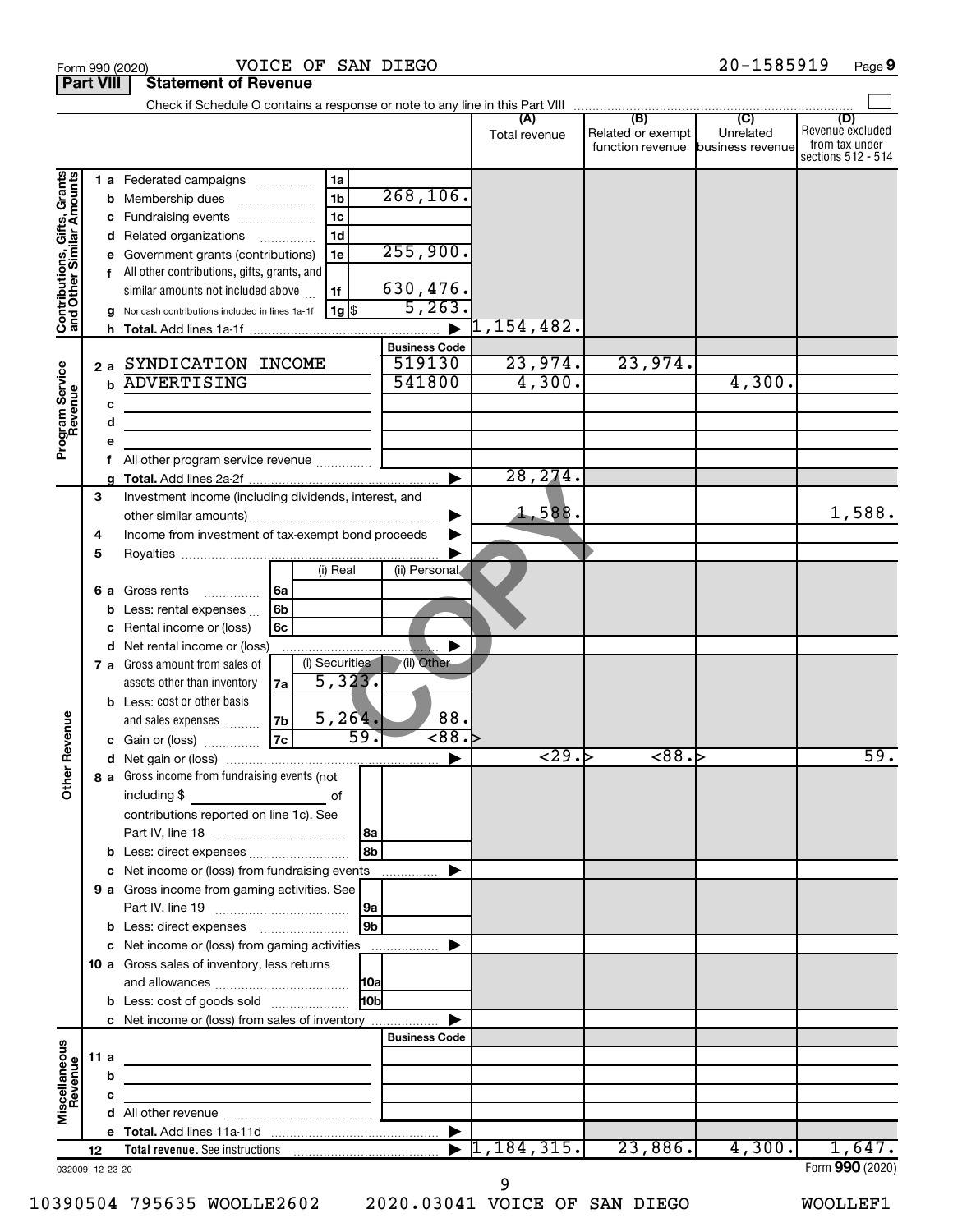|  | Form 990 (2020) |
|--|-----------------|
|  |                 |

Form 990 (2020) VOICE OF SAN DIEGO 20-1585919 <sub>Page</sub> **Part IX Statement of Functional Expenses**

 $\Box$ 

88,484. 77,311. 7,448. 3,725.

523,361. 417,972. 27,416. 77,973.

20,870. 16,801. 1,217. 2,852.<br>70,557. 56,800. 4,115. 9,642.

49,219. 39,623. 2,871. 6,725.

65,744. 24,119. 41,625. 72,297. 60,133. 3,638. 8,526.

32,744. 26,360. 1,910. 4,474.

20,347. 19,577. 230. 540.

12,025. 11,339. 205. 481. 1,044,592. 837,620. 49,729. 157,243.

 $56,800.$  4,115. 9,642.

|   | Section 501(c)(3) and 501(c)(4) organizations must complete all columns. All other organizations must complete column (A).             |                |                                    |                                           |                                |
|---|----------------------------------------------------------------------------------------------------------------------------------------|----------------|------------------------------------|-------------------------------------------|--------------------------------|
|   | Check if Schedule O contains a response or note to any line in this Part IX.                                                           |                |                                    |                                           |                                |
|   | Do not include amounts reported on lines 6b,<br>7b, 8b, 9b, and 10b of Part VIII.                                                      | Total expenses | (B)<br>Program service<br>expenses | (C)<br>Management and<br>general expenses | (D)<br>Fundraising<br>expenses |
|   | Grants and other assistance to domestic organizations<br>and domestic governments. See Part IV, line 21                                |                |                                    |                                           |                                |
| 2 | Grants and other assistance to domestic<br>individuals. See Part IV, line 22                                                           |                |                                    |                                           |                                |
| 3 | Grants and other assistance to foreign<br>organizations, foreign governments, and foreign<br>individuals. See Part IV, lines 15 and 16 |                |                                    |                                           |                                |
| 4 | Benefits paid to or for members                                                                                                        |                |                                    |                                           |                                |
| 5 | Compensation of current officers, directors,<br>trustees, and key employees                                                            | 88,484.        | 77,311.                            | 7,448.                                    | 3,7                            |
| 6 | Compensation not included above to disqualified                                                                                        |                |                                    |                                           |                                |

#### persons (as defined under section 4958(f)(1)) and persons described in section 4958(c)(3)(B) ~~~~~~~~

#### **7 8** Pension plan accruals and contributions (include section 401(k) and 403(b) employer contributions) Other salaries and wages ~~~~~~~~~~

#### **9 10 11** Other employee benefits ~~~~~~~~~~ Payroll taxes ~~~~~~~~~~~~~~~~ Fees for services (nonemployees):

#### **a** Management ~~~~~~~~~~~~~~~~ **b** Legal ~~~~~~~~~~~~~~~~~~~~

### **c d e f g 12 13** Professional fundraising services. See Part IV, line 17 Other. (If line 11g amount exceeds 10% of line 25, column (A) amount, list line 11g expenses on Sch O.) Accounting ~~~~~~~~~~~~~~~~~ Lobbying ~~~~~~~~~~~~~~~~~~ Investment management fees ........................ Advertising and promotion ........................... Office expenses ~~~~~~~~~~~~~~~ **COPY 19. 39.623**<br> **COPY 19. 39.623**<br> **COPY 19. 39.623**<br> **COPY 19. 39.623**<br> **COPY 14. 24.119**<br> **COPY 148. 27.448**<br> **COPY 148. 27.448**

#### **14 15 16 17 18 19 20 21** Information technology ~~~~~~~~~~~ Royalties ~~~~~~~~~~~~~~~~~~ Occupancy  $~\dots$   $~\dots$   $~\dots$   $~\dots$   $~\dots$   $~\dots$   $~\dots$ Travel ~~~~~~~~~~~~~~~~~~~ Payments of travel or entertainment expenses for any federal, state, or local public officials ... Conferences, conventions, and meetings Interest ~~~~~~~~~~~~~~~~~~ Payments to affiliates ~~~~~~~~~~~~

#### **22 23 24 a** Other expenses. Itemize expenses not covered above (List miscellaneous expenses on line 24e. If line 24e amount exceeds 10% of line 25, column (A) amount, list line 24e expenses on Schedule O.) Depreciation, depletion, and amortization ...... Insurance ~~~~~~~~~~~~~~~~~ TELEPHONE AND INTERNET | 9,653. 9,120. 266. 267.

#### **b c** COMPUTER REPAIR AND SOF 8,254. 7,428. 413. 413. PROCESSING FEES 6,864. 6,864.

#### **Total functional expenses.**  Add lines 1 through 24e **Joint costs.** Complete this line only if the organization **d e** All other expenses **25 26** reported in column (B) joint costs from a combined CONTINGENCY EDITORS 6,721. 6,721.

educational campaign and fundraising solicitation.

032010 12-23-20

Check here  $\blacktriangleright$ 

Check here  $\begin{array}{c} \begin{array}{|c} \hline \end{array} \end{array}$  if following SOP 98-2 (ASC 958-720)

# 10

# 10390504 795635 WOOLLE2602 2020.03041 VOICE OF SAN DIEGO WOOLLEF1

7,972. 7,972. 5,166. 5,166.

 $\boxed{6,879.}$   $\boxed{6,879.}$ 27,448. 27,448.

5,319. 5,319.

4,668. 4,668.

Form (2020) **990**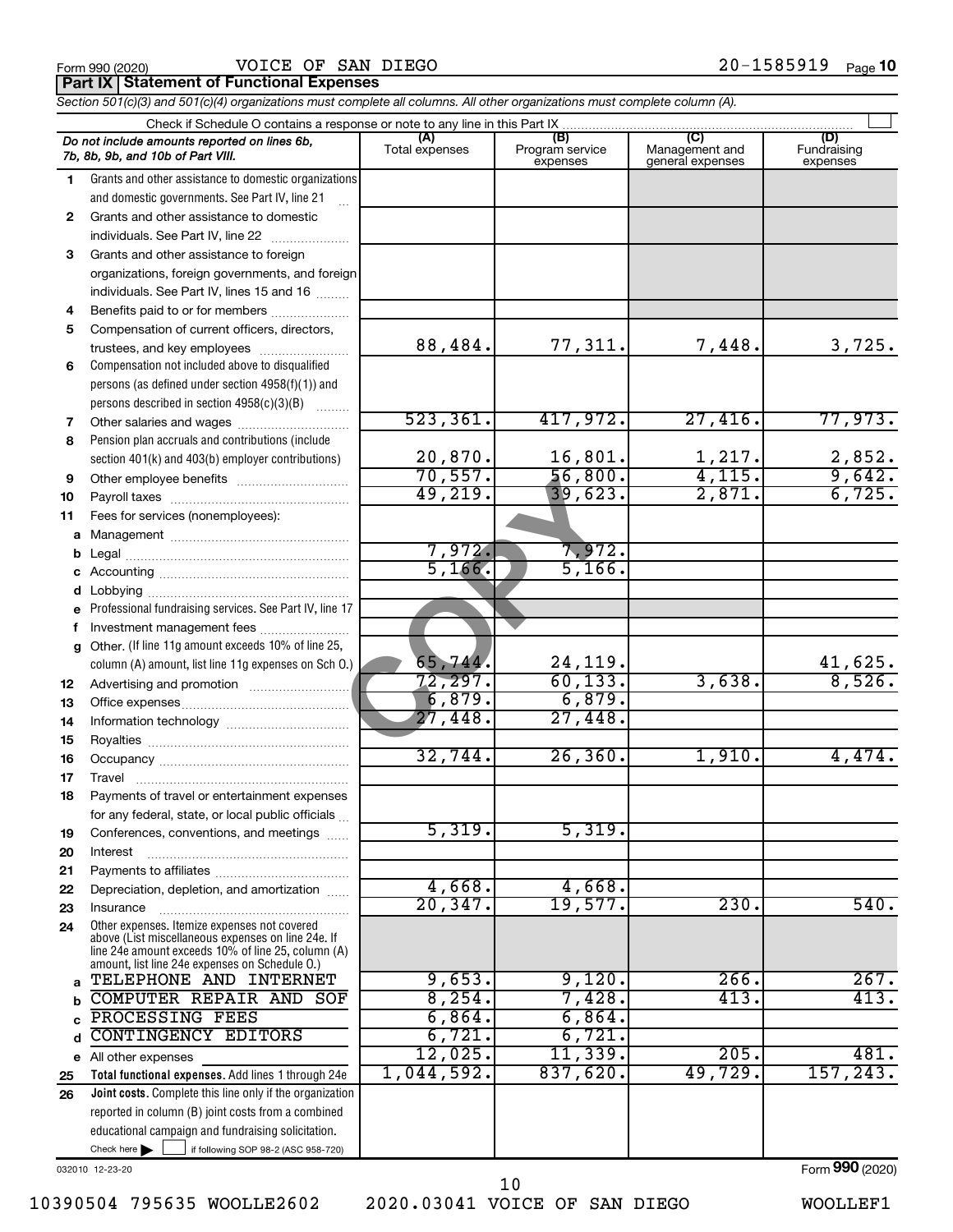**Part X Balance Sheet**

 $\overline{a}$ 

|                             |              |                                                                                                                                                            |  |          | (A)<br>Beginning of year |                         | (B)<br>End of year |
|-----------------------------|--------------|------------------------------------------------------------------------------------------------------------------------------------------------------------|--|----------|--------------------------|-------------------------|--------------------|
|                             | $\mathbf{1}$ |                                                                                                                                                            |  |          | 195,902.                 | $\mathbf{1}$            | 479,538.           |
|                             | $\mathbf{2}$ |                                                                                                                                                            |  |          | 512,403.                 | $\overline{\mathbf{2}}$ | 369,014.           |
|                             | 3            |                                                                                                                                                            |  |          |                          | 3                       |                    |
|                             | 4            |                                                                                                                                                            |  |          |                          | 4                       |                    |
|                             | 5            | Loans and other receivables from any current or former officer, director,                                                                                  |  |          |                          |                         |                    |
|                             |              | trustee, key employee, creator or founder, substantial contributor, or 35%                                                                                 |  |          |                          |                         |                    |
|                             |              | controlled entity or family member of any of these persons                                                                                                 |  |          |                          | 5                       |                    |
|                             | 6            | Loans and other receivables from other disqualified persons (as defined                                                                                    |  |          |                          |                         |                    |
|                             |              | under section $4958(f)(1)$ , and persons described in section $4958(c)(3)(B)$                                                                              |  | $\sim$   |                          | 6                       |                    |
|                             | 7            |                                                                                                                                                            |  |          |                          | $\overline{7}$          |                    |
| Assets                      | 8            |                                                                                                                                                            |  |          |                          | 8                       |                    |
|                             | 9            | Prepaid expenses and deferred charges                                                                                                                      |  |          |                          | 9                       |                    |
|                             |              | 10a Land, buildings, and equipment: cost or other                                                                                                          |  |          |                          |                         |                    |
|                             |              | basis. Complete Part VI of Schedule D  10a                                                                                                                 |  | 96,220.  |                          |                         |                    |
|                             |              |                                                                                                                                                            |  | 73, 294. | 23,450.                  | 10 <sub>c</sub>         | 22,926.            |
|                             | 11           |                                                                                                                                                            |  |          |                          | 11                      |                    |
|                             | 12           |                                                                                                                                                            |  |          |                          | 12                      |                    |
|                             | 13           |                                                                                                                                                            |  |          |                          | 13                      |                    |
|                             | 14           |                                                                                                                                                            |  |          |                          | 14                      |                    |
|                             | 15           |                                                                                                                                                            |  |          | 5,522.                   | 15                      | 5,522.             |
|                             | 16           |                                                                                                                                                            |  |          | 737, 277.                | 16                      | 877,000.           |
|                             | 17           |                                                                                                                                                            |  |          |                          | 17                      |                    |
|                             | 18           |                                                                                                                                                            |  | 18       |                          |                         |                    |
|                             | 19           |                                                                                                                                                            |  |          | 19                       |                         |                    |
|                             | 20           |                                                                                                                                                            |  |          |                          | 20                      |                    |
|                             | 21           | Escrow or custodial account liability. Complete Part IV of Schedule DV                                                                                     |  |          |                          | 21                      |                    |
| Liabilities                 | 22           | Loans and other payables to any current or former officer, director,                                                                                       |  |          |                          |                         |                    |
|                             |              | trustee, key employee, creator or founder, substantial contributor, or 35%                                                                                 |  |          |                          |                         |                    |
|                             |              | controlled entity or family member of any of these persons                                                                                                 |  |          |                          | 22                      |                    |
|                             | 23           | Secured mortgages and notes payable to unrelated third parties                                                                                             |  |          |                          | 23                      |                    |
|                             | 24           | Unsecured notes and loans payable to unrelated third parties                                                                                               |  |          |                          | 24                      |                    |
|                             | 25           | Other liabilities (including federal income tax, payables to related third<br>parties, and other liabilities not included on lines 17-24). Complete Part X |  |          |                          |                         |                    |
|                             |              |                                                                                                                                                            |  |          |                          | 25                      |                    |
|                             | 26           |                                                                                                                                                            |  |          | $\overline{0}$ .         | 26                      | $\mathbf 0$ .      |
|                             |              | Organizations that follow FASB ASC 958, check here $\blacktriangleright \lfloor \underline{X} \rfloor$                                                     |  |          |                          |                         |                    |
|                             |              | and complete lines 27, 28, 32, and 33.                                                                                                                     |  |          |                          |                         |                    |
|                             | 27           |                                                                                                                                                            |  |          | 737, 277.                | 27                      | 877,000.           |
|                             | 28           |                                                                                                                                                            |  |          |                          | 28                      |                    |
|                             |              | Organizations that do not follow FASB ASC 958, check here $\blacktriangleright$                                                                            |  |          |                          |                         |                    |
|                             |              | and complete lines 29 through 33.                                                                                                                          |  |          |                          |                         |                    |
| Net Assets or Fund Balances | 29           |                                                                                                                                                            |  |          |                          | 29                      |                    |
|                             | 30           | Paid-in or capital surplus, or land, building, or equipment fund                                                                                           |  |          |                          | 30                      |                    |
|                             | 31           | Retained earnings, endowment, accumulated income, or other funds                                                                                           |  |          |                          | 31                      |                    |
|                             | 32           |                                                                                                                                                            |  |          | 737, 277.                | 32                      | 877,000.           |
|                             | 33           |                                                                                                                                                            |  |          | 737, 277.                | 33                      | 877,000.           |
|                             |              |                                                                                                                                                            |  |          |                          |                         |                    |

Form (2020) **990**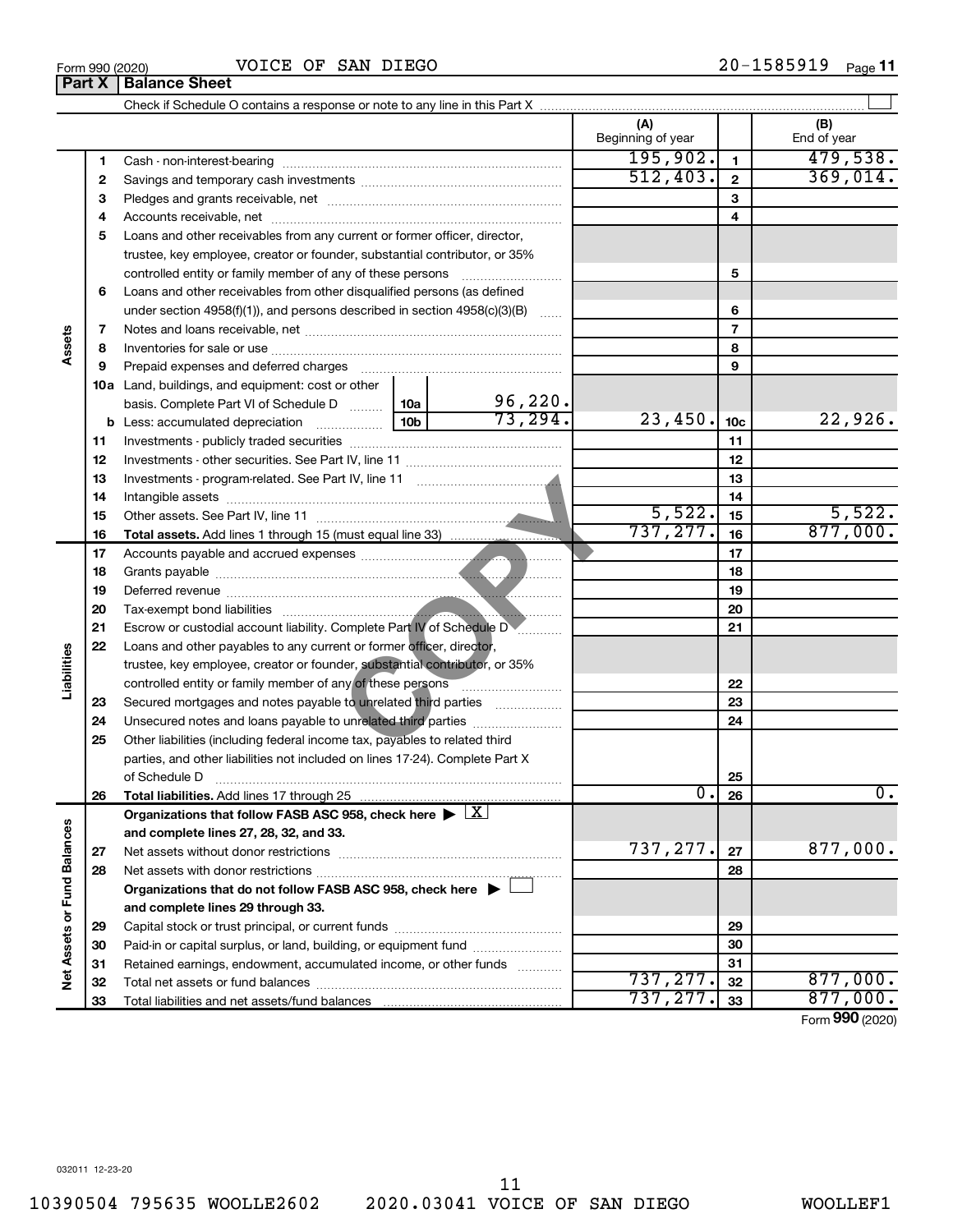|    | VOICE OF SAN DIEGO<br>Form 990 (2020)                                                                                                                                                                                          |                         | 20-1585919                    |            | Page 12   |
|----|--------------------------------------------------------------------------------------------------------------------------------------------------------------------------------------------------------------------------------|-------------------------|-------------------------------|------------|-----------|
|    | <b>Part XI</b><br><b>Reconciliation of Net Assets</b>                                                                                                                                                                          |                         |                               |            |           |
|    |                                                                                                                                                                                                                                |                         |                               |            |           |
|    |                                                                                                                                                                                                                                |                         |                               |            |           |
| 1  |                                                                                                                                                                                                                                | $\mathbf{1}$            | $\frac{1,184,315}{1,044,592}$ |            |           |
| 2  |                                                                                                                                                                                                                                | $\mathfrak{p}$          |                               |            |           |
| 3  |                                                                                                                                                                                                                                | 3                       |                               |            | 139,723.  |
| 4  |                                                                                                                                                                                                                                | $\overline{\mathbf{4}}$ |                               |            | 737, 277. |
| 5  | Net unrealized gains (losses) on investments [11] matter in the contract of the contract of the contract of the contract of the contract of the contract of the contract of the contract of the contract of the contract of th | 5                       |                               |            |           |
| 6  |                                                                                                                                                                                                                                | 6                       |                               |            |           |
| 7  | Investment expenses www.communication.com/www.communication.com/www.communication.com/www.com                                                                                                                                  | $\overline{7}$          |                               |            |           |
| 8  | Prior period adjustments www.communication.communication.com/news/communications/communications/communications                                                                                                                 | 8                       |                               |            |           |
| 9  | Other changes in net assets or fund balances (explain on Schedule O) manufactured controller changes in net assets or fund balances (explain on Schedule O)                                                                    | $\mathbf{q}$            |                               |            | 0.        |
| 10 | Net assets or fund balances at end of year. Combine lines 3 through 9 (must equal Part X, line 32,                                                                                                                             |                         |                               |            |           |
|    |                                                                                                                                                                                                                                | 10                      |                               |            | 877,000.  |
|    | Part XII Financial Statements and Reporting                                                                                                                                                                                    |                         |                               |            |           |
|    |                                                                                                                                                                                                                                |                         |                               |            |           |
|    |                                                                                                                                                                                                                                |                         |                               | <b>Yes</b> | <b>No</b> |
| 1. | Accounting method used to prepare the Form 990: $\boxed{\textbf{X}}$ Cash<br>Accrual L<br>Other                                                                                                                                |                         |                               |            |           |
|    | If the organization changed its method of accounting from a prior year or checked "Other," explain in Schedule O.                                                                                                              |                         |                               |            |           |
|    |                                                                                                                                                                                                                                |                         | 2a                            |            | x         |
|    | If "Yes," check a box below to indicate whether the financial statements for the year were compiled or reviewed on a                                                                                                           |                         |                               |            |           |
|    | separate basis, consolidated basis, or both:                                                                                                                                                                                   |                         |                               |            |           |
|    | Separate basis<br><b>Consolidated basis</b><br>$\Box$ Both consolidated and separate basis                                                                                                                                     |                         |                               |            |           |
|    | <b>b</b> Were the organization's financial statements audited by an independent accountant?                                                                                                                                    |                         | 2 <sub>b</sub>                |            | x         |
|    | If "Yes," check a box below to indicate whether the financial statements for the year were audited on a separate basis,                                                                                                        |                         |                               |            |           |
|    | consolidated basis, or both:                                                                                                                                                                                                   |                         |                               |            |           |
|    | Separate basis<br>$\Box$ Both consolidated and separate basis<br>Consolidated basis                                                                                                                                            |                         |                               |            |           |
|    | c If "Yes" to line 2a or 2b, does the organization have a committee that assumes responsibility for oversight of the audit,                                                                                                    |                         |                               |            |           |
|    |                                                                                                                                                                                                                                |                         | 2c                            |            |           |
|    | If the organization changed either its oversight process or selection process during the tax year, explain on Schedule O.                                                                                                      |                         |                               |            |           |
|    | 3a As a result of a federal award, was the organization required to undergo an audit or audits as set forth in the Single Audit                                                                                                |                         |                               |            |           |
|    |                                                                                                                                                                                                                                |                         | За                            |            | X         |
|    | b If "Yes," did the organization undergo the required audit or audits? If the organization did not undergo the required audit                                                                                                  |                         |                               |            |           |
|    |                                                                                                                                                                                                                                |                         | 3b                            |            |           |
|    |                                                                                                                                                                                                                                |                         | Form 990 (2020)               |            |           |
|    |                                                                                                                                                                                                                                |                         |                               |            |           |
|    |                                                                                                                                                                                                                                |                         |                               |            |           |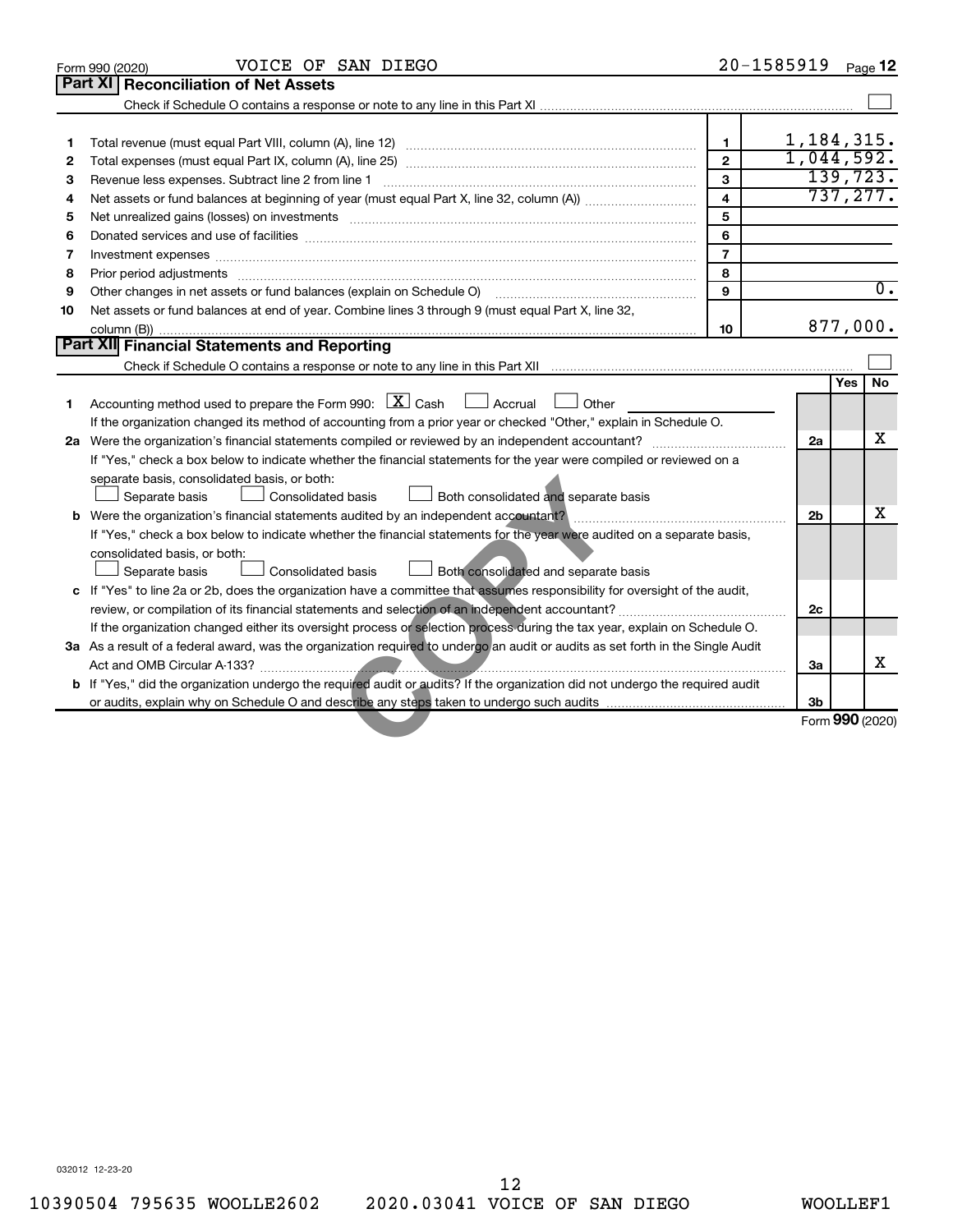**SCHEDULE A**

# **Public Charity Status and Public Support**

**(Form 990 or 990-EZ) Complete if the organization is a section 501(c)(3) organization or a section**

**4947(a)(1) nonexempt charitable trust.**

| OMB No 1545-0047                  |
|-----------------------------------|
| 2020                              |
| <b>Open to Public</b><br>enaction |

|                     |                     | Department of the Treasury<br>Internal Revenue Service |                                                                        | Attach to Form 990 or Form 990-EZ.<br>Go to www.irs.gov/Form990 for instructions and the latest information.                                                                                                                                         |                                 |                             |                            | <b>Open to Public</b><br>Inspection   |
|---------------------|---------------------|--------------------------------------------------------|------------------------------------------------------------------------|------------------------------------------------------------------------------------------------------------------------------------------------------------------------------------------------------------------------------------------------------|---------------------------------|-----------------------------|----------------------------|---------------------------------------|
|                     |                     | Name of the organization                               |                                                                        |                                                                                                                                                                                                                                                      |                                 |                             |                            | <b>Employer identification number</b> |
|                     |                     |                                                        | VOICE OF SAN DIEGO                                                     |                                                                                                                                                                                                                                                      |                                 |                             |                            | 20-1585919                            |
| Part I              |                     |                                                        |                                                                        | Reason for Public Charity Status. (All organizations must complete this part.) See instructions.                                                                                                                                                     |                                 |                             |                            |                                       |
|                     |                     |                                                        |                                                                        | The organization is not a private foundation because it is: (For lines 1 through 12, check only one box.)                                                                                                                                            |                                 |                             |                            |                                       |
| 1                   |                     |                                                        |                                                                        | A church, convention of churches, or association of churches described in section 170(b)(1)(A)(i).                                                                                                                                                   |                                 |                             |                            |                                       |
| 2                   |                     |                                                        |                                                                        | A school described in section 170(b)(1)(A)(ii). (Attach Schedule E (Form 990 or 990-EZ).)                                                                                                                                                            |                                 |                             |                            |                                       |
| 3                   |                     |                                                        |                                                                        | A hospital or a cooperative hospital service organization described in section 170(b)(1)(A)(iii).                                                                                                                                                    |                                 |                             |                            |                                       |
| 4                   |                     |                                                        |                                                                        | A medical research organization operated in conjunction with a hospital described in section 170(b)(1)(A)(iii). Enter the hospital's name,                                                                                                           |                                 |                             |                            |                                       |
|                     |                     | city, and state:                                       |                                                                        |                                                                                                                                                                                                                                                      |                                 |                             |                            |                                       |
| 5                   |                     |                                                        |                                                                        | An organization operated for the benefit of a college or university owned or operated by a governmental unit described in                                                                                                                            |                                 |                             |                            |                                       |
|                     |                     |                                                        | section 170(b)(1)(A)(iv). (Complete Part II.)                          |                                                                                                                                                                                                                                                      |                                 |                             |                            |                                       |
| 6<br>$\overline{7}$ | $\lfloor x \rfloor$ |                                                        |                                                                        | A federal, state, or local government or governmental unit described in section 170(b)(1)(A)(v).                                                                                                                                                     |                                 |                             |                            |                                       |
|                     |                     |                                                        | section 170(b)(1)(A)(vi). (Complete Part II.)                          | An organization that normally receives a substantial part of its support from a governmental unit or from the general public described in                                                                                                            |                                 |                             |                            |                                       |
| 8                   |                     |                                                        |                                                                        | A community trust described in section 170(b)(1)(A)(vi). (Complete Part II.)                                                                                                                                                                         |                                 |                             |                            |                                       |
| 9                   |                     |                                                        |                                                                        | An agricultural research organization described in section 170(b)(1)(A)(ix) operated in conjunction with a land-grant college                                                                                                                        |                                 |                             |                            |                                       |
|                     |                     |                                                        |                                                                        | or university or a non-land-grant college of agriculture (see instructions). Enter the name, city, and state of the college or                                                                                                                       |                                 |                             |                            |                                       |
|                     |                     | university:                                            |                                                                        |                                                                                                                                                                                                                                                      |                                 |                             |                            |                                       |
| 10                  |                     |                                                        |                                                                        | An organization that normally receives (1) more than 33 1/3% of its support from contributions, membership fees, and gross receipts from                                                                                                             |                                 |                             |                            |                                       |
|                     |                     |                                                        |                                                                        | activities related to its exempt functions, subject to certain exceptions; and (2) no more than 33 1/3% of its support from gross investment                                                                                                         |                                 |                             |                            |                                       |
|                     |                     |                                                        |                                                                        | income and unrelated business taxable income (less section 511 tax) from businesses acquired by the organization after June 30, 1975.                                                                                                                |                                 |                             |                            |                                       |
|                     |                     |                                                        | See section 509(a)(2). (Complete Part III.)                            |                                                                                                                                                                                                                                                      |                                 |                             |                            |                                       |
| 11                  |                     |                                                        |                                                                        | An organization organized and operated exclusively to test for public safety. See section 509(a)(4).                                                                                                                                                 |                                 |                             |                            |                                       |
| 12                  |                     |                                                        |                                                                        | An organization organized and operated exclusively for the benefit of, to perform the functions of, or to carry out the purposes of one or                                                                                                           |                                 |                             |                            |                                       |
|                     |                     |                                                        |                                                                        | more publicly supported organizations described in section 509(a)(1) or section 509(a)(2). See section 509(a)(3). Check the box in<br>lines 12a through 12d that describes the type of supporting organization and complete lines 12e, 12f, and 12g. |                                 |                             |                            |                                       |
| а                   |                     |                                                        |                                                                        | Type I. A supporting organization operated, supervised, or controlled by its supported organization(s), typically by giving                                                                                                                          |                                 |                             |                            |                                       |
|                     |                     |                                                        |                                                                        | the supported organization(s) the power to regularly appoint or elect a majority of the directors or trustees of the supporting                                                                                                                      |                                 |                             |                            |                                       |
|                     |                     |                                                        | organization. You must complete Part IV, Sections A and B.             |                                                                                                                                                                                                                                                      |                                 |                             |                            |                                       |
| b                   |                     |                                                        |                                                                        | Type II. A supporting organization supervised or controlled in connection with its supported organization(s), by having                                                                                                                              |                                 |                             |                            |                                       |
|                     |                     |                                                        |                                                                        | control or management of the supporting organization vested in the same persons that control or manage the supported                                                                                                                                 |                                 |                             |                            |                                       |
|                     |                     |                                                        | organization(s). You must complete Part IV, Sections A and C.          |                                                                                                                                                                                                                                                      |                                 |                             |                            |                                       |
| с                   |                     |                                                        |                                                                        | Type III functionally integrated. A supporting organization operated in connection with, and functionally integrated with,                                                                                                                           |                                 |                             |                            |                                       |
|                     |                     |                                                        |                                                                        | its supported organization(s) (see instructions). You must complete Part IV, Sections A, D, and E.                                                                                                                                                   |                                 |                             |                            |                                       |
| d                   |                     |                                                        |                                                                        | Type III non-functionally integrated. A supporting organization operated in connection with its supported organization(s)                                                                                                                            |                                 |                             |                            |                                       |
|                     |                     |                                                        |                                                                        | that is not functionally integrated. The organization generally must satisfy a distribution requirement and an attentiveness                                                                                                                         |                                 |                             |                            |                                       |
|                     |                     |                                                        |                                                                        | requirement (see instructions). You must complete Part IV, Sections A and D, and Part V.<br>Check this box if the organization received a written determination from the IRS that it is a Type I, Type II, Type III                                  |                                 |                             |                            |                                       |
| е                   |                     |                                                        |                                                                        | functionally integrated, or Type III non-functionally integrated supporting organization.                                                                                                                                                            |                                 |                             |                            |                                       |
|                     |                     |                                                        |                                                                        |                                                                                                                                                                                                                                                      |                                 |                             |                            |                                       |
|                     |                     |                                                        | Provide the following information about the supported organization(s). |                                                                                                                                                                                                                                                      |                                 |                             |                            |                                       |
|                     |                     | (i) Name of supported                                  | (ii) EIN                                                               | (iii) Type of organization                                                                                                                                                                                                                           | (iv) Is the organization listed | in vour aovernina document? | (v) Amount of monetary     | (vi) Amount of other                  |
|                     |                     | organization                                           |                                                                        | (described on lines 1-10<br>above (see instructions))                                                                                                                                                                                                | Yes                             | No                          | support (see instructions) | support (see instructions)            |
|                     |                     |                                                        |                                                                        |                                                                                                                                                                                                                                                      |                                 |                             |                            |                                       |
|                     |                     |                                                        |                                                                        |                                                                                                                                                                                                                                                      |                                 |                             |                            |                                       |
|                     |                     |                                                        |                                                                        |                                                                                                                                                                                                                                                      |                                 |                             |                            |                                       |
|                     |                     |                                                        |                                                                        |                                                                                                                                                                                                                                                      |                                 |                             |                            |                                       |
|                     |                     |                                                        |                                                                        |                                                                                                                                                                                                                                                      |                                 |                             |                            |                                       |
|                     |                     |                                                        |                                                                        |                                                                                                                                                                                                                                                      |                                 |                             |                            |                                       |
|                     |                     |                                                        |                                                                        |                                                                                                                                                                                                                                                      |                                 |                             |                            |                                       |
|                     |                     |                                                        |                                                                        |                                                                                                                                                                                                                                                      |                                 |                             |                            |                                       |
|                     |                     |                                                        |                                                                        |                                                                                                                                                                                                                                                      |                                 |                             |                            |                                       |
| Total               |                     |                                                        |                                                                        |                                                                                                                                                                                                                                                      |                                 |                             |                            |                                       |

LHA For Paperwork Reduction Act Notice, see the Instructions for Form 990 or 990-EZ. 032021 01-25-21 Schedule A (Form 990 or 990-EZ) 2020 13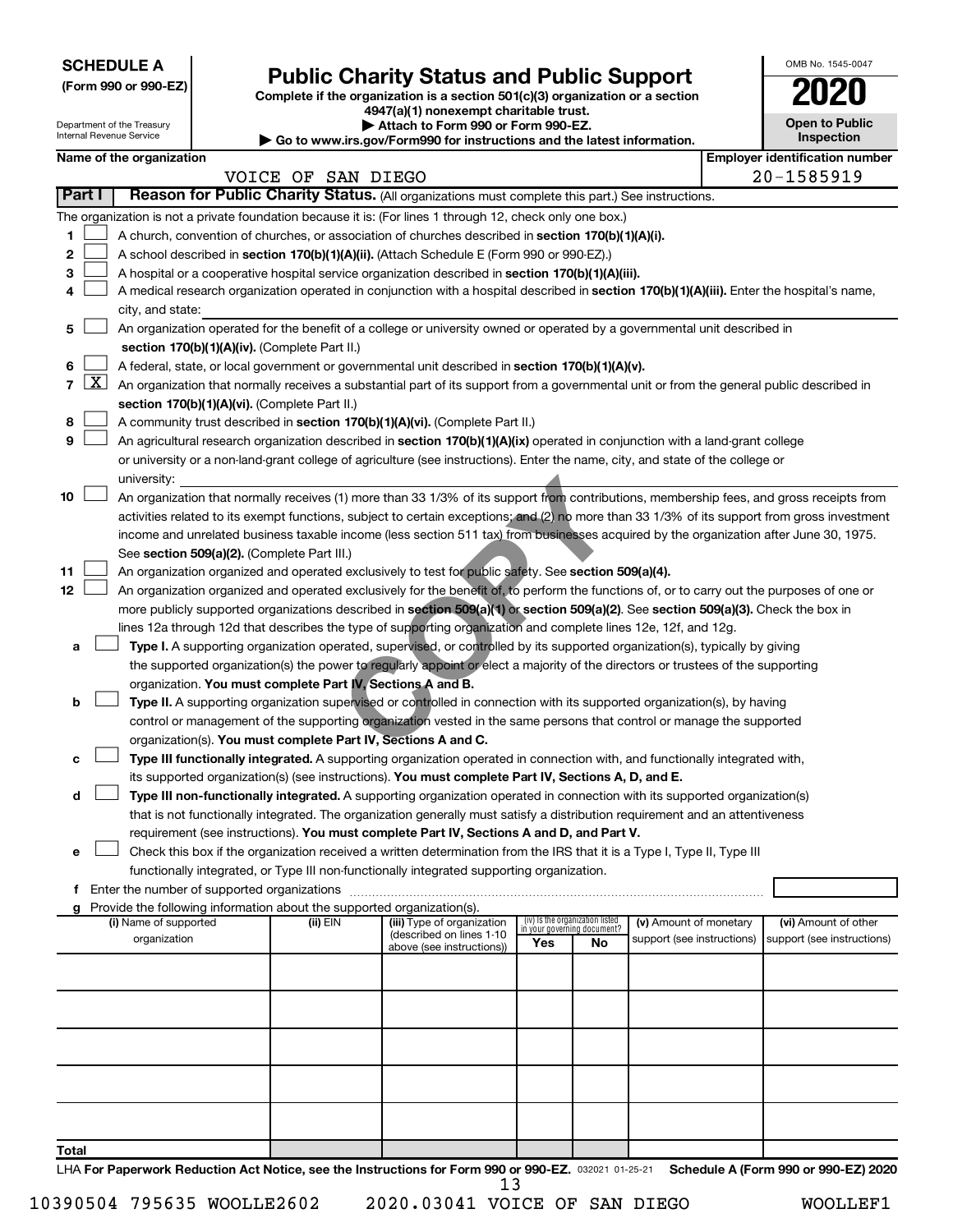### Schedule A (Form 990 or 990-EZ) 2020 Page VOICE OF SAN DIEGO 20-1585919

20-1585919 Page 2

(Complete only if you checked the box on line 5, 7, or 8 of Part I or if the organization failed to qualify under Part III. If the organization **Part II** | Support Schedule for Organizations Described in Sections 170(b)(1)(A)(iv) and 170(b)(1)(A)(vi)

fails to qualify under the tests listed below, please complete Part III.)

|    | <b>Section A. Public Support</b>                                                                                                                |          |                         |            |            |                                             |                                          |
|----|-------------------------------------------------------------------------------------------------------------------------------------------------|----------|-------------------------|------------|------------|---------------------------------------------|------------------------------------------|
|    | Calendar year (or fiscal year beginning in)                                                                                                     | (a) 2016 | (b) 2017                | $(c)$ 2018 | $(d)$ 2019 | (e) 2020                                    | (f) Total                                |
|    | 1 Gifts, grants, contributions, and                                                                                                             |          |                         |            |            |                                             |                                          |
|    | membership fees received. (Do not                                                                                                               |          |                         |            |            |                                             |                                          |
|    | include any "unusual grants.")                                                                                                                  | 1272396. | 1557712.                | 1699544.   | 1678350.   | 1154482.                                    | 7362484.                                 |
|    | 2 Tax revenues levied for the organ-                                                                                                            |          |                         |            |            |                                             |                                          |
|    | ization's benefit and either paid to                                                                                                            |          |                         |            |            |                                             |                                          |
|    | or expended on its behalf                                                                                                                       |          |                         |            |            |                                             |                                          |
|    | 3 The value of services or facilities                                                                                                           |          |                         |            |            |                                             |                                          |
|    | furnished by a governmental unit to                                                                                                             |          |                         |            |            |                                             |                                          |
|    | the organization without charge                                                                                                                 |          |                         |            |            |                                             |                                          |
|    | 4 Total. Add lines 1 through 3                                                                                                                  | 1272396. | 1557712.                | 1699544.   | 1678350    | 1154482.                                    | 7362484.                                 |
| 5. | The portion of total contributions                                                                                                              |          |                         |            |            |                                             |                                          |
|    | by each person (other than a                                                                                                                    |          |                         |            |            |                                             |                                          |
|    | governmental unit or publicly                                                                                                                   |          |                         |            |            |                                             |                                          |
|    | supported organization) included                                                                                                                |          |                         |            |            |                                             |                                          |
|    | on line 1 that exceeds 2% of the                                                                                                                |          |                         |            |            |                                             |                                          |
|    | amount shown on line 11,                                                                                                                        |          |                         |            |            |                                             |                                          |
|    | column (f)                                                                                                                                      |          |                         |            |            |                                             | 726,522.                                 |
|    | 6 Public support. Subtract line 5 from line 4.                                                                                                  |          |                         |            |            |                                             | 6635962.                                 |
|    | <b>Section B. Total Support</b>                                                                                                                 |          |                         |            |            |                                             |                                          |
|    | Calendar year (or fiscal year beginning in)                                                                                                     | (a) 2016 | (b) 2017                | (c) 2018   | $(d)$ 2019 | (e) 2020                                    | (f) Total                                |
|    | 7 Amounts from line 4                                                                                                                           | 1272396. | 1557712.                | 699544     | 1678350    | 1154482.                                    | 7362484.                                 |
|    | 8 Gross income from interest,                                                                                                                   |          |                         |            |            |                                             |                                          |
|    | dividends, payments received on                                                                                                                 |          |                         |            |            |                                             |                                          |
|    | securities loans, rents, royalties,                                                                                                             |          |                         |            |            |                                             |                                          |
|    | and income from similar sources                                                                                                                 |          |                         | 34.        | 7,405.     | 1,588.                                      | 9,027.                                   |
| 9  | Net income from unrelated business                                                                                                              |          |                         |            |            |                                             |                                          |
|    | activities, whether or not the                                                                                                                  |          |                         |            |            |                                             |                                          |
|    | business is regularly carried on                                                                                                                |          |                         | 23,021.    | 9,420.     | 4,300.                                      | 36,741.                                  |
|    | 10 Other income. Do not include gain                                                                                                            |          |                         |            |            |                                             |                                          |
|    | or loss from the sale of capital                                                                                                                |          |                         |            |            |                                             |                                          |
|    | assets (Explain in Part VI.)                                                                                                                    |          | $<$ 1,154. $>$ 366,047. | ~321.~     | <675.~b    |                                             | <88.5363, 809.                           |
|    | <b>11 Total support.</b> Add lines 7 through 10                                                                                                 |          |                         |            |            |                                             | 7772061.                                 |
| 12 | Gross receipts from related activities, etc. (see instructions)                                                                                 |          |                         |            |            | 12                                          | 211, 185.                                |
|    | 13 First 5 years. If the Form 990 is for the organization's first, second, third, fourth, or fifth tax year as a section 501(c)(3)              |          |                         |            |            |                                             |                                          |
|    | organization, check this box and stop here                                                                                                      |          |                         |            |            |                                             |                                          |
|    | <b>Section C. Computation of Public Support Percentage</b>                                                                                      |          |                         |            |            |                                             |                                          |
| 14 |                                                                                                                                                 |          |                         |            |            | 14                                          | 85.38<br>%                               |
|    |                                                                                                                                                 |          |                         |            |            | 15                                          | 82.41<br>%                               |
|    | 16a 33 1/3% support test - 2020. If the organization did not check the box on line 13, and line 14 is 33 1/3% or more, check this box and       |          |                         |            |            |                                             |                                          |
|    |                                                                                                                                                 |          |                         |            |            |                                             | $\blacktriangleright$ $\boxed{\text{X}}$ |
|    | <b>b 33 1/3% support test - 2019.</b> If the organization did not check a box on line 13 or 16a, and line 15 is 33 1/3% or more, check this box |          |                         |            |            |                                             |                                          |
|    |                                                                                                                                                 |          |                         |            |            |                                             |                                          |
|    | 17a 10% -facts-and-circumstances test - 2020. If the organization did not check a box on line 13, 16a, or 16b, and line 14 is 10% or more,      |          |                         |            |            |                                             |                                          |
|    | and if the organization meets the facts-and-circumstances test, check this box and stop here. Explain in Part VI how the organization           |          |                         |            |            |                                             |                                          |
|    | meets the facts-and-circumstances test. The organization qualifies as a publicly supported organization                                         |          |                         |            |            |                                             |                                          |
|    | <b>b 10%</b> -facts-and-circumstances test - 2019. If the organization did not check a box on line 13, 16a, 16b, or 17a, and line 15 is 10% or  |          |                         |            |            |                                             |                                          |
|    | more, and if the organization meets the facts-and-circumstances test, check this box and <b>stop here.</b> Explain in Part VI how the           |          |                         |            |            |                                             |                                          |
|    | organization meets the facts-and-circumstances test. The organization qualifies as a publicly supported organization                            |          |                         |            |            |                                             |                                          |
|    | 18 Private foundation. If the organization did not check a box on line 13, 16a, 16b, 17a, or 17b, check this box and see instructions           |          |                         |            |            |                                             |                                          |
|    |                                                                                                                                                 |          |                         |            |            | <b>Cohodulo A (Earm 000 or 000 E7) 2020</b> |                                          |

**Schedule A (Form 990 or 990-EZ) 2020**

032022 01-25-21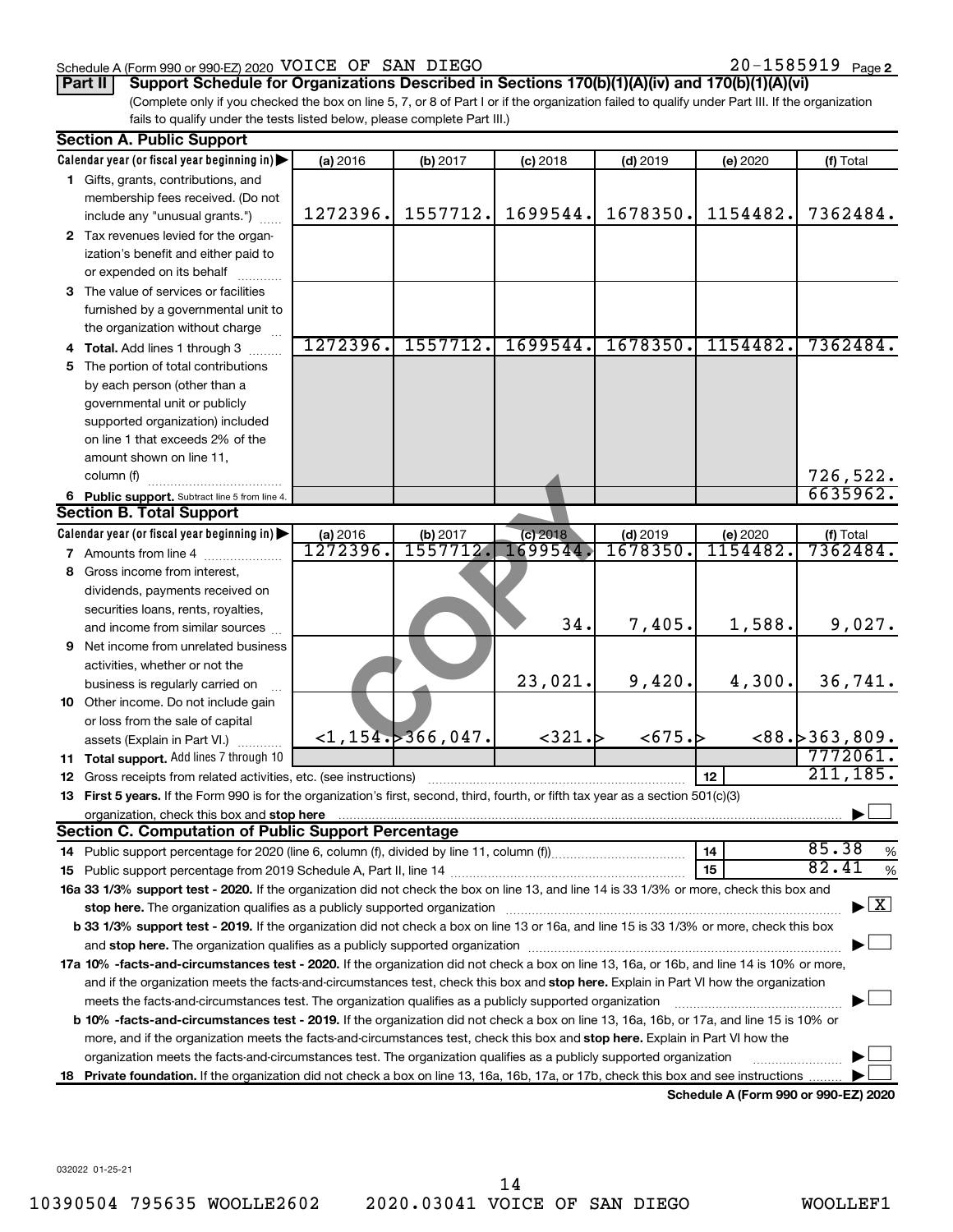### Schedule A (Form 990 or 990-EZ) 2020 Page VOICE OF SAN DIEGO 20-1585919

## **Part III | Support Schedule for Organizations Described in Section 509(a)(2)**

(Complete only if you checked the box on line 10 of Part I or if the organization failed to qualify under Part II. If the organization fails to qualify under the tests listed below, please complete Part II.)

|              | Calendar year (or fiscal year beginning in)                                                                                                                                                                                                                                     | (a) 2016 | (b) 2017                      | $(c)$ 2018 | $(d)$ 2019 |    | (e) 2020 | (f) Total                            |   |
|--------------|---------------------------------------------------------------------------------------------------------------------------------------------------------------------------------------------------------------------------------------------------------------------------------|----------|-------------------------------|------------|------------|----|----------|--------------------------------------|---|
|              | 1 Gifts, grants, contributions, and                                                                                                                                                                                                                                             |          |                               |            |            |    |          |                                      |   |
|              | membership fees received. (Do not                                                                                                                                                                                                                                               |          |                               |            |            |    |          |                                      |   |
|              | include any "unusual grants.")                                                                                                                                                                                                                                                  |          |                               |            |            |    |          |                                      |   |
| $\mathbf{2}$ | Gross receipts from admissions,<br>merchandise sold or services per-<br>formed, or facilities furnished in<br>any activity that is related to the<br>organization's tax-exempt purpose                                                                                          |          |                               |            |            |    |          |                                      |   |
| 3.           |                                                                                                                                                                                                                                                                                 |          |                               |            |            |    |          |                                      |   |
|              | Gross receipts from activities that                                                                                                                                                                                                                                             |          |                               |            |            |    |          |                                      |   |
|              | are not an unrelated trade or bus-<br>iness under section 513                                                                                                                                                                                                                   |          |                               |            |            |    |          |                                      |   |
| 4            | Tax revenues levied for the organ-                                                                                                                                                                                                                                              |          |                               |            |            |    |          |                                      |   |
|              | ization's benefit and either paid to<br>or expended on its behalf<br>.                                                                                                                                                                                                          |          |                               |            |            |    |          |                                      |   |
| 5            | The value of services or facilities                                                                                                                                                                                                                                             |          |                               |            |            |    |          |                                      |   |
|              | furnished by a governmental unit to<br>the organization without charge                                                                                                                                                                                                          |          |                               |            |            |    |          |                                      |   |
|              |                                                                                                                                                                                                                                                                                 |          |                               |            |            |    |          |                                      |   |
| 6            | Total. Add lines 1 through 5<br>7a Amounts included on lines 1, 2, and                                                                                                                                                                                                          |          |                               |            |            |    |          |                                      |   |
|              |                                                                                                                                                                                                                                                                                 |          |                               |            |            |    |          |                                      |   |
|              | 3 received from disqualified persons<br><b>b</b> Amounts included on lines 2 and 3 received                                                                                                                                                                                     |          |                               |            |            |    |          |                                      |   |
|              | from other than disqualified persons that<br>exceed the greater of \$5,000 or 1% of the<br>amount on line 13 for the year                                                                                                                                                       |          |                               |            |            |    |          |                                      |   |
|              | c Add lines 7a and 7b                                                                                                                                                                                                                                                           |          |                               |            |            |    |          |                                      |   |
|              | 8 Public support. (Subtract line 7c from line 6.)                                                                                                                                                                                                                               |          |                               |            |            |    |          |                                      |   |
|              | <b>Section B. Total Support</b>                                                                                                                                                                                                                                                 |          |                               |            |            |    |          |                                      |   |
|              | Calendar year (or fiscal year beginning in)                                                                                                                                                                                                                                     | (a) 2016 | (b) 2017                      | $(c)$ 2018 | $(d)$ 2019 |    | (e) 2020 | (f) Total                            |   |
|              | 9 Amounts from line 6                                                                                                                                                                                                                                                           |          |                               |            |            |    |          |                                      |   |
|              | <b>10a</b> Gross income from interest,<br>dividends, payments received on<br>securities loans, rents, royalties,<br>and income from similar sources                                                                                                                             |          |                               |            |            |    |          |                                      |   |
|              | <b>b</b> Unrelated business taxable income                                                                                                                                                                                                                                      |          |                               |            |            |    |          |                                      |   |
|              | (less section 511 taxes) from businesses<br>acquired after June 30, 1975                                                                                                                                                                                                        |          |                               |            |            |    |          |                                      |   |
|              | c Add lines 10a and 10b                                                                                                                                                                                                                                                         |          |                               |            |            |    |          |                                      |   |
|              | 11 Net income from unrelated business<br>activities not included in line 10b.<br>whether or not the business is<br>regularly carried on                                                                                                                                         |          |                               |            |            |    |          |                                      |   |
|              | <b>12</b> Other income. Do not include gain<br>or loss from the sale of capital<br>assets (Explain in Part VI.)                                                                                                                                                                 |          |                               |            |            |    |          |                                      |   |
|              | <b>13</b> Total support. (Add lines 9, 10c, 11, and 12.)                                                                                                                                                                                                                        |          |                               |            |            |    |          |                                      |   |
|              | 14 First 5 years. If the Form 990 is for the organization's first, second, third, fourth, or fifth tax year as a section 501(c)(3) organization,                                                                                                                                |          |                               |            |            |    |          |                                      |   |
|              | check this box and stop here measurement and the contract of the state of the contract of the state of the contract of the contract of the contract of the contract of the contract of the contract of the contract of the con                                                  |          |                               |            |            |    |          |                                      |   |
|              | <b>Section C. Computation of Public Support Percentage</b>                                                                                                                                                                                                                      |          |                               |            |            |    |          |                                      |   |
|              |                                                                                                                                                                                                                                                                                 |          |                               |            |            | 15 |          |                                      | % |
|              |                                                                                                                                                                                                                                                                                 |          |                               |            |            | 16 |          |                                      | % |
|              | Section D. Computation of Investment Income Percentage                                                                                                                                                                                                                          |          |                               |            |            |    |          |                                      |   |
|              |                                                                                                                                                                                                                                                                                 |          |                               |            |            | 17 |          |                                      | % |
|              |                                                                                                                                                                                                                                                                                 |          |                               |            |            | 18 |          |                                      | % |
|              | 19a 33 1/3% support tests - 2020. If the organization did not check the box on line 14, and line 15 is more than 33 1/3%, and line 17 is not                                                                                                                                    |          |                               |            |            |    |          |                                      |   |
|              | more than 33 1/3%, check this box and stop here. The organization qualifies as a publicly supported organization                                                                                                                                                                |          |                               |            |            |    |          |                                      |   |
|              | <b>b 33 1/3% support tests - 2019.</b> If the organization did not check a box on line 14 or line 19a, and line 16 is more than 33 1/3%, and<br>line 18 is not more than 33 1/3%, check this box and stop here. The organization qualifies as a publicly supported organization |          |                               |            |            |    |          |                                      |   |
|              |                                                                                                                                                                                                                                                                                 |          |                               |            |            |    |          |                                      |   |
|              | 032023 01-25-21                                                                                                                                                                                                                                                                 |          |                               |            |            |    |          | Schedule A (Form 990 or 990-EZ) 2020 |   |
|              |                                                                                                                                                                                                                                                                                 |          |                               | 15         |            |    |          |                                      |   |
|              | 10390504 795635 WOOLLE2602                                                                                                                                                                                                                                                      |          | 2020.03041 VOICE OF SAN DIEGO |            |            |    |          | <b>WOOLLEF1</b>                      |   |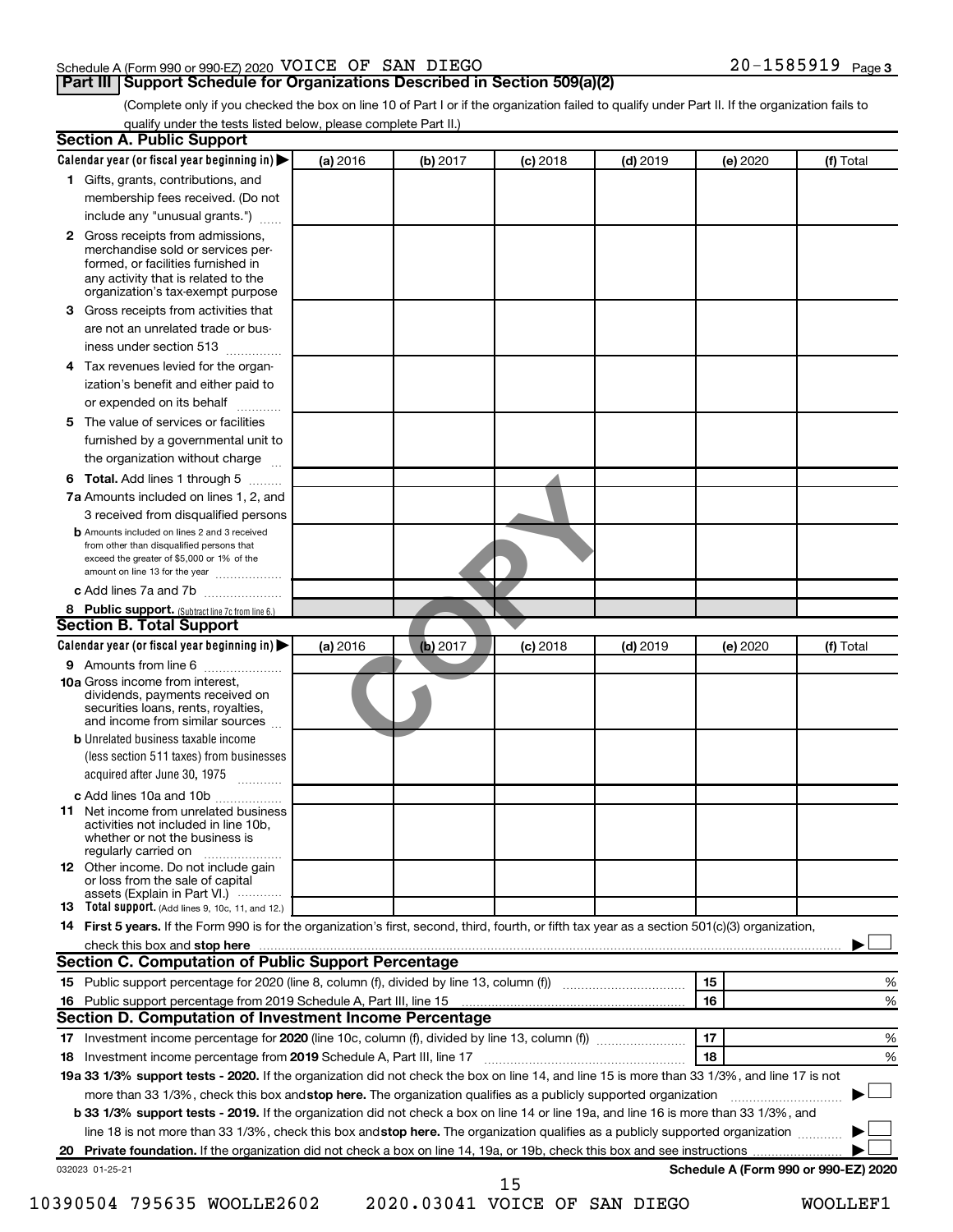**1**

**2**

**3a**

**3b**

**3c**

**4a**

**4b**

**4c**

**5a**

**5b 5c**

**6**

**7**

**8**

**9a**

**9b**

**9c**

**10a**

**10b**

**Yes No**

## **Part IV Supporting Organizations**

(Complete only if you checked a box in line 12 on Part I. If you checked box 12a, Part I, complete Sections A and B. If you checked box 12b, Part I, complete Sections A and C. If you checked box 12c, Part I, complete Sections A, D, and E. If you checked box 12d, Part I, complete Sections A and D, and complete Part V.)

## **Section A. All Supporting Organizations**

- **1** Are all of the organization's supported organizations listed by name in the organization's governing documents? If "No," describe in Part VI how the supported organizations are designated. If designated by *class or purpose, describe the designation. If historic and continuing relationship, explain.*
- **2** Did the organization have any supported organization that does not have an IRS determination of status under section 509(a)(1) or (2)? If "Yes," explain in Part **VI** how the organization determined that the supported *organization was described in section 509(a)(1) or (2).*
- **3a** Did the organization have a supported organization described in section 501(c)(4), (5), or (6)? If "Yes," answer *lines 3b and 3c below.*
- **b** Did the organization confirm that each supported organization qualified under section 501(c)(4), (5), or (6) and satisfied the public support tests under section 509(a)(2)? If "Yes," describe in Part VI when and how the *organization made the determination.*
- **c** Did the organization ensure that all support to such organizations was used exclusively for section 170(c)(2)(B) purposes? If "Yes," explain in Part VI what controls the organization put in place to ensure such use.
- **4 a** *If* Was any supported organization not organized in the United States ("foreign supported organization")? *"Yes," and if you checked box 12a or 12b in Part I, answer lines 4b and 4c below.*
- **b** Did the organization have ultimate control and discretion in deciding whether to make grants to the foreign supported organization? If "Yes," describe in Part VI how the organization had such control and discretion *despite being controlled or supervised by or in connection with its supported organizations.*
- **c** Did the organization support any foreign supported organization that does not have an IRS determination under sections 501(c)(3) and 509(a)(1) or (2)? If "Yes," explain in Part VI what controls the organization used *to ensure that all support to the foreign supported organization was used exclusively for section 170(c)(2)(B) purposes.*
- **5a** Did the organization add, substitute, or remove any supported organizations during the tax year? If "Yes," answer lines 5b and 5c below (if applicable). Also, provide detail in **Part VI,** including (i) the names and EIN *numbers of the supported organizations added, substituted, or removed; (ii) the reasons for each such action; (iii) the authority under the organization's organizing document authorizing such action; and (iv) how the action was accomplished (such as by amendment to the organizing document).* identical discretion in deciding whether to make grants to **Part VI** how the organization had such control and in connection with its supported organizations.<br>Supported organization that does not have an IRS depthered orga
- **b** Type I or Type II only. Was any added or substituted supported organization part of a class already designated in the organization's organizing document?
- **c Substitutions only.**  Was the substitution the result of an event beyond the organization's control?
- **6** Did the organization provide support (whether in the form of grants or the provision of services or facilities) to **Part VI.** support or benefit one or more of the filing organization's supported organizations? If "Yes," provide detail in anyone other than (i) its supported organizations, (ii) individuals that are part of the charitable class benefited by one or more of its supported organizations, or (iii) other supporting organizations that also
- **7** Did the organization provide a grant, loan, compensation, or other similar payment to a substantial contributor regard to a substantial contributor? If "Yes," complete Part I of Schedule L (Form 990 or 990-EZ). (as defined in section 4958(c)(3)(C)), a family member of a substantial contributor, or a 35% controlled entity with
- **8** Did the organization make a loan to a disqualified person (as defined in section 4958) not described in line 7? *If "Yes," complete Part I of Schedule L (Form 990 or 990-EZ).*
- **9 a** Was the organization controlled directly or indirectly at any time during the tax year by one or more in section 509(a)(1) or (2))? If "Yes," provide detail in **Part VI.** disqualified persons, as defined in section 4946 (other than foundation managers and organizations described
- **b** Did one or more disqualified persons (as defined in line 9a) hold a controlling interest in any entity in which the supporting organization had an interest? If "Yes," provide detail in Part VI.
- **c** Did a disqualified person (as defined in line 9a) have an ownership interest in, or derive any personal benefit from, assets in which the supporting organization also had an interest? If "Yes," provide detail in Part VI.
- **10 a** Was the organization subject to the excess business holdings rules of section 4943 because of section supporting organizations)? If "Yes," answer line 10b below. 4943(f) (regarding certain Type II supporting organizations, and all Type III non-functionally integrated
	- **b** Did the organization have any excess business holdings in the tax year? (Use Schedule C, Form 4720, to *determine whether the organization had excess business holdings.)*

032024 01-25-21

**Schedule A (Form 990 or 990-EZ) 2020**

16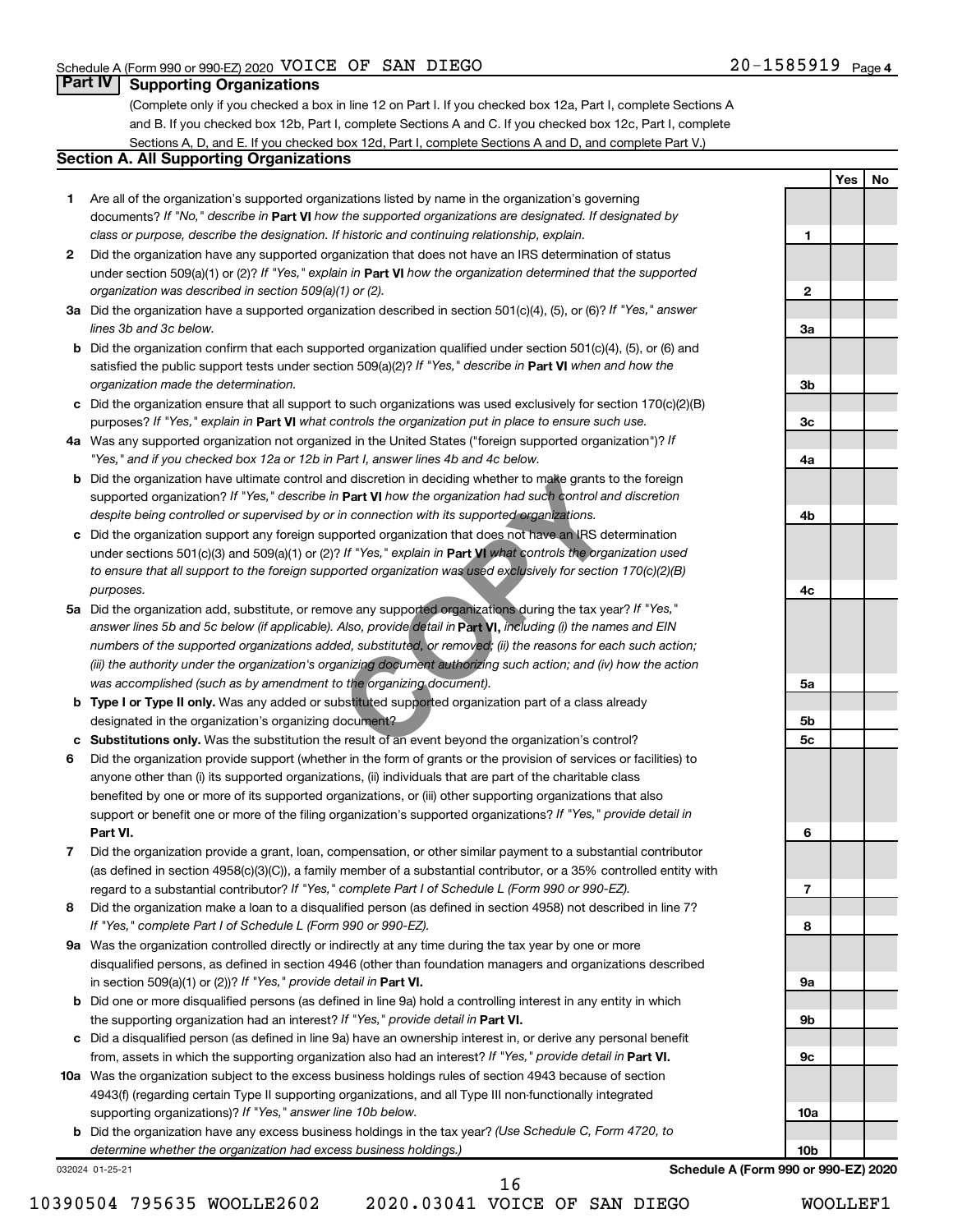|    |                                                                                                                                   |              | Yes | No |
|----|-----------------------------------------------------------------------------------------------------------------------------------|--------------|-----|----|
| 11 | Has the organization accepted a gift or contribution from any of the following persons?                                           |              |     |    |
|    | a A person who directly or indirectly controls, either alone or together with persons described in lines 11b and                  |              |     |    |
|    | 11c below, the governing body of a supported organization?                                                                        | 11a          |     |    |
|    | <b>b</b> A family member of a person described in line 11a above?                                                                 | 11b          |     |    |
|    | c A 35% controlled entity of a person described in line 11a or 11b above? If "Yes" to line 11a, 11b, or 11c, provide              |              |     |    |
|    | detail in Part VI.                                                                                                                | 11c          |     |    |
|    | <b>Section B. Type I Supporting Organizations</b>                                                                                 |              |     |    |
|    |                                                                                                                                   |              | Yes | No |
| 1  | Did the governing body, members of the governing body, officers acting in their official capacity, or membership of one or        |              |     |    |
|    | more supported organizations have the power to regularly appoint or elect at least a majority of the organization's officers,     |              |     |    |
|    | directors, or trustees at all times during the tax year? If "No," describe in Part VI how the supported organization(s)           |              |     |    |
|    | effectively operated, supervised, or controlled the organization's activities. If the organization had more than one supported    |              |     |    |
|    | organization, describe how the powers to appoint and/or remove officers, directors, or trustees were allocated among the          |              |     |    |
|    | supported organizations and what conditions or restrictions, if any, applied to such powers during the tax year.                  | 1            |     |    |
| 2  | Did the organization operate for the benefit of any supported organization other than the supported                               |              |     |    |
|    | organization(s) that operated, supervised, or controlled the supporting organization? If "Yes," explain in                        |              |     |    |
|    | Part VI how providing such benefit carried out the purposes of the supported organization(s) that operated,                       |              |     |    |
|    | supervised, or controlled the supporting organization.                                                                            | $\mathbf{2}$ |     |    |
|    | <b>Section C. Type II Supporting Organizations</b>                                                                                |              |     |    |
|    |                                                                                                                                   |              | Yes | No |
| 1  | Were a majority of the organization's directors or trustees during the tax year also a majority of the directors                  |              |     |    |
|    | or trustees of each of the organization's supported organization(s)? If "No," describe in Part VI how control                     |              |     |    |
|    | or management of the supporting organization was vested in the same persons that controlled or managed                            |              |     |    |
|    | the supported organization(s).                                                                                                    | 1            |     |    |
|    | Section D. All Type III Supporting Organizations                                                                                  |              |     |    |
|    |                                                                                                                                   |              | Yes | No |
| 1  | Did the organization provide to each of its supported organizations, by the last day of the fifth month of the                    |              |     |    |
|    | organization's tax year, (i) a written notice describing the type and amount of support provided during the prior tax             |              |     |    |
|    | year, (ii) a copy of the Form 990 that was most recently filed as of the date of notification, and (iii) copies of the            |              |     |    |
|    | organization's governing documents in effect on the date of notification, to the extent not previously provided?                  | 1            |     |    |
| 2  | Were any of the organization's officers, directors, or trustees either (i) appointed or elected by the supported                  |              |     |    |
|    | organization(s) or (ii) serving on the governing body of a supported organization? If "No," explain in Part VI how                |              |     |    |
|    | the organization maintained a close and continuous working relationship with the supported organization(s).                       | 2            |     |    |
| 3  | By reason of the relationship described in line 2, above, did the organization's supported organizations have a                   |              |     |    |
|    | significant voice in the organization's investment policies and in directing the use of the organization's                        |              |     |    |
|    | income or assets at all times during the tax year? If "Yes," describe in Part VI the role the organization's                      |              |     |    |
|    | supported organizations played in this regard.                                                                                    | 3            |     |    |
|    | Section E. Type III Functionally Integrated Supporting Organizations                                                              |              |     |    |
| 1  | Check the box next to the method that the organization used to satisfy the Integral Part Test during the yealsee instructions).   |              |     |    |
| a  | The organization satisfied the Activities Test. Complete line 2 below.                                                            |              |     |    |
| b  | The organization is the parent of each of its supported organizations. Complete line 3 below.                                     |              |     |    |
| с  | The organization supported a governmental entity. Describe in Part VI how you supported a governmental entity (see instructions). |              |     |    |
| 2  | Activities Test. Answer lines 2a and 2b below.                                                                                    |              | Yes | No |
| а  | Did substantially all of the organization's activities during the tax year directly further the exempt purposes of                |              |     |    |
|    | the supported organization(s) to which the organization was responsive? If "Yes," then in Part VI identify                        |              |     |    |
|    | those supported organizations and explain how these activities directly furthered their exempt purposes,                          |              |     |    |
|    | how the organization was responsive to those supported organizations, and how the organization determined                         |              |     |    |
|    | that these activities constituted substantially all of its activities.                                                            | 2a           |     |    |
|    | <b>b</b> Did the activities described in line 2a, above, constitute activities that, but for the organization's involvement,      |              |     |    |
|    | one or more of the organization's supported organization(s) would have been engaged in? If "Yes," explain in                      |              |     |    |
|    | Part VI the reasons for the organization's position that its supported organization(s) would have engaged in                      |              |     |    |
|    | these activities but for the organization's involvement.                                                                          | 2b           |     |    |
| З  | Parent of Supported Organizations. Answer lines 3a and 3b below.                                                                  |              |     |    |
|    | a Did the organization have the power to regularly appoint or elect a majority of the officers, directors, or                     |              |     |    |
|    | trustees of each of the supported organizations? If "Yes" or "No" provide details in Part VI.                                     | За           |     |    |
|    | <b>b</b> Did the organization exercise a substantial degree of direction over the policies, programs, and activities of each      |              |     |    |
|    | of its supported organizations? If "Yes," describe in Part VI the role played by the organization in this regard.                 | Зb           |     |    |
|    | Schedule A (Form 990 or 990-EZ) 2020<br>032025 01-25-21                                                                           |              |     |    |
|    | 17                                                                                                                                |              |     |    |

10390504 795635 WOOLLE2602 2020.03041 VOICE OF SAN DIEGO WOOLLEF1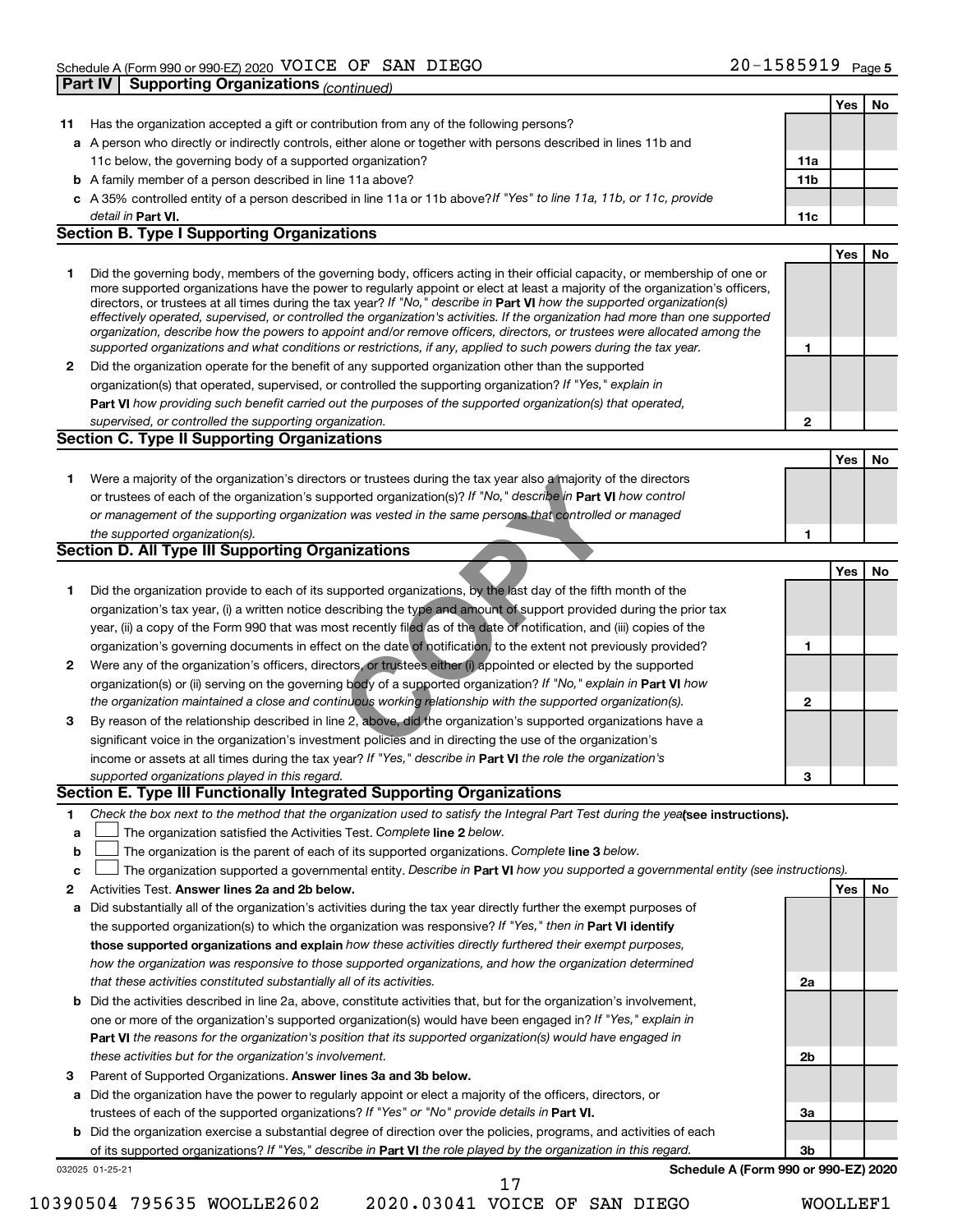### Schedule A (Form 990 or 990-EZ) 2020 Page VOICE OF SAN DIEGO 20-1585919 **Part V** | Type III Non-Functionally Integrated 509(a)(3) Supporting Organizations

1 **I** Check here if the organization satisfied the Integral Part Test as a qualifying trust on Nov. 20, 1970 (explain in Part VI). See instructions. All other Type III non-functionally integrated supporting organizations must complete Sections A through E.

|   | Section A - Adjusted Net Income                                                                                                   |                | (A) Prior Year | (B) Current Year<br>(optional) |
|---|-----------------------------------------------------------------------------------------------------------------------------------|----------------|----------------|--------------------------------|
| 1 | Net short-term capital gain                                                                                                       | 1              |                |                                |
| 2 | Recoveries of prior-year distributions                                                                                            | $\mathbf{2}$   |                |                                |
| 3 | Other gross income (see instructions)                                                                                             | 3              |                |                                |
| 4 | Add lines 1 through 3.                                                                                                            | 4              |                |                                |
| 5 | Depreciation and depletion                                                                                                        | 5              |                |                                |
| 6 | Portion of operating expenses paid or incurred for production or                                                                  |                |                |                                |
|   | collection of gross income or for management, conservation, or                                                                    |                |                |                                |
|   | maintenance of property held for production of income (see instructions)                                                          | 6              |                |                                |
| 7 | Other expenses (see instructions)                                                                                                 | $\overline{7}$ |                |                                |
| 8 | Adjusted Net Income (subtract lines 5, 6, and 7 from line 4)                                                                      | 8              |                |                                |
|   | <b>Section B - Minimum Asset Amount</b>                                                                                           |                | (A) Prior Year | (B) Current Year<br>(optional) |
| 1 | Aggregate fair market value of all non-exempt-use assets (see                                                                     |                |                |                                |
|   | instructions for short tax year or assets held for part of year):                                                                 |                |                |                                |
|   | a Average monthly value of securities                                                                                             | 1a             |                |                                |
|   | <b>b</b> Average monthly cash balances                                                                                            | 1 <sub>b</sub> |                |                                |
|   | c Fair market value of other non-exempt-use assets                                                                                | liic           |                |                                |
|   | d Total (add lines 1a, 1b, and 1c)                                                                                                | 1 <sub>d</sub> |                |                                |
|   | e Discount claimed for blockage or other factors                                                                                  |                |                |                                |
|   | (explain in detail in <b>Part VI</b> ):                                                                                           |                |                |                                |
| 2 | Acquisition indebtedness applicable to non-exempt-use assets                                                                      | $\overline{2}$ |                |                                |
| 3 | Subtract line 2 from line 1d.                                                                                                     | 3              |                |                                |
| 4 | Cash deemed held for exempt use. Enter 0.015 of line 3 (for greater amount,                                                       |                |                |                                |
|   | see instructions).                                                                                                                | 4              |                |                                |
| 5 | Net value of non-exempt-use assets (subtract line 4 from line 3)                                                                  | 5              |                |                                |
| 6 | Multiply line 5 by 0.035.                                                                                                         | 6              |                |                                |
| 7 | Recoveries of prior-year distributions                                                                                            | $\overline{7}$ |                |                                |
| 8 | <b>Minimum Asset Amount (add line 7 to line 6)</b>                                                                                | 8              |                |                                |
|   | <b>Section C - Distributable Amount</b>                                                                                           |                |                | <b>Current Year</b>            |
| 1 | Adjusted net income for prior year (from Section A, line 8, column A)                                                             | $\mathbf{1}$   |                |                                |
| 2 | Enter 0.85 of line 1.                                                                                                             | $\mathbf{2}$   |                |                                |
| з | Minimum asset amount for prior year (from Section B, line 8, column A)                                                            | 3              |                |                                |
| 4 | Enter greater of line 2 or line 3.                                                                                                | 4              |                |                                |
| 5 | Income tax imposed in prior year                                                                                                  | 5              |                |                                |
| 6 | <b>Distributable Amount.</b> Subtract line 5 from line 4, unless subject to                                                       |                |                |                                |
|   | emergency temporary reduction (see instructions).                                                                                 | 6              |                |                                |
| 7 | Check here if the current year is the organization's first as a non-functionally integrated Type III supporting organization (see |                |                |                                |

instructions).

**Schedule A (Form 990 or 990-EZ) 2020**

032026 01-25-21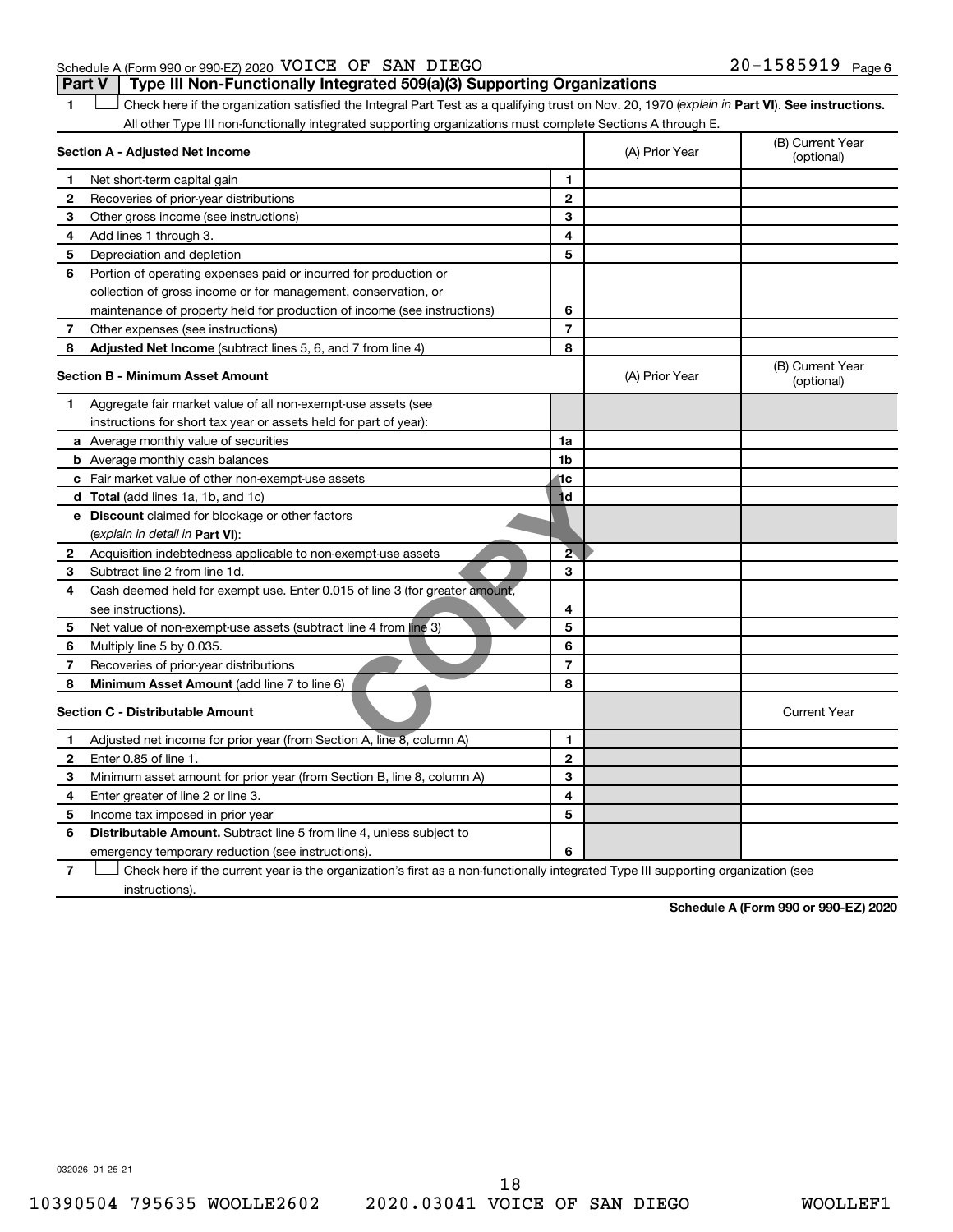| Part V | Type III Non-Functionally Integrated 509(a)(3) Supporting Organizations (continued)        |                                    |                                               |    |                                                  |
|--------|--------------------------------------------------------------------------------------------|------------------------------------|-----------------------------------------------|----|--------------------------------------------------|
|        | <b>Section D - Distributions</b>                                                           |                                    |                                               |    | <b>Current Year</b>                              |
| 1      | Amounts paid to supported organizations to accomplish exempt purposes                      |                                    |                                               | 1  |                                                  |
| 2      | Amounts paid to perform activity that directly furthers exempt purposes of supported       |                                    |                                               |    |                                                  |
|        | organizations, in excess of income from activity                                           |                                    | 2                                             |    |                                                  |
| 3      | Administrative expenses paid to accomplish exempt purposes of supported organizations      |                                    |                                               | 3  |                                                  |
| 4      | Amounts paid to acquire exempt-use assets                                                  |                                    |                                               | 4  |                                                  |
| 5      | Qualified set-aside amounts (prior IRS approval required - provide details in Part VI)     |                                    |                                               | 5  |                                                  |
| 6      | Other distributions ( <i>describe in Part VI</i> ). See instructions.                      |                                    |                                               | 6  |                                                  |
| 7      | Total annual distributions. Add lines 1 through 6.                                         |                                    | 7                                             |    |                                                  |
| 8      | Distributions to attentive supported organizations to which the organization is responsive |                                    |                                               |    |                                                  |
|        | ( <i>provide details in Part VI</i> ). See instructions.                                   |                                    | 8                                             |    |                                                  |
| 9      | Distributable amount for 2020 from Section C, line 6                                       |                                    |                                               | 9  |                                                  |
| 10     | Line 8 amount divided by line 9 amount                                                     |                                    |                                               | 10 |                                                  |
|        | <b>Section E - Distribution Allocations (see instructions)</b>                             | (i)<br><b>Excess Distributions</b> | (ii)<br><b>Underdistributions</b><br>Pre-2020 |    | (iii)<br><b>Distributable</b><br>Amount for 2020 |
| 1      | Distributable amount for 2020 from Section C, line 6                                       |                                    |                                               |    |                                                  |
| 2      | Underdistributions, if any, for years prior to 2020 (reason-                               |                                    |                                               |    |                                                  |
|        | able cause required - explain in Part VI). See instructions.                               |                                    |                                               |    |                                                  |
| З      | Excess distributions carryover, if any, to 2020                                            |                                    |                                               |    |                                                  |
|        | a From 2015                                                                                |                                    |                                               |    |                                                  |
|        | $b$ From 2016                                                                              |                                    |                                               |    |                                                  |
|        | c From 2017                                                                                |                                    |                                               |    |                                                  |
|        | <b>d</b> From 2018                                                                         |                                    |                                               |    |                                                  |
|        | e From 2019                                                                                |                                    |                                               |    |                                                  |
|        | f Total of lines 3a through 3e                                                             |                                    |                                               |    |                                                  |
|        | g Applied to underdistributions of prior years                                             |                                    |                                               |    |                                                  |
|        | <b>h</b> Applied to 2020 distributable amount                                              |                                    |                                               |    |                                                  |
| j.     | Carryover from 2015 not applied (see instructions)                                         |                                    |                                               |    |                                                  |
|        | Remainder. Subtract lines 3g, 3h, and 3i from line 3f.                                     |                                    |                                               |    |                                                  |
| 4      | Distributions for 2020 from Section D,                                                     |                                    |                                               |    |                                                  |
|        | line $7:$                                                                                  |                                    |                                               |    |                                                  |
|        | a Applied to underdistributions of prior years                                             |                                    |                                               |    |                                                  |
|        | <b>b</b> Applied to 2020 distributable amount                                              |                                    |                                               |    |                                                  |
|        | c Remainder. Subtract lines 4a and 4b from line 4.                                         |                                    |                                               |    |                                                  |
| 5      | Remaining underdistributions for years prior to 2020, if                                   |                                    |                                               |    |                                                  |
|        | any. Subtract lines 3g and 4a from line 2. For result greater                              |                                    |                                               |    |                                                  |
|        | than zero, explain in Part VI. See instructions.                                           |                                    |                                               |    |                                                  |
| 6      | Remaining underdistributions for 2020. Subtract lines 3h                                   |                                    |                                               |    |                                                  |
|        | and 4b from line 1. For result greater than zero, explain in                               |                                    |                                               |    |                                                  |
|        | <b>Part VI.</b> See instructions.                                                          |                                    |                                               |    |                                                  |
| 7      | Excess distributions carryover to 2021. Add lines 3j                                       |                                    |                                               |    |                                                  |
|        | and 4c.                                                                                    |                                    |                                               |    |                                                  |
| 8      | Breakdown of line 7:                                                                       |                                    |                                               |    |                                                  |
|        | a Excess from 2016                                                                         |                                    |                                               |    |                                                  |
|        | <b>b</b> Excess from 2017                                                                  |                                    |                                               |    |                                                  |
|        | c Excess from 2018                                                                         |                                    |                                               |    |                                                  |
|        | d Excess from 2019                                                                         |                                    |                                               |    |                                                  |
|        | e Excess from 2020                                                                         |                                    |                                               |    |                                                  |

**Schedule A (Form 990 or 990-EZ) 2020**

032027 01-25-21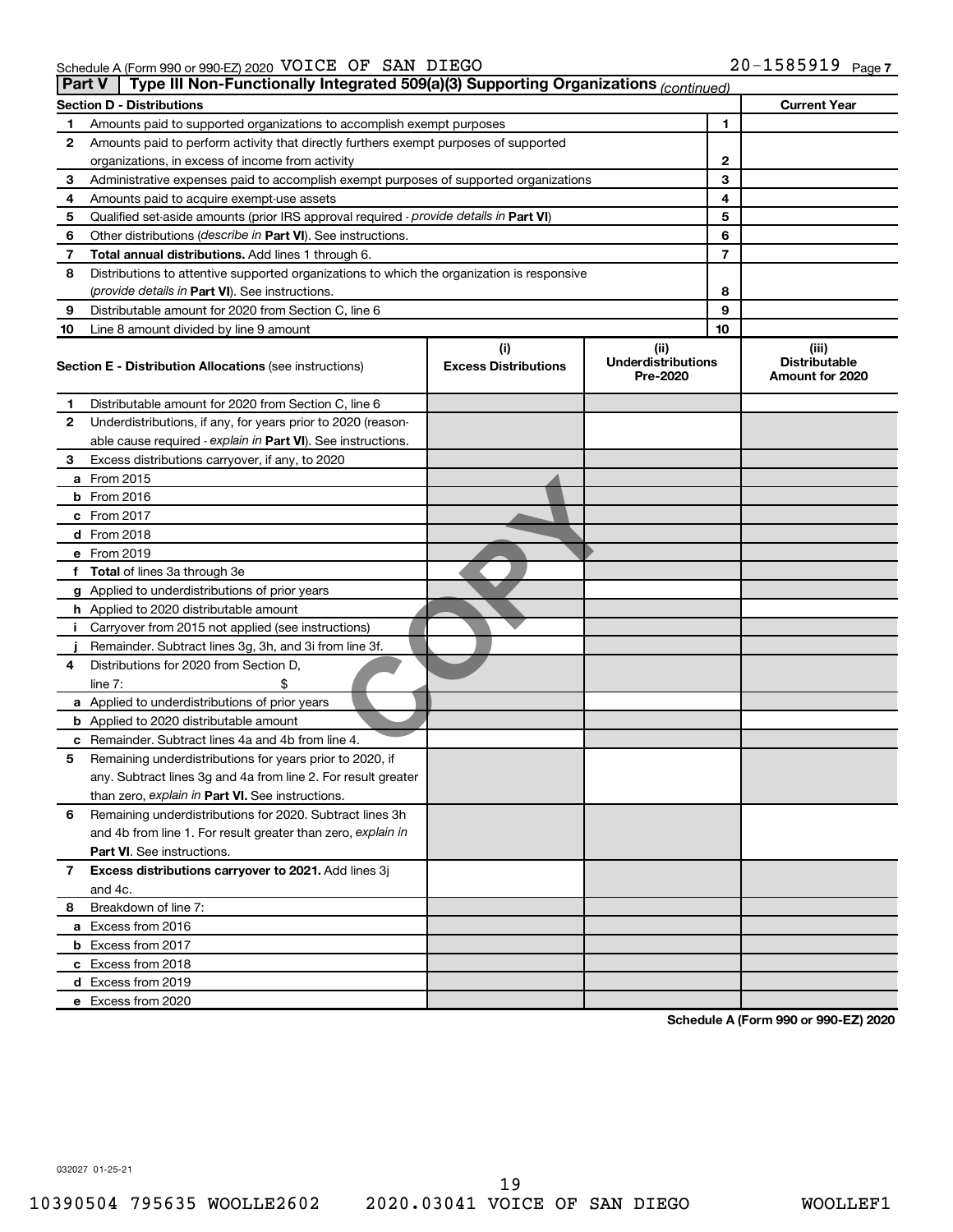| Schedule A (Form 990 or 990-EZ) 2020 VOICE OF SAN DIEGO                                                                                                                                                                                                                                                                                                                                                                                                                                                                                                                                                       | 20-1585919 Page 8                    |
|---------------------------------------------------------------------------------------------------------------------------------------------------------------------------------------------------------------------------------------------------------------------------------------------------------------------------------------------------------------------------------------------------------------------------------------------------------------------------------------------------------------------------------------------------------------------------------------------------------------|--------------------------------------|
| <b>Part VI</b><br>Supplemental Information. Provide the explanations required by Part II, line 10; Part II, line 17a or 17b; Part III, line 12;<br>Part IV, Section A, lines 1, 2, 3b, 3c, 4b, 4c, 5a, 6, 9a, 9b, 9c, 11a, 11b, and 11c; Part IV, Section B, lines 1 and 2; Part IV, Section C,<br>line 1; Part IV, Section D, lines 2 and 3; Part IV, Section E, lines 1c, 2a, 2b, 3a, and 3b; Part V, line 1; Part V, Section B, line 1e; Part V,<br>Section D, lines 5, 6, and 8; and Part V, Section E, lines 2, 5, and 6. Also complete this part for any additional information.<br>(See instructions.) |                                      |
| SCHEDULE A, PART II, LINE 10, EXPLANATION FOR OTHER INCOME:                                                                                                                                                                                                                                                                                                                                                                                                                                                                                                                                                   |                                      |
| OTHER PROGRAM RELATED REVENUE                                                                                                                                                                                                                                                                                                                                                                                                                                                                                                                                                                                 |                                      |
| 2016 AMOUNT:<br>2,000.<br>\$                                                                                                                                                                                                                                                                                                                                                                                                                                                                                                                                                                                  |                                      |
| 366,047.<br>2017 AMOUNT:<br>\$                                                                                                                                                                                                                                                                                                                                                                                                                                                                                                                                                                                |                                      |
| LOSS<br>ON SALE OF FIXED ASSETS                                                                                                                                                                                                                                                                                                                                                                                                                                                                                                                                                                               |                                      |
| $-3, 154.$<br>2016 AMOUNT:<br>\$                                                                                                                                                                                                                                                                                                                                                                                                                                                                                                                                                                              |                                      |
| 2018 AMOUNT:<br>$-321.$<br>\$                                                                                                                                                                                                                                                                                                                                                                                                                                                                                                                                                                                 |                                      |
| $-675.$<br>2019 AMOUNT:<br>\$                                                                                                                                                                                                                                                                                                                                                                                                                                                                                                                                                                                 |                                      |
| 2020 AMOUNT:<br>$-88.$<br>\$                                                                                                                                                                                                                                                                                                                                                                                                                                                                                                                                                                                  |                                      |
|                                                                                                                                                                                                                                                                                                                                                                                                                                                                                                                                                                                                               |                                      |
| PART II, LINE 9 - PRIOR YEAR AMOUNTS                                                                                                                                                                                                                                                                                                                                                                                                                                                                                                                                                                          |                                      |
| THE AMOUNTS FOR PART II, LINE 9 HAVE BEEN REVISED FOR 2018 AND 2019 TO                                                                                                                                                                                                                                                                                                                                                                                                                                                                                                                                        |                                      |
| REPORT NET INCOME FROM UNRELATED BUSINESS ACTIVITIES WHICH WAS                                                                                                                                                                                                                                                                                                                                                                                                                                                                                                                                                |                                      |
| INADVERTENTLY EXCLUDED FROM THE ORIGINALLY FILED RETURNS.                                                                                                                                                                                                                                                                                                                                                                                                                                                                                                                                                     |                                      |
|                                                                                                                                                                                                                                                                                                                                                                                                                                                                                                                                                                                                               |                                      |
| PART II, SHORT YEAR EXPLANATION:                                                                                                                                                                                                                                                                                                                                                                                                                                                                                                                                                                              |                                      |
| CHANGE IN ACCOUNTING PERIOD                                                                                                                                                                                                                                                                                                                                                                                                                                                                                                                                                                                   |                                      |
|                                                                                                                                                                                                                                                                                                                                                                                                                                                                                                                                                                                                               |                                      |
|                                                                                                                                                                                                                                                                                                                                                                                                                                                                                                                                                                                                               |                                      |
|                                                                                                                                                                                                                                                                                                                                                                                                                                                                                                                                                                                                               |                                      |
|                                                                                                                                                                                                                                                                                                                                                                                                                                                                                                                                                                                                               |                                      |
|                                                                                                                                                                                                                                                                                                                                                                                                                                                                                                                                                                                                               |                                      |
|                                                                                                                                                                                                                                                                                                                                                                                                                                                                                                                                                                                                               |                                      |
|                                                                                                                                                                                                                                                                                                                                                                                                                                                                                                                                                                                                               |                                      |
| 032028 01-25-21<br>20                                                                                                                                                                                                                                                                                                                                                                                                                                                                                                                                                                                         | Schedule A (Form 990 or 990-EZ) 2020 |
| 10390504 795635 WOOLLE2602<br>2020.03041 VOICE OF SAN DIEGO                                                                                                                                                                                                                                                                                                                                                                                                                                                                                                                                                   | WOOLLEF1                             |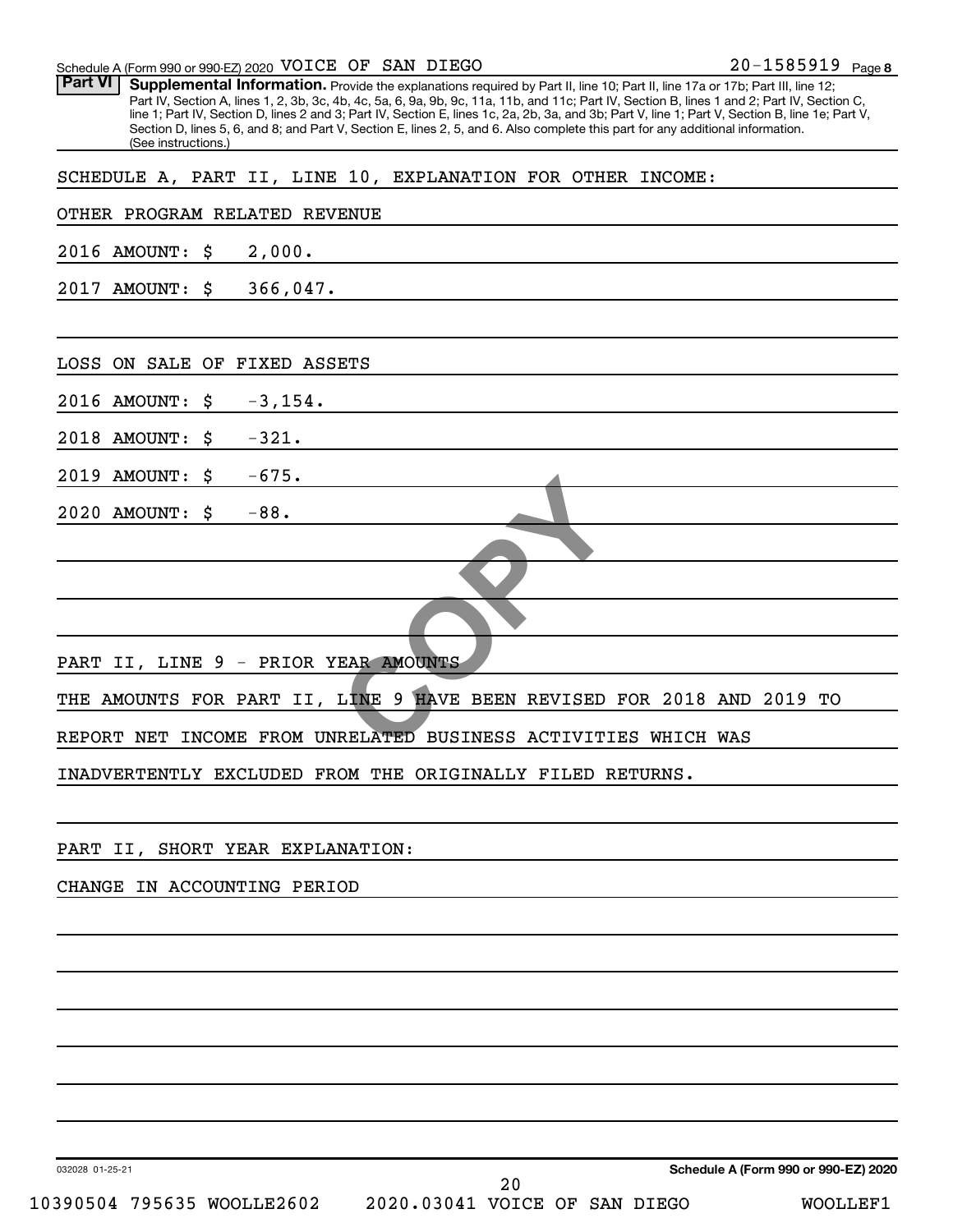|         | <b>SCHEDULE D</b>              |                                                                                                                                                                                                              | <b>Supplemental Financial Statements</b>                                                        |                                                |                                 | OMB No. 1545-0047                                   |
|---------|--------------------------------|--------------------------------------------------------------------------------------------------------------------------------------------------------------------------------------------------------------|-------------------------------------------------------------------------------------------------|------------------------------------------------|---------------------------------|-----------------------------------------------------|
|         | (Form 990)                     |                                                                                                                                                                                                              | Complete if the organization answered "Yes" on Form 990,                                        |                                                |                                 |                                                     |
|         | Department of the Treasury     |                                                                                                                                                                                                              | Part IV, line 6, 7, 8, 9, 10, 11a, 11b, 11c, 11d, 11e, 11f, 12a, or 12b.<br>Attach to Form 990. |                                                |                                 | <b>Open to Public</b>                               |
|         | Internal Revenue Service       |                                                                                                                                                                                                              | Go to www.irs.gov/Form990 for instructions and the latest information.                          |                                                |                                 | Inspection                                          |
|         | Name of the organization       | VOICE OF SAN DIEGO                                                                                                                                                                                           |                                                                                                 |                                                |                                 | <b>Employer identification number</b><br>20-1585919 |
| Part I  |                                | Organizations Maintaining Donor Advised Funds or Other Similar Funds or Accounts. Complete if the                                                                                                            |                                                                                                 |                                                |                                 |                                                     |
|         |                                | organization answered "Yes" on Form 990, Part IV, line 6.                                                                                                                                                    |                                                                                                 |                                                |                                 |                                                     |
|         |                                |                                                                                                                                                                                                              | (a) Donor advised funds                                                                         |                                                |                                 | (b) Funds and other accounts                        |
| 1       |                                |                                                                                                                                                                                                              |                                                                                                 |                                                |                                 |                                                     |
| 2       |                                | Aggregate value of contributions to (during year)                                                                                                                                                            |                                                                                                 |                                                |                                 |                                                     |
| 3       |                                |                                                                                                                                                                                                              |                                                                                                 |                                                |                                 |                                                     |
| 4       |                                |                                                                                                                                                                                                              |                                                                                                 |                                                |                                 |                                                     |
| 5       |                                | Did the organization inform all donors and donor advisors in writing that the assets held in donor advised funds                                                                                             |                                                                                                 |                                                |                                 | Yes<br><b>No</b>                                    |
| 6       |                                | Did the organization inform all grantees, donors, and donor advisors in writing that grant funds can be used only                                                                                            |                                                                                                 |                                                |                                 |                                                     |
|         |                                | for charitable purposes and not for the benefit of the donor or donor advisor, or for any other purpose conferring                                                                                           |                                                                                                 |                                                |                                 |                                                     |
|         | impermissible private benefit? |                                                                                                                                                                                                              |                                                                                                 |                                                |                                 | Yes<br>No                                           |
| Part II |                                | Conservation Easements. Complete if the organization answered "Yes" on Form 990, Part IV, line 7.                                                                                                            |                                                                                                 |                                                |                                 |                                                     |
| 1.      |                                | Purpose(s) of conservation easements held by the organization (check all that apply).                                                                                                                        |                                                                                                 |                                                |                                 |                                                     |
|         |                                | Preservation of land for public use (for example, recreation or education)                                                                                                                                   |                                                                                                 |                                                |                                 | Preservation of a historically important land area  |
|         |                                | Protection of natural habitat                                                                                                                                                                                |                                                                                                 | Preservation of a certified historic structure |                                 |                                                     |
|         |                                | Preservation of open space                                                                                                                                                                                   |                                                                                                 |                                                |                                 |                                                     |
| 2       |                                | Complete lines 2a through 2d if the organization held a qualified conservation contribution in the form of a conservation easement on the last                                                               |                                                                                                 |                                                |                                 |                                                     |
|         | day of the tax year.           |                                                                                                                                                                                                              |                                                                                                 |                                                | 2a                              | Held at the End of the Tax Year                     |
| b       |                                |                                                                                                                                                                                                              |                                                                                                 |                                                | 2b                              |                                                     |
|         |                                | Number of conservation easements on a certified historic structure included in (a) manufacture included in (a)                                                                                               |                                                                                                 |                                                | 2c                              |                                                     |
|         |                                | d Number of conservation easements included in (c) acquired after 7/25/06, and not on a historic structure                                                                                                   |                                                                                                 |                                                |                                 |                                                     |
|         |                                |                                                                                                                                                                                                              |                                                                                                 |                                                | 2d                              |                                                     |
| 3       |                                | Number of conservation easements modified, transferred released, extinguished, or terminated by the organization during the tax                                                                              |                                                                                                 |                                                |                                 |                                                     |
|         | year                           |                                                                                                                                                                                                              |                                                                                                 |                                                |                                 |                                                     |
| 4       |                                | Number of states where property subject to conservation easement is located                                                                                                                                  |                                                                                                 |                                                |                                 |                                                     |
| 5       |                                | Does the organization have a written policy regarding the periodic monitoring, inspection, handling of                                                                                                       |                                                                                                 |                                                |                                 |                                                     |
|         |                                | violations, and enforcement of the conservation easements it holds?                                                                                                                                          |                                                                                                 |                                                |                                 | <b>No</b><br>Yes                                    |
| 6       |                                | Staff and volunteer hours devoted to monitoring, inspecting, handling of violations, and enforcing conservation easements during the year                                                                    |                                                                                                 |                                                |                                 |                                                     |
| 7       |                                | Amount of expenses incurred in monitoring, inspecting, handling of violations, and enforcing conservation easements during the year                                                                          |                                                                                                 |                                                |                                 |                                                     |
|         | $\blacktriangleright$ \$       |                                                                                                                                                                                                              |                                                                                                 |                                                |                                 |                                                     |
| 8       |                                | Does each conservation easement reported on line 2(d) above satisfy the requirements of section 170(h)(4)(B)(i)                                                                                              |                                                                                                 |                                                |                                 |                                                     |
|         |                                |                                                                                                                                                                                                              |                                                                                                 |                                                |                                 | Yes<br>No                                           |
| 9       |                                | In Part XIII, describe how the organization reports conservation easements in its revenue and expense statement and                                                                                          |                                                                                                 |                                                |                                 |                                                     |
|         |                                | balance sheet, and include, if applicable, the text of the footnote to the organization's financial statements that describes the                                                                            |                                                                                                 |                                                |                                 |                                                     |
|         |                                | organization's accounting for conservation easements.                                                                                                                                                        |                                                                                                 |                                                |                                 |                                                     |
|         | Part III                       | Organizations Maintaining Collections of Art, Historical Treasures, or Other Similar Assets.                                                                                                                 |                                                                                                 |                                                |                                 |                                                     |
|         |                                | Complete if the organization answered "Yes" on Form 990, Part IV, line 8.<br>1a If the organization elected, as permitted under FASB ASC 958, not to report in its revenue statement and balance sheet works |                                                                                                 |                                                |                                 |                                                     |
|         |                                | of art, historical treasures, or other similar assets held for public exhibition, education, or research in furtherance of public                                                                            |                                                                                                 |                                                |                                 |                                                     |
|         |                                | service, provide in Part XIII the text of the footnote to its financial statements that describes these items.                                                                                               |                                                                                                 |                                                |                                 |                                                     |
|         |                                | <b>b</b> If the organization elected, as permitted under FASB ASC 958, to report in its revenue statement and balance sheet works of                                                                         |                                                                                                 |                                                |                                 |                                                     |
|         |                                | art, historical treasures, or other similar assets held for public exhibition, education, or research in furtherance of public service,                                                                      |                                                                                                 |                                                |                                 |                                                     |
|         |                                | provide the following amounts relating to these items:                                                                                                                                                       |                                                                                                 |                                                |                                 |                                                     |
|         |                                | Revenue included on Form 990, Part VIII, line 1 [2000] [2000] [2000] [2000] [2000] [2000] [2000] [2000] [2000                                                                                                |                                                                                                 |                                                | $\blacktriangleright$ s         |                                                     |
|         |                                | (ii) Assets included in Form 990, Part X                                                                                                                                                                     |                                                                                                 |                                                | $\blacktriangleright$ \$        |                                                     |
| 2       |                                | If the organization received or held works of art, historical treasures, or other similar assets for financial gain, provide                                                                                 |                                                                                                 |                                                |                                 |                                                     |
|         |                                | the following amounts required to be reported under FASB ASC 958 relating to these items:                                                                                                                    |                                                                                                 |                                                |                                 |                                                     |
|         |                                |                                                                                                                                                                                                              |                                                                                                 |                                                | - \$<br>$\blacktriangleright$ s |                                                     |
|         |                                | LHA For Paperwork Reduction Act Notice, see the Instructions for Form 990.                                                                                                                                   |                                                                                                 |                                                |                                 | Schedule D (Form 990) 2020                          |
|         | 032051 12-01-20                |                                                                                                                                                                                                              |                                                                                                 |                                                |                                 |                                                     |
|         |                                |                                                                                                                                                                                                              | 26                                                                                              |                                                |                                 |                                                     |

10390504 795635 WOOLLE2602 2020.03041 VOICE OF SAN DIEGO WOOLLEF1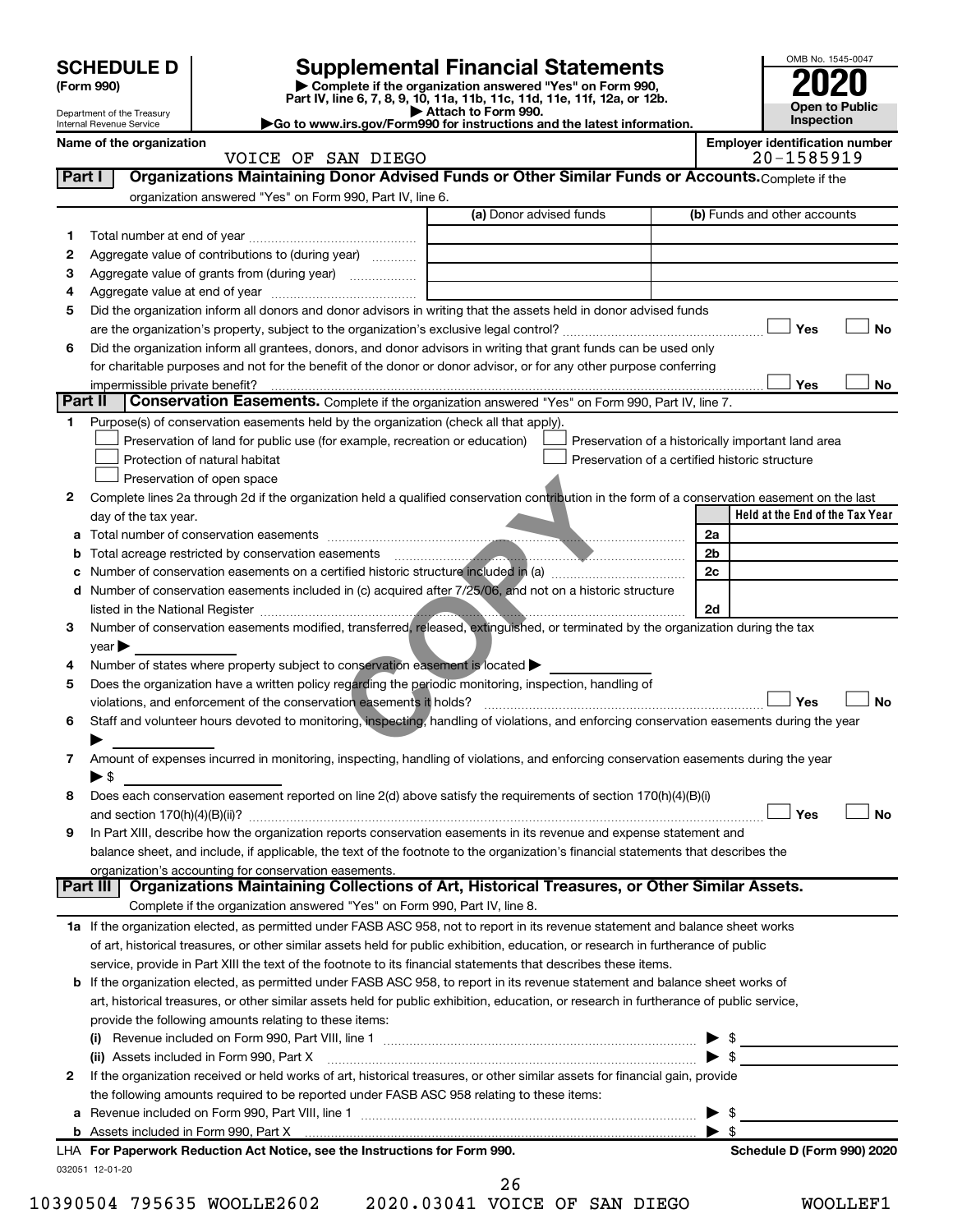|               | Schedule D (Form 990) 2020                                                                                                                                                                                                     | VOICE OF SAN DIEGO |                |                                                                                                                                                                                                                               |                 | 20-1585919 Page 2                                                           |           |
|---------------|--------------------------------------------------------------------------------------------------------------------------------------------------------------------------------------------------------------------------------|--------------------|----------------|-------------------------------------------------------------------------------------------------------------------------------------------------------------------------------------------------------------------------------|-----------------|-----------------------------------------------------------------------------|-----------|
|               | Part III<br>Organizations Maintaining Collections of Art, Historical Treasures, or Other Similar Assets (continued)                                                                                                            |                    |                |                                                                                                                                                                                                                               |                 |                                                                             |           |
| 3             | Using the organization's acquisition, accession, and other records, check any of the following that make significant use of its                                                                                                |                    |                |                                                                                                                                                                                                                               |                 |                                                                             |           |
|               | collection items (check all that apply):                                                                                                                                                                                       |                    |                |                                                                                                                                                                                                                               |                 |                                                                             |           |
| a             | Public exhibition                                                                                                                                                                                                              |                    |                | Loan or exchange program                                                                                                                                                                                                      |                 |                                                                             |           |
| b             | Scholarly research                                                                                                                                                                                                             |                    |                | Other and the contract of the contract of the contract of the contract of the contract of the contract of the contract of the contract of the contract of the contract of the contract of the contract of the contract of the |                 |                                                                             |           |
| с             | Preservation for future generations                                                                                                                                                                                            |                    |                |                                                                                                                                                                                                                               |                 |                                                                             |           |
| 4             | Provide a description of the organization's collections and explain how they further the organization's exempt purpose in Part XIII.                                                                                           |                    |                |                                                                                                                                                                                                                               |                 |                                                                             |           |
| 5             | During the year, did the organization solicit or receive donations of art, historical treasures, or other similar assets                                                                                                       |                    |                |                                                                                                                                                                                                                               |                 |                                                                             |           |
|               |                                                                                                                                                                                                                                |                    |                |                                                                                                                                                                                                                               |                 | Yes                                                                         | No        |
|               | Part IV I<br><b>Escrow and Custodial Arrangements.</b> Complete if the organization answered "Yes" on Form 990, Part IV, line 9, or                                                                                            |                    |                |                                                                                                                                                                                                                               |                 |                                                                             |           |
|               | reported an amount on Form 990, Part X, line 21.                                                                                                                                                                               |                    |                |                                                                                                                                                                                                                               |                 |                                                                             |           |
|               | 1a Is the organization an agent, trustee, custodian or other intermediary for contributions or other assets not included                                                                                                       |                    |                |                                                                                                                                                                                                                               |                 |                                                                             |           |
|               | b If "Yes," explain the arrangement in Part XIII and complete the following table:                                                                                                                                             |                    |                |                                                                                                                                                                                                                               |                 | Yes                                                                         | <b>No</b> |
|               |                                                                                                                                                                                                                                |                    |                |                                                                                                                                                                                                                               |                 | Amount                                                                      |           |
|               |                                                                                                                                                                                                                                |                    |                |                                                                                                                                                                                                                               | 1c              |                                                                             |           |
|               |                                                                                                                                                                                                                                |                    |                |                                                                                                                                                                                                                               | 1d              |                                                                             |           |
|               | e Distributions during the year measurement contained and all the control of the set of the set of the set of the set of the set of the set of the set of the set of the set of the set of the set of the set of the set of th |                    |                |                                                                                                                                                                                                                               | 1e              |                                                                             |           |
|               |                                                                                                                                                                                                                                |                    |                |                                                                                                                                                                                                                               | 1f              |                                                                             |           |
|               | 2a Did the organization include an amount on Form 990, Part X, line 21, for escrow or custodial account liability?                                                                                                             |                    |                |                                                                                                                                                                                                                               |                 | Yes                                                                         | No        |
|               | b If "Yes," explain the arrangement in Part XIII. Check here if the explanation has been provided on Part XIII                                                                                                                 |                    |                |                                                                                                                                                                                                                               |                 |                                                                             |           |
| <b>Part V</b> | <b>Endowment Funds.</b> Complete if the organization answered "Yes" on Form 990, Part IV, line 10.                                                                                                                             |                    |                |                                                                                                                                                                                                                               |                 |                                                                             |           |
|               |                                                                                                                                                                                                                                | (a) Current year   | (b) Prior year |                                                                                                                                                                                                                               |                 | (c) Two years back $\vert$ (d) Three years back $\vert$ (e) Four years back |           |
|               | 1a Beginning of year balance                                                                                                                                                                                                   |                    |                |                                                                                                                                                                                                                               |                 |                                                                             |           |
| b             |                                                                                                                                                                                                                                |                    |                |                                                                                                                                                                                                                               |                 |                                                                             |           |
|               | Net investment earnings, gains, and losses                                                                                                                                                                                     |                    |                |                                                                                                                                                                                                                               |                 |                                                                             |           |
|               |                                                                                                                                                                                                                                |                    |                |                                                                                                                                                                                                                               |                 |                                                                             |           |
|               | e Other expenditures for facilities                                                                                                                                                                                            |                    |                |                                                                                                                                                                                                                               |                 |                                                                             |           |
|               | and programs                                                                                                                                                                                                                   |                    |                |                                                                                                                                                                                                                               |                 |                                                                             |           |
|               |                                                                                                                                                                                                                                |                    |                |                                                                                                                                                                                                                               |                 |                                                                             |           |
| g             | End of year balance <i>manually contained</i>                                                                                                                                                                                  |                    |                |                                                                                                                                                                                                                               |                 |                                                                             |           |
| 2             | Provide the estimated percentage of the current year end balance (line 1g, column (a)) held as:                                                                                                                                |                    |                |                                                                                                                                                                                                                               |                 |                                                                             |           |
| а             | Board designated or quasi-endowment $\blacktriangleright$                                                                                                                                                                      |                    | %              |                                                                                                                                                                                                                               |                 |                                                                             |           |
|               | Permanent endowment >                                                                                                                                                                                                          | %                  |                |                                                                                                                                                                                                                               |                 |                                                                             |           |
| с             | Term endowment $\blacktriangleright$                                                                                                                                                                                           | %                  |                |                                                                                                                                                                                                                               |                 |                                                                             |           |
|               | The percentages on lines 2a, 2b, and 2c should equal 100%.                                                                                                                                                                     |                    |                |                                                                                                                                                                                                                               |                 |                                                                             |           |
|               | 3a Are there endowment funds not in the possession of the organization that are held and administered for the organization                                                                                                     |                    |                |                                                                                                                                                                                                                               |                 |                                                                             |           |
|               | by:<br>(i)                                                                                                                                                                                                                     |                    |                |                                                                                                                                                                                                                               |                 | Yes                                                                         | No        |
|               |                                                                                                                                                                                                                                |                    |                |                                                                                                                                                                                                                               |                 | 3a(i)<br>3a(ii)                                                             |           |
|               |                                                                                                                                                                                                                                |                    |                |                                                                                                                                                                                                                               |                 | 3b                                                                          |           |
| 4             | Describe in Part XIII the intended uses of the organization's endowment funds.                                                                                                                                                 |                    |                |                                                                                                                                                                                                                               |                 |                                                                             |           |
|               | Land, Buildings, and Equipment.<br><b>Part VI</b>                                                                                                                                                                              |                    |                |                                                                                                                                                                                                                               |                 |                                                                             |           |
|               | Complete if the organization answered "Yes" on Form 990, Part IV, line 11a. See Form 990, Part X, line 10.                                                                                                                     |                    |                |                                                                                                                                                                                                                               |                 |                                                                             |           |
|               | Description of property                                                                                                                                                                                                        | (a) Cost or other  |                | (b) Cost or other                                                                                                                                                                                                             | (c) Accumulated | (d) Book value                                                              |           |
|               |                                                                                                                                                                                                                                | basis (investment) |                | basis (other)                                                                                                                                                                                                                 | depreciation    |                                                                             |           |
|               |                                                                                                                                                                                                                                |                    |                |                                                                                                                                                                                                                               |                 |                                                                             |           |
| b             |                                                                                                                                                                                                                                |                    |                |                                                                                                                                                                                                                               |                 |                                                                             |           |
|               |                                                                                                                                                                                                                                |                    |                |                                                                                                                                                                                                                               |                 |                                                                             |           |
|               |                                                                                                                                                                                                                                |                    |                | 58,864.                                                                                                                                                                                                                       | 37,812.         | 21,052.                                                                     |           |
|               |                                                                                                                                                                                                                                |                    |                | 37,356.                                                                                                                                                                                                                       | 35,482.         | 1,874.                                                                      |           |
|               | Total. Add lines 1a through 1e. (Column (d) must equal Form 990, Part X, column (B), line 10c.)                                                                                                                                |                    |                |                                                                                                                                                                                                                               |                 | 22,926.                                                                     |           |

**Schedule D (Form 990) 2020**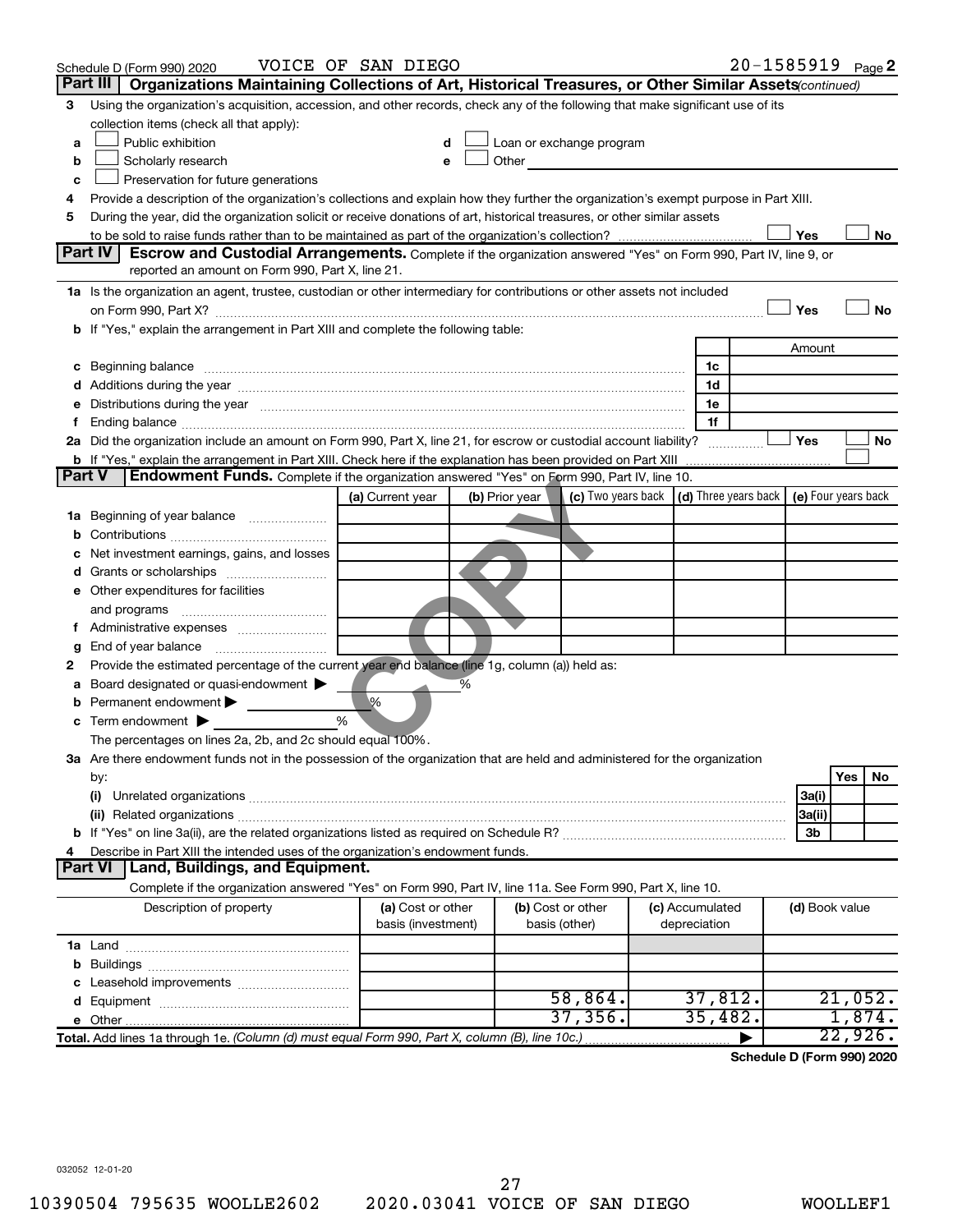|                                                                                                                   |                 | Complete if the organization answered "Yes" on Form 990, Part IV, line 11b. See Form 990, Part X, line 12. |
|-------------------------------------------------------------------------------------------------------------------|-----------------|------------------------------------------------------------------------------------------------------------|
| (a) Description of security or category (including name of security)                                              | (b) Book value  | (c) Method of valuation: Cost or end-of-year market value                                                  |
|                                                                                                                   |                 |                                                                                                            |
|                                                                                                                   |                 |                                                                                                            |
| $(3)$ Other                                                                                                       |                 |                                                                                                            |
| (A)                                                                                                               |                 |                                                                                                            |
| (B)                                                                                                               |                 |                                                                                                            |
| (C)                                                                                                               |                 |                                                                                                            |
| (D)                                                                                                               |                 |                                                                                                            |
| (E)<br>(F)                                                                                                        |                 |                                                                                                            |
| (G)                                                                                                               |                 |                                                                                                            |
| (H)                                                                                                               |                 |                                                                                                            |
| Total. (Col. (b) must equal Form 990, Part X, col. (B) line 12.)                                                  |                 |                                                                                                            |
| Part VIII Investments - Program Related.                                                                          |                 |                                                                                                            |
| Complete if the organization answered "Yes" on Form 990, Part IV, line 11c. See Form 990, Part X, line 13.        |                 |                                                                                                            |
| (a) Description of investment                                                                                     | (b) Book value  | (c) Method of valuation: Cost or end-of-year market value                                                  |
| (1)                                                                                                               |                 |                                                                                                            |
| (2)                                                                                                               |                 |                                                                                                            |
| (3)                                                                                                               |                 |                                                                                                            |
| (4)                                                                                                               |                 |                                                                                                            |
| (5)                                                                                                               |                 |                                                                                                            |
| (6)                                                                                                               |                 |                                                                                                            |
| (7)                                                                                                               |                 |                                                                                                            |
| (8)                                                                                                               |                 |                                                                                                            |
| (9)                                                                                                               |                 |                                                                                                            |
| Total. (Col. (b) must equal Form 990, Part X, col. (B) line 13.)                                                  |                 |                                                                                                            |
| Part IX<br><b>Other Assets.</b>                                                                                   |                 |                                                                                                            |
| Complete if the organization answered "Yes" on Form 990, Part IV, line 11d. See Form 990, Part X, line 15.        |                 |                                                                                                            |
|                                                                                                                   | (a) Description | (b) Book value                                                                                             |
| (1)                                                                                                               |                 |                                                                                                            |
| (2)                                                                                                               |                 |                                                                                                            |
|                                                                                                                   |                 |                                                                                                            |
| (3)                                                                                                               |                 |                                                                                                            |
| (4)                                                                                                               |                 |                                                                                                            |
| (5)                                                                                                               |                 |                                                                                                            |
| (6)                                                                                                               |                 |                                                                                                            |
| (7)                                                                                                               |                 |                                                                                                            |
| (8)                                                                                                               |                 |                                                                                                            |
| (9)                                                                                                               |                 |                                                                                                            |
|                                                                                                                   |                 | ▶                                                                                                          |
| Total. (Column (b) must equal Form 990, Part X, col. (B) line 15.)<br><b>Other Liabilities.</b><br>Part X         |                 |                                                                                                            |
| Complete if the organization answered "Yes" on Form 990, Part IV, line 11e or 11f. See Form 990, Part X, line 25. |                 |                                                                                                            |
| (a) Description of liability                                                                                      |                 | (b) Book value                                                                                             |
| (1)<br>Federal income taxes                                                                                       |                 |                                                                                                            |
| (2)                                                                                                               |                 |                                                                                                            |
| (3)                                                                                                               |                 |                                                                                                            |
| (4)                                                                                                               |                 |                                                                                                            |
| (5)                                                                                                               |                 |                                                                                                            |
| (6)                                                                                                               |                 |                                                                                                            |
| 1.<br>(7)                                                                                                         |                 |                                                                                                            |
| (8)                                                                                                               |                 |                                                                                                            |
| (9)                                                                                                               |                 |                                                                                                            |

organization's liability for uncertain tax positions under FASB ASC 740. Check here if the text of the footnote has been provided in Part XIII...

**Schedule D (Form 990) 2020**

032053 12-01-20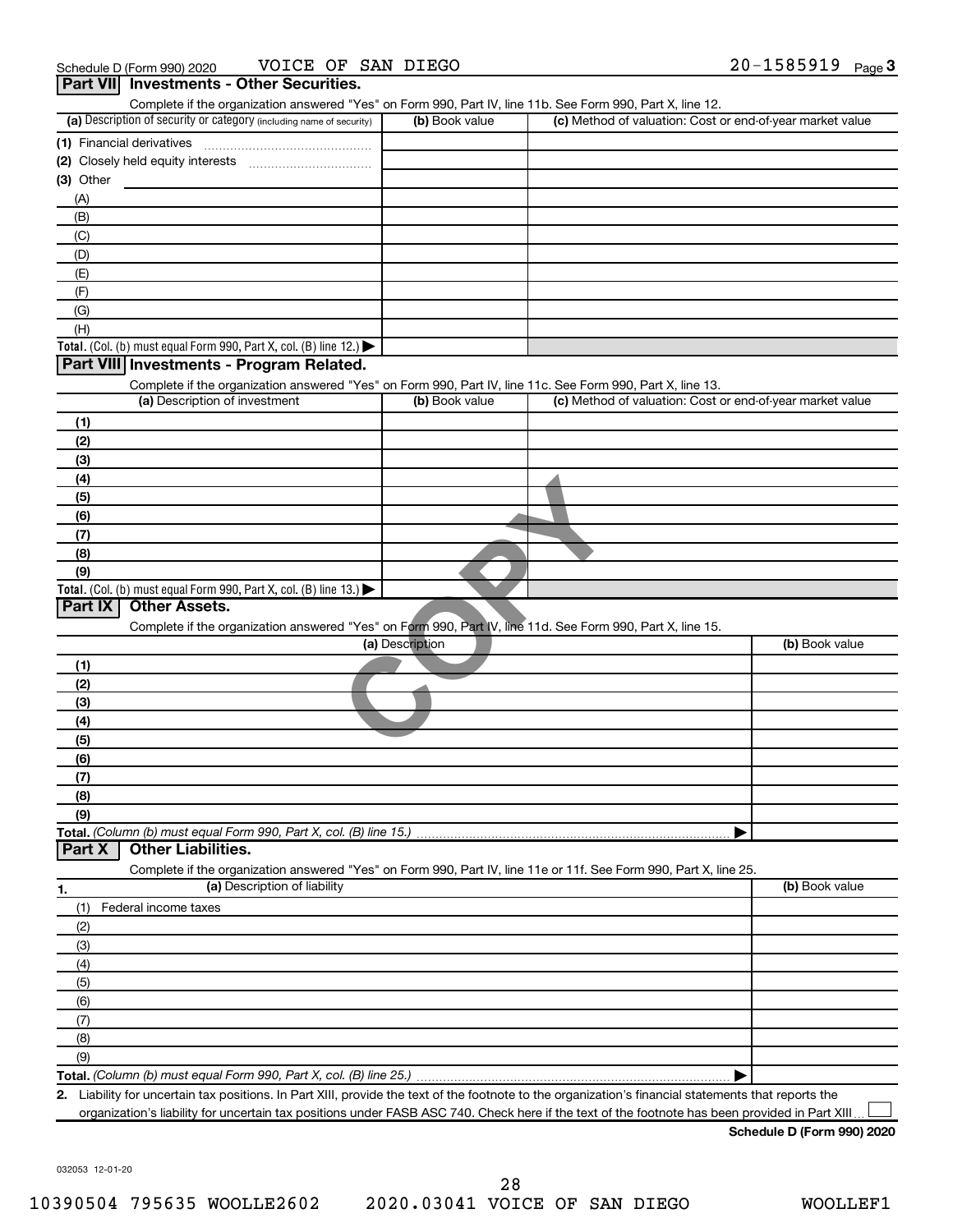|   | VOICE OF SAN DIEGO<br>Schedule D (Form 990) 2020                                                                                                                                                                                    |                | $20 - 1585919$ Page 4 |  |
|---|-------------------------------------------------------------------------------------------------------------------------------------------------------------------------------------------------------------------------------------|----------------|-----------------------|--|
|   | Reconciliation of Revenue per Audited Financial Statements With Revenue per Return.<br><b>Part XI</b>                                                                                                                               |                |                       |  |
|   | Complete if the organization answered "Yes" on Form 990, Part IV, line 12a.                                                                                                                                                         |                |                       |  |
| 1 | Total revenue, gains, and other support per audited financial statements [[[[[[[[[[[[[[[[[[[[[[[]]]]]]]]]]]]]                                                                                                                       |                | 1                     |  |
| 2 | Amounts included on line 1 but not on Form 990, Part VIII, line 12:                                                                                                                                                                 |                |                       |  |
| a |                                                                                                                                                                                                                                     | 2a             |                       |  |
| b |                                                                                                                                                                                                                                     | 2 <sub>b</sub> |                       |  |
| с |                                                                                                                                                                                                                                     | 2c             |                       |  |
| d |                                                                                                                                                                                                                                     | 2d             |                       |  |
| e | Add lines 2a through 2d                                                                                                                                                                                                             |                | 2е                    |  |
| З |                                                                                                                                                                                                                                     |                | 3                     |  |
| 4 | Amounts included on Form 990, Part VIII, line 12, but not on line 1:                                                                                                                                                                |                |                       |  |
| а |                                                                                                                                                                                                                                     | 4a             |                       |  |
| b |                                                                                                                                                                                                                                     | 4 <sub>h</sub> |                       |  |
|   | Add lines 4a and 4b                                                                                                                                                                                                                 |                | 4с                    |  |
| 5 |                                                                                                                                                                                                                                     |                | 5                     |  |
|   | Part XII   Reconciliation of Expenses per Audited Financial Statements With Expenses per Return.                                                                                                                                    |                |                       |  |
|   | Complete if the organization answered "Yes" on Form 990, Part IV, line 12a.                                                                                                                                                         |                |                       |  |
| 1 |                                                                                                                                                                                                                                     |                | $\blacksquare$        |  |
| 2 | Amounts included on line 1 but not on Form 990, Part IX, line 25:                                                                                                                                                                   |                |                       |  |
| a |                                                                                                                                                                                                                                     | 2a             |                       |  |
| b |                                                                                                                                                                                                                                     | 2 <sub>b</sub> |                       |  |
|   |                                                                                                                                                                                                                                     | 2c             |                       |  |
|   |                                                                                                                                                                                                                                     |                |                       |  |
|   | e Add lines 2a through 2d <b>must be a constructed as a constructed by the construction</b> of the construction of the construction of the construction of the construction of the construction of the construction of the construc |                | 2e                    |  |
| З |                                                                                                                                                                                                                                     |                | 3                     |  |
| 4 | Amounts included on Form 990, Part IX, line 25, but not on line 1:                                                                                                                                                                  |                |                       |  |
| a | Investment expenses not included on Form 990, Part VIII, line 7b <b>Allena, Marson</b> , 2001.                                                                                                                                      | 4a             |                       |  |
|   |                                                                                                                                                                                                                                     | 4b             |                       |  |
|   | c Add lines 4a and 4b                                                                                                                                                                                                               |                | 4с                    |  |
| 5 |                                                                                                                                                                                                                                     |                | 5                     |  |
|   | Part XIII Supplemental Information.                                                                                                                                                                                                 |                |                       |  |
|   | Provide the descriptions required for Part II, lines 3, 5, and 9; Part III, lines 1a and 4; Part IV, lines 1b and 2b; Part V, line 4; Part X, line 2; Part XI,                                                                      |                |                       |  |
|   | lines 2d and 4b; and Part XII, lines 2d and 4b. Also complete this part to provide any additional information.                                                                                                                      |                |                       |  |
|   |                                                                                                                                                                                                                                     |                |                       |  |
|   |                                                                                                                                                                                                                                     |                |                       |  |
|   |                                                                                                                                                                                                                                     |                |                       |  |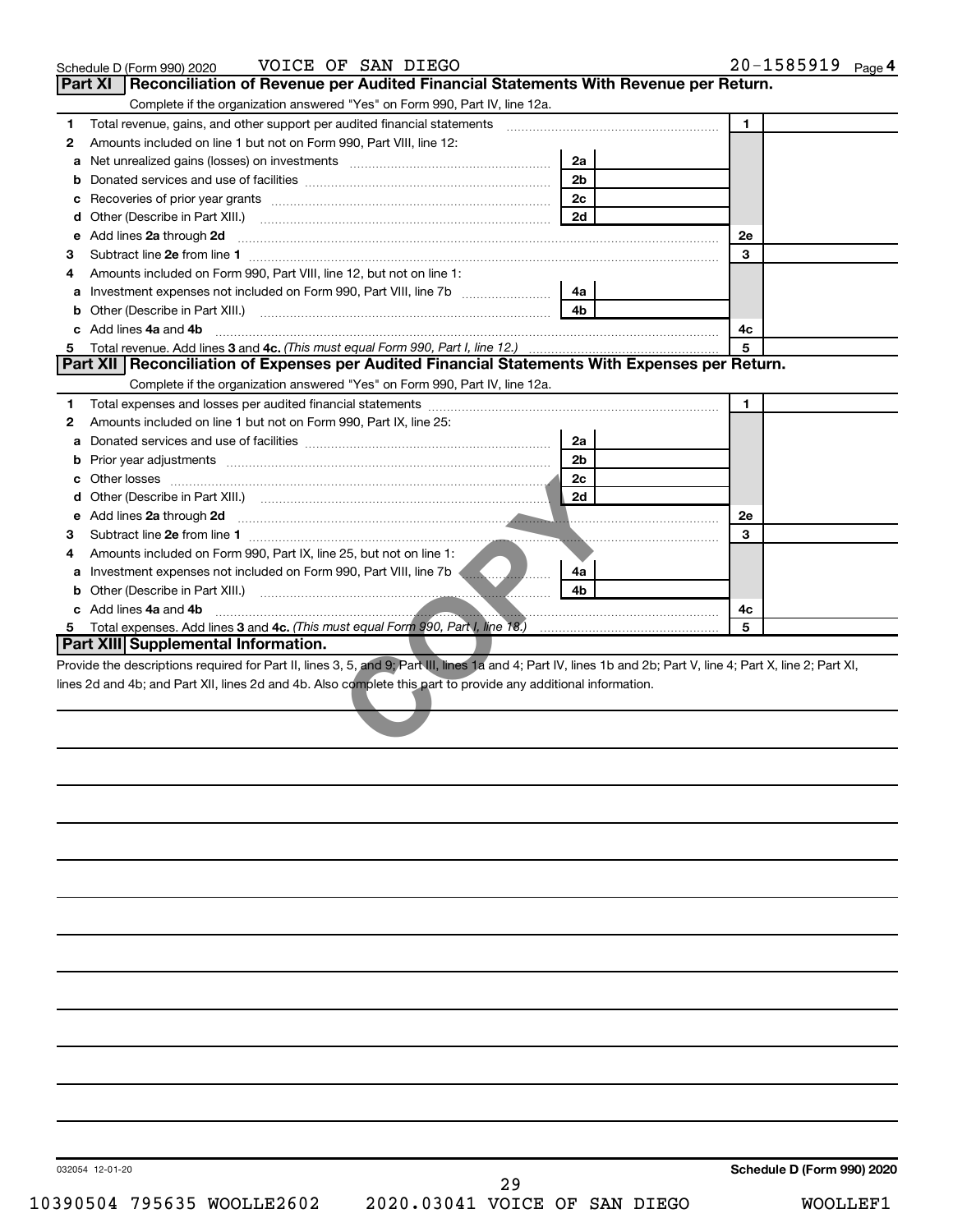**(Form 990 or 990-EZ)**

Name of the organization

**Complete to provide information for responses to specific questions on SCHEDULE O Supplemental Information to Form 990 or 990-EZ 2020**<br>(Form 990 or 990-EZ) Complete to provide information for responses to specific questions on

Department of the Treasury Internal Revenue Service **Form 990 or 990-EZ or to provide any additional information. | Attach to Form 990 or 990-EZ.**

**| Go to www.irs.gov/Form990 for the latest information.**

VOICE OF SAN DIEGO
and the contract of 20-1585919

**Inspection Employer identification number**

OMB No. 1545-0047

**Open to Public**

FORM 990, PART I, LINE 1, DESCRIPTION OF ORGANIZATION MISSION:

THROUGH IN-DEPTH INVESTIGATIVE JOURNALISM ABOUT CIVIC AND REGIONAL

ISSUES SO THAT RESIDENTS CAN BECOME ADVOCATES FOR GOOD GOVERNMENT AND

SOCIAL PROGRESS.

FORM 990, PART VI, SECTION B, LINE 11B:

A DRAFT VERSION OF THE RETURN IS REVIEWED BY THE FINANCE COMMITTEE OF THE

BOARD PRIOR TO FILING. AFTER BEING FINALIZED, THE FINAL COPY OF THE RETURN

IS DISSEMINATED TO THE ENTIRE BOARD FOR THEIR REVIEW.

FORM 990, PART VI, SECTION B, LINE 12C:

THE ORGANIZATION EVALUATES PURCHASES AND CONTRACTS TO ENSURE THAT ANY RELATIONSHIPS WITH POTENTIAL VENDORS ARE KNOWN AND DISCUSSED. FURTHER, THE ORGANIZATION OBTAINS BIDS FROM SEVERAL VENDORS WHENEVER SIGNIFICANT PURCHASES ARE BEING CONSIDERED. AT EACH ANNUAL MEETING, THE CONFLICT OF INTEREST POLICY IS DISCUSSED AND DISCLOSURES ARE MADE. TIRE BOARD FOR THEIR REVI<br>
N B, LINE 12C:<br>
S PURCHASES AND CONTRACTS<br>
IAL VENDORS ARE KNOWN AND<br>
FROM SEVERAL VENDORS WHE<br>
DERED. AT EACH ANNUAL ME

FORM 990, PART VI, SECTION B, LINE 15:

COMPENSATION FOR THE STAFF IS APPROVED DURING THE BUDGET PROCESS. THE ORGANIZATION CONSIDERS COLA FOR THE NEXT YEAR AND SALARY TRENDS IN THE SAN DIEGO MARKETPLACE UTILIZING SURVEYS FROM SAN DIEGO EMPLOYERS ASSOCIATION. RECRUITING EXPERIENCE ALSO HELPS PROVIDE INSIGHT INTO SALARY REQUIREMENTS. A RAISE POOL OF GENERALLY 5-6% OF STAFF PAY IS CREATED AND THEN, BASED ON ANNUAL PERFORMANCE REVIEWS, THE EDITOR INCREASES STAFF SALARIES AS DEEMED APPROPRIATE WHILE STAYING WITHIN THE BUDGET.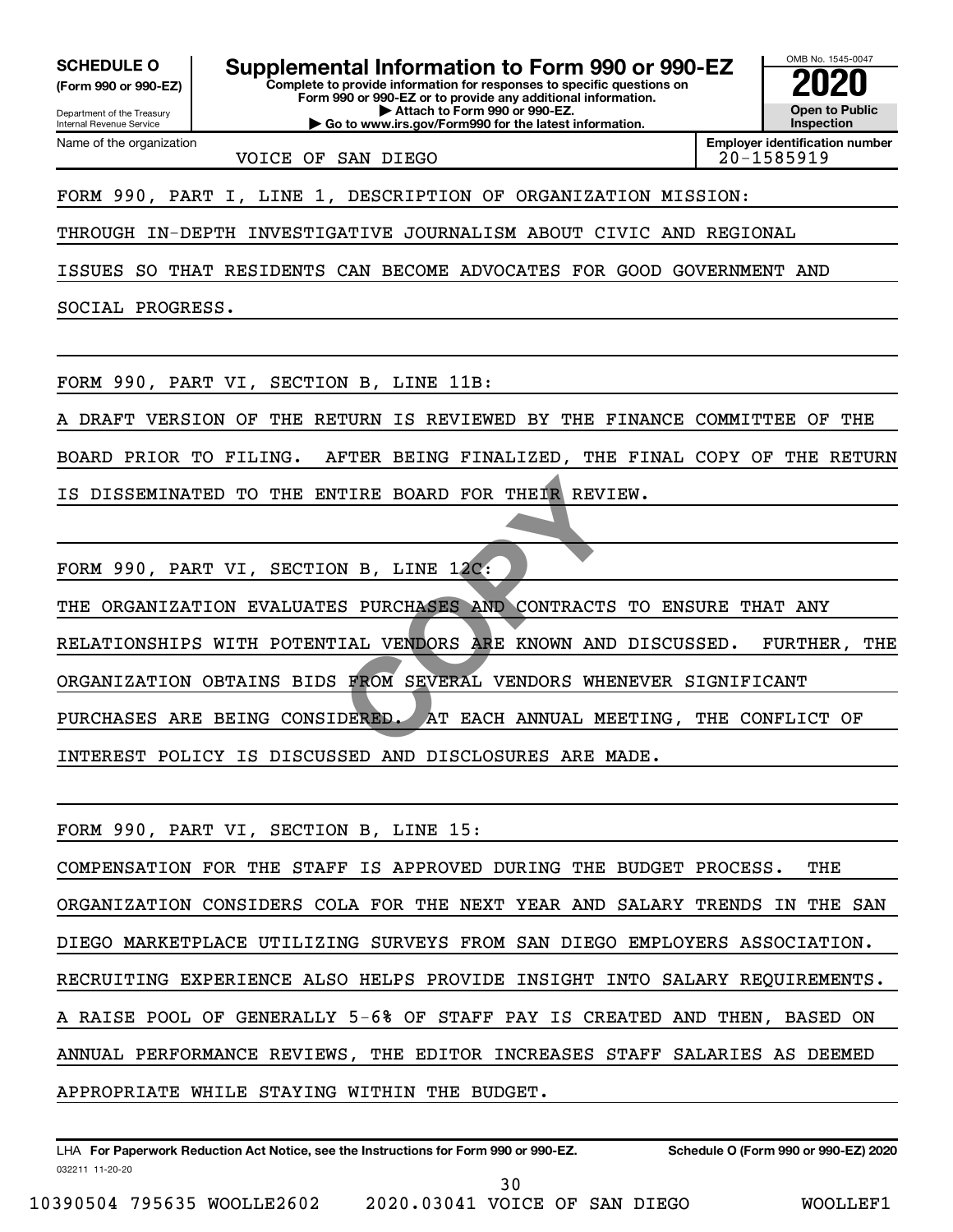| Name of the organization<br>VOICE OF SAN DIEGO                            | Employer identification number<br>20-1585919 |
|---------------------------------------------------------------------------|----------------------------------------------|
|                                                                           |                                              |
| THE BOARD OF DIRECTORS APPROVES THE ANNUAL BUDGET. AT THE SAME TIME, THEY |                                              |
| RECOMMEND AND APPROVE COMPENSATION FOR THE EDITOR AND CEO.                | THE                                          |
| ORGANIZATION TAKES INTO CONSIDERATION COLA AND MARKETPLACE DATA.          |                                              |
|                                                                           |                                              |
| FORM 990, PART VI, SECTION C, LINE 19:                                    |                                              |
|                                                                           |                                              |
| BY WRITTEN REQUEST.                                                       |                                              |
|                                                                           |                                              |
|                                                                           |                                              |
|                                                                           |                                              |
|                                                                           |                                              |
|                                                                           |                                              |
|                                                                           |                                              |
|                                                                           |                                              |
|                                                                           |                                              |
|                                                                           |                                              |
|                                                                           |                                              |
|                                                                           |                                              |
|                                                                           |                                              |
|                                                                           |                                              |
|                                                                           |                                              |
|                                                                           |                                              |
|                                                                           |                                              |
|                                                                           |                                              |
|                                                                           |                                              |
|                                                                           |                                              |
|                                                                           |                                              |
|                                                                           |                                              |
|                                                                           |                                              |
|                                                                           |                                              |
|                                                                           |                                              |
|                                                                           |                                              |
|                                                                           |                                              |
|                                                                           |                                              |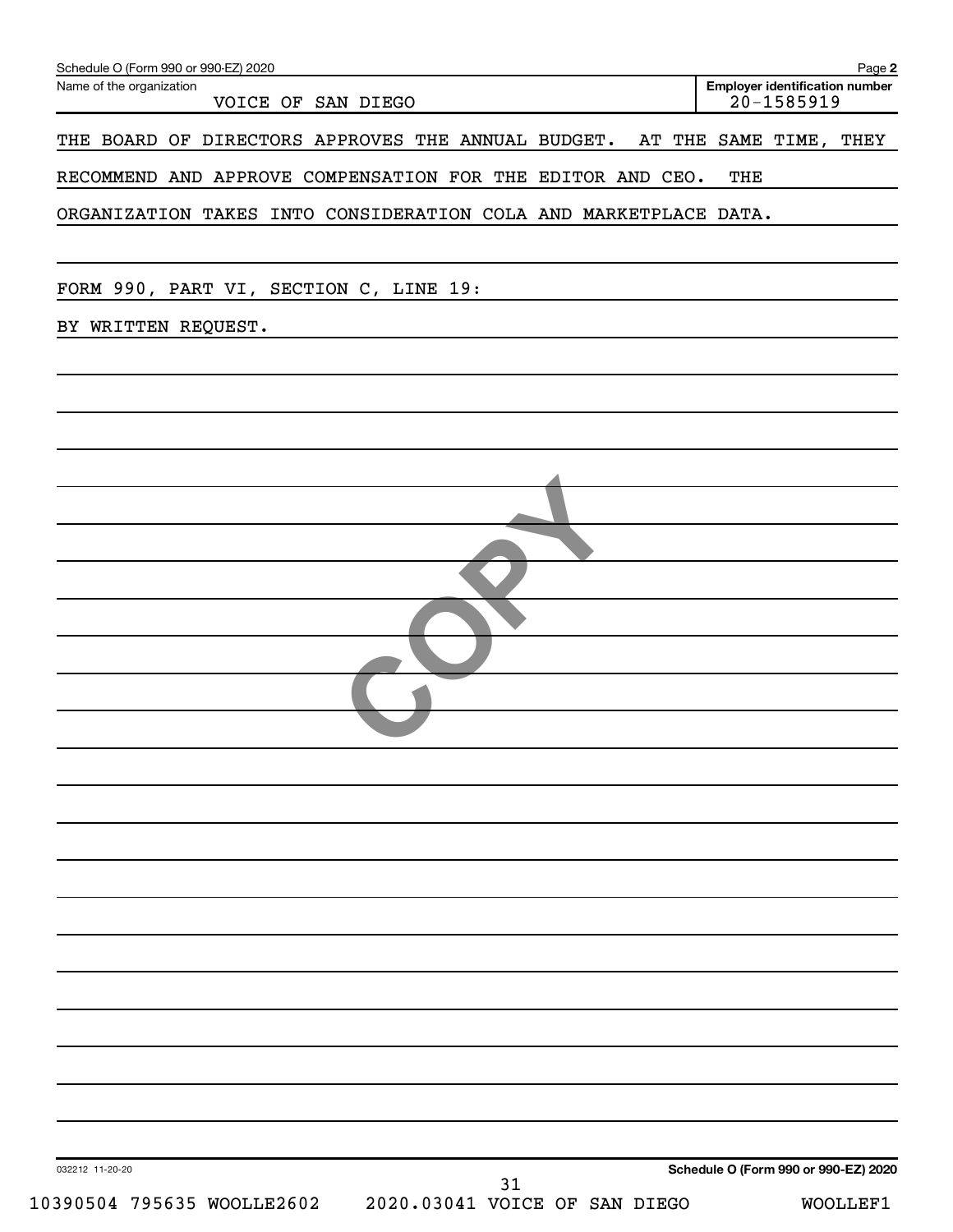FORM 990 PAGE 10 990

| Asset<br>No. | Description                                       | Date<br>Acquired | Method | Life                   | $\begin{matrix} 0 \\ 0 \\ n \end{matrix}$<br>$\mathsf{v}$ | Line<br>No. | Unadjusted<br>Cost Or Basis | Bus<br>$\%$<br>Excl | Section 179<br>Expense | Reduction In<br><b>Basis</b> | <b>Basis For</b><br>Depreciation | Beginning<br>Accumulated<br>Depreciation | Current<br>Sec 179<br>Expense | Current Year<br>Deduction | Ending<br>Accumulated<br>Depreciation |
|--------------|---------------------------------------------------|------------------|--------|------------------------|-----------------------------------------------------------|-------------|-----------------------------|---------------------|------------------------|------------------------------|----------------------------------|------------------------------------------|-------------------------------|---------------------------|---------------------------------------|
|              | PROGRAM SERVICES                                  |                  |        |                        |                                                           |             |                             |                     |                        |                              |                                  |                                          |                               |                           |                                       |
|              | 4 SOFTWARE                                        | 12/31/04 197     |        | 36M                    | HY <sub>43</sub>                                          |             | 452.                        |                     |                        |                              | 452.                             | 452.                                     |                               | $\mathbf{0}$ .            | 452.                                  |
|              | 24 SOFTWARE                                       | 07/28/06 197     |        | 36M                    | HY43                                                      |             | 706.                        |                     |                        |                              | 706                              | 706.                                     |                               | $\mathbf 0$ .             | 706.                                  |
|              | * 990 PAGE 10 TOTAL PROGRAM<br><b>SERVICES</b>    |                  |        |                        |                                                           |             | 1,158.                      |                     |                        |                              | 1,158.                           | 1,158.                                   |                               | $0$ .                     | 1,158.                                |
|              | MANAGEMENT AND GENERAL                            |                  |        |                        |                                                           |             |                             |                     |                        |                              |                                  |                                          |                               |                           |                                       |
|              | 1 ORGANIZATIONAL COSTS                            | 11/02/04 248     |        | 180M                   | $HY$ 43                                                   |             | 4,060.                      |                     |                        |                              | 4,060                            | 4,060.                                   |                               | $\mathsf{0}$ .            | 4,060.                                |
|              | * 990 PAGE 10 TOTAL<br>MANAGEMENT AND GENERAL     |                  |        |                        |                                                           |             | 4,060                       |                     |                        |                              | 4,060                            | 4,060.                                   |                               | $\mathbf{0}$ .            | 4,060.                                |
|              | COMPUTER EQUIPMENT                                |                  |        |                        |                                                           |             |                             |                     |                        |                              |                                  |                                          |                               |                           |                                       |
|              | 91 DELL XPS 8500 MINI-TOWER PC                    | $07/10/12$ SL    |        | 5.00                   |                                                           | 16          | 1,670.                      |                     |                        |                              | 1,670                            | 1,670.                                   |                               | $\mathbf{0}$ .            | 1,670.                                |
|              | OPTOMA PORTABLE SERIES TW762<br>92 PROJECTOR      | $07/25/12$ SL    |        | 5.00                   |                                                           | 16          | 1,167.                      |                     |                        |                              | 1,167.                           | 1,167.                                   |                               | $\mathbf{0}$ .            | 1,167.                                |
|              | 93 AMPLIVOX SOUND SYSTEM                          | 09/05/12 SL      |        | ${\bf 5}$ , ${\bf 00}$ |                                                           | 16          | 1,121.                      |                     |                        |                              | 1,121.                           | 1,121.                                   |                               | $\mathbf{0}$ .            | 1,121.                                |
|              | DELL XPS 14 NOTEBOOK PC +<br>102 23" DELL MONITOR | $07/15/13$ SL    |        | 5.00                   |                                                           | 16          | 1,850.                      |                     |                        |                              | 1,850.                           | 1,850.                                   |                               | $\mathsf{0}$ .            | 1,850.                                |
|              | 103 (D)17.3" DELL INSPIRON 7720                   | 07/29/13 SL      |        | 5.00                   |                                                           | 16          | 1,395.                      |                     |                        |                              | 1,395.                           | 1,395.                                   |                               | $\mathbf{0}$ .            | 1,395.                                |
|              | 110 (D) DELL XPS 13 ULTRABOOK                     | $05/12/14$ SL    |        | 5.00                   |                                                           | 16          | 1,403.                      |                     |                        |                              | 1,403                            | 1,403.                                   |                               | $\mathbf{0}$ .            | 1,403.                                |
|              | 111 (D) DELL XPS 13 ULTRABOOK                     | 06/17/14         | SL     | 5.00                   |                                                           | 16          | 1,403.                      |                     |                        |                              | 1,403                            | 1,403.                                   |                               | $\mathbf{0}$ .            | 1,403.                                |
|              | $117$ (D) DELL XPS 15                             | $04/15/15$ SL    |        | 5,00                   |                                                           | 16          | 1,742.                      |                     |                        |                              | 1,742                            | 1,653.                                   |                               | $\mathbf{0}$ .            | 1,653.                                |
|              | OKIDATA MC760 LED<br>120 MULTIFUNCTION PRINTER    | 08/13/15 SL      |        | 5.00                   |                                                           | 16          | 1,511.                      |                     |                        |                              | 1,511.                           | 1,334.                                   |                               | 143.                      | 1,477.                                |
|              | DELL XPS 2720 ALL IN ONE<br>121 DESKTOP           | 09/04/15 SL      |        | 5.00                   |                                                           | 16          | 2,008.                      |                     |                        |                              | 2,008.                           | 1,742.                                   |                               | 195.                      | 1,937.                                |

028111 04-01-20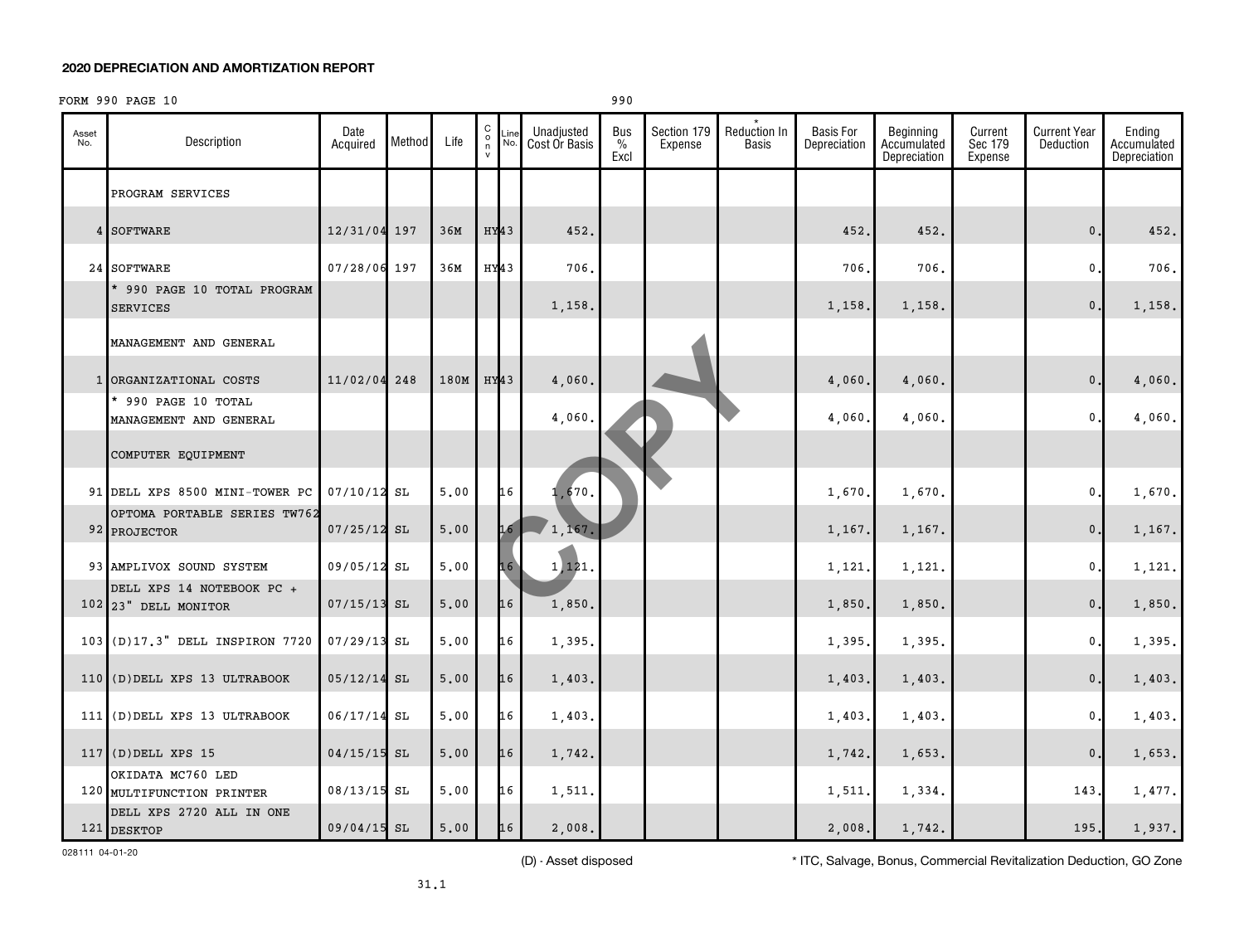## FORM 990 PAGE 10 990

| Asset<br>No. | Description                                  | Date<br>Acquired | Method | Life | $\begin{matrix} 0 \\ 0 \\ n \end{matrix}$ | Line<br>No. | Unadjusted<br>Cost Or Basis | Bus<br>$\%$<br>Excl | Section 179<br>Expense | Reduction In<br>Basis | <b>Basis For</b><br>Depreciation | Beginning<br>Accumulated<br>Depreciation | Current<br>Sec 179<br>Expense | <b>Current Year</b><br>Deduction | Ending<br>Accumulated<br>Depreciation |
|--------------|----------------------------------------------|------------------|--------|------|-------------------------------------------|-------------|-----------------------------|---------------------|------------------------|-----------------------|----------------------------------|------------------------------------------|-------------------------------|----------------------------------|---------------------------------------|
|              | DELL INSPIRON 15 7000 SERIES<br>122 LAPTOP   | $11/09/15$ SL    |        | 5.00 |                                           | 16          | 1,133.                      |                     |                        |                       | 1,133                            | 946.                                     |                               | 108                              | 1,054.                                |
|              | 123 MICROSOFT SURFACE PRO 4                  | $12/11/15$ SL    |        | 5.00 |                                           | 16          | 1,946.                      |                     |                        |                       | 1,946,                           | 1,588.                                   |                               | 188.                             | 1,776.                                |
|              | 127 DELL XPS 13                              | $01/05/16$ SL    |        | 5.00 |                                           | 16          | 1,727.                      |                     |                        |                       | 1,727                            | 1,380.                                   |                               | 173                              | 1,553.                                |
|              | 128 OKIDATA 6244604 PRINTER                  | $01/13/16$ SL    |        | 5,00 |                                           | 16          | 1,111.                      |                     |                        |                       | 1,111                            | 888.                                     |                               | 111                              | 999.                                  |
|              | 129 DELL LATITUDE E5450 BTX                  | $01/31/16$ SL    |        | 5,00 |                                           | 16          | 1,411.                      |                     |                        |                       | 1,411                            | 1,105.                                   |                               | 141                              | 1,246.                                |
|              | 130 DELL XPS 15"                             | $08/22/16$ SL    |        | 5.00 |                                           | 16          | 1,415.                      |                     |                        |                       | 1,415                            | 943.                                     |                               | 142.                             | 1,085.                                |
|              | 131 DELL XPS 15" LARGER HD                   | $09/12/16$ SL    |        | 5,00 |                                           | 16          | 1,550.                      |                     |                        |                       | 1,550                            | 1,033.                                   |                               | 155,                             | 1,188.                                |
|              | 139 DELL XPS 13                              | $12/03/17$ SL    |        | 5.00 |                                           | 16          | 1,326.                      |                     |                        |                       | 1,326.                           | 552.                                     |                               | 133                              | 685.                                  |
|              | 140 APPLE 27" IMAC                           | $06/25/18$ SL    |        | 5,00 |                                           | 16          | 2,176.                      |                     |                        |                       | 2,176                            | 653.                                     |                               | 218                              | 871.                                  |
|              | 141 DELL LATITUDE 7480 (2)                   | $07/31/18$ SL    |        | 5.00 |                                           | 16          | 2,877.                      |                     |                        |                       | 2,877                            | 815.                                     |                               | 288                              | 1,103.                                |
|              | 142 APPLE MACBOOK PRO 15"                    | $11/30/18$ SL    |        | 5,00 |                                           | 16          | 2,586.                      |                     |                        |                       | 2,586                            | 560.                                     |                               | 259                              | 819.                                  |
|              | 143 COMPUTER SCREEN                          | $11/30/18$ SL    |        | 5,00 |                                           | 16          | 592.                        |                     |                        |                       | 592                              | 128.                                     |                               | 59                               | 187.                                  |
|              | 145 DELL LATTITUDE 7390                      | 05/31/19 SL      |        | 5.00 |                                           | 16          | 1,469.                      |                     |                        |                       | 1,469                            | 171.                                     |                               | 147                              | 318.                                  |
|              | 146 DELL LATTITUDE 7390                      | $05/21/19$ SL    |        | 5.00 |                                           | 16          | 1,469.                      |                     |                        |                       | 1,469                            | 171.                                     |                               | 147                              | 318.                                  |
|              | 147 DELL XP 15                               | 03/31/19 SL      |        | 5,00 |                                           | 16          | 1,637.                      |                     |                        |                       | 1,637                            | 246.                                     |                               | 164                              | 410.                                  |
|              | 148 APPLE MACBOOK PRO 15"                    | $03/22/19$ SL    |        | 5.00 |                                           | 16          | 2,731.                      |                     |                        |                       | 2,731.                           | 410.                                     |                               | 273                              | 683.                                  |
|              | 149 DELL INSPIRON 17R NOTEBOOK               | $06/19/14$ SL    |        | 5,00 |                                           | 16          | 647.                        |                     |                        |                       | 647                              | 647.                                     |                               | 0                                | 647.                                  |
|              | 150 DELL INSPIRON 14 INCH LAPTOP 04/27/20 SL |                  |        | 5,00 |                                           | 16          | 556.                        |                     |                        |                       | 556.                             |                                          |                               | 19.                              | 19.                                   |

028111 04-01-20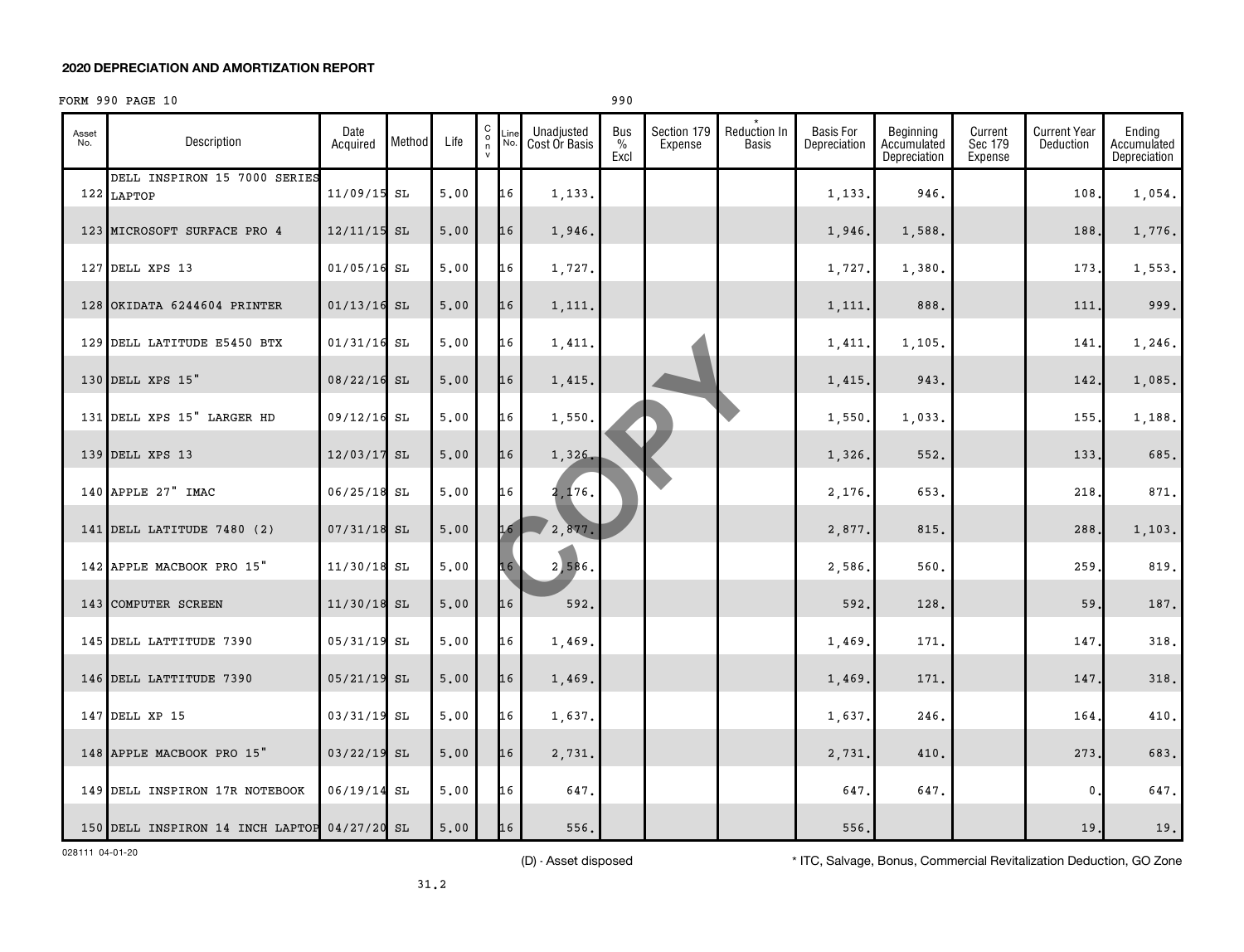## FORM 990 PAGE 10 990

| Asset<br>No. | Description                                  | Date<br>Acquired    | Method     | Life       | $\begin{matrix} C \\ 0 \\ n \end{matrix}$<br>$\mathsf{v}$ | Line<br>No. | Unadjusted<br>Cost Or Basis | Bus<br>$\%$<br>Excl | Section 179<br>Expense | Reduction In<br>Basis | <b>Basis For</b><br>Depreciation | Beginning<br>Accumulated<br>Depreciation | Current<br>Sec 179<br>Expense | <b>Current Year</b><br>Deduction | Ending<br>Accumulated<br>Depreciation |
|--------------|----------------------------------------------|---------------------|------------|------------|-----------------------------------------------------------|-------------|-----------------------------|---------------------|------------------------|-----------------------|----------------------------------|------------------------------------------|-------------------------------|----------------------------------|---------------------------------------|
|              | 151 DELL INSPIRON 14 INCH LAPTOP             | $04/27/20$ SL       |            | 5,00       |                                                           | 16          | 556.                        |                     |                        |                       | 556                              |                                          |                               | 19                               | 19.                                   |
|              | LENOVO THINKPAD 14 INCH<br>153 LAPTOP        | $05/21/20$ SL       |            | 5.00       |                                                           | 16          | 1,024.                      |                     |                        |                       | 1,024.                           |                                          |                               | 17                               | 17.                                   |
|              | DELL INSPIRON 14 INCH LAPTOP<br>154 XPS 8500 | $01/20/20$ SL       |            | 5.00       |                                                           | 16          | 521,                        |                     |                        |                       | 521                              |                                          |                               | 43                               | 43.                                   |
|              | 155 DELL INSPIRON 14 INCH LAPTOP 05/18/20 SL |                     |            | 5.00       |                                                           | 16          | 787.                        |                     |                        |                       | 787                              |                                          |                               | 13                               | 13.                                   |
|              | 156 DELL INSPIRON 14 INCH LAPTOP 05/18/20 SL |                     |            | 5,00       |                                                           | 16          | 787.                        |                     |                        |                       | 787.                             |                                          |                               | 13                               | 13.                                   |
|              | * 990 PAGE 10 TOTAL -<br>COMPUTER EQUIPMENT  |                     |            |            |                                                           |             | 47,304.                     |                     |                        |                       | 47,304                           | 26,974.                                  |                               | 3,168.                           | 30, 142.                              |
|              | TELEPHONE SYSTEM                             |                     |            |            |                                                           |             |                             |                     |                        |                       |                                  |                                          |                               |                                  |                                       |
|              | 113 TELEPHONE SYSTEM                         | $05/07/14$ SL       |            | 5.00       |                                                           | 16          | 6,810                       |                     |                        |                       | 6,810                            | 6,810.                                   |                               | $\mathbf{0}$ .                   | 6,810.                                |
|              | * 990 PAGE 10 TOTAL -<br>TELEPHONE SYSTEM    |                     |            |            |                                                           |             | 6,810.                      |                     |                        |                       | 6,810                            | 6,810.                                   |                               | $\mathbf{0}$                     | 6,810.                                |
|              | OFFICE FURNITURE                             |                     |            |            |                                                           |             |                             |                     |                        |                       |                                  |                                          |                               |                                  |                                       |
|              | 42 OFFICE FURNITURE                          | 01/25/08 200DB 7.00 |            |            | HY <sub>17</sub>                                          |             | 19,733.                     |                     |                        |                       | 19,733                           | 19,733.                                  |                               | $\mathbf{0}$                     | 19,733.                               |
|              | 54 NEW DESK                                  | 04/30/08 200DB 7.00 |            |            | $HY$ 17                                                   |             | 1,697.                      |                     |                        |                       | 1,697                            | 1,697.                                   |                               | $\mathbf{0}$                     | 1,697.                                |
|              | 65 OFFICE DESK                               | 09/17/09 200DB 7.00 |            |            | HY17                                                      |             | 501.                        |                     |                        |                       | 501                              | 501.                                     |                               | $\mathbf{0}$                     | 501.                                  |
|              | 66 OFFICE DESK                               | 11/05/09            |            | 200DB 7.00 | HY17                                                      |             | 501.                        |                     |                        |                       | 501.                             | 501.                                     |                               | $\mathbf{0}$                     | 501.                                  |
|              | 78 SOUNDPROOFING PANELS                      | 11/29/10            | 200DB 7.00 |            | MQ17                                                      |             | 5,150.                      |                     |                        |                       | 5,150                            | 5,150.                                   |                               | $\mathbf 0$ .                    | 5,150.                                |
|              | (2) OFFICE DESKS AND (3)<br>86 OFFICE CHAIRS | $02/01/11$ SL       |            | 7.00       |                                                           | 16          | 2,883.                      |                     |                        |                       | 2,883                            | 2,883.                                   |                               | $\mathbf{0}$                     | 2,883.                                |
|              | 114 COUCH & 2 TABLES                         | $05/21/14$ SL       |            | 7.00       |                                                           | 16          | 679.                        |                     |                        |                       | 679                              | 542.                                     |                               | 49                               | 591.                                  |
|              | 115 2 TELEVISIONS                            | $05/21/14$ SL       |            | 5.00       |                                                           | 16          | 1,105.                      |                     |                        |                       | 1,105.                           | 1,105.                                   |                               | $\mathbf{0}$ .                   | 1,105.                                |

028111 04-01-20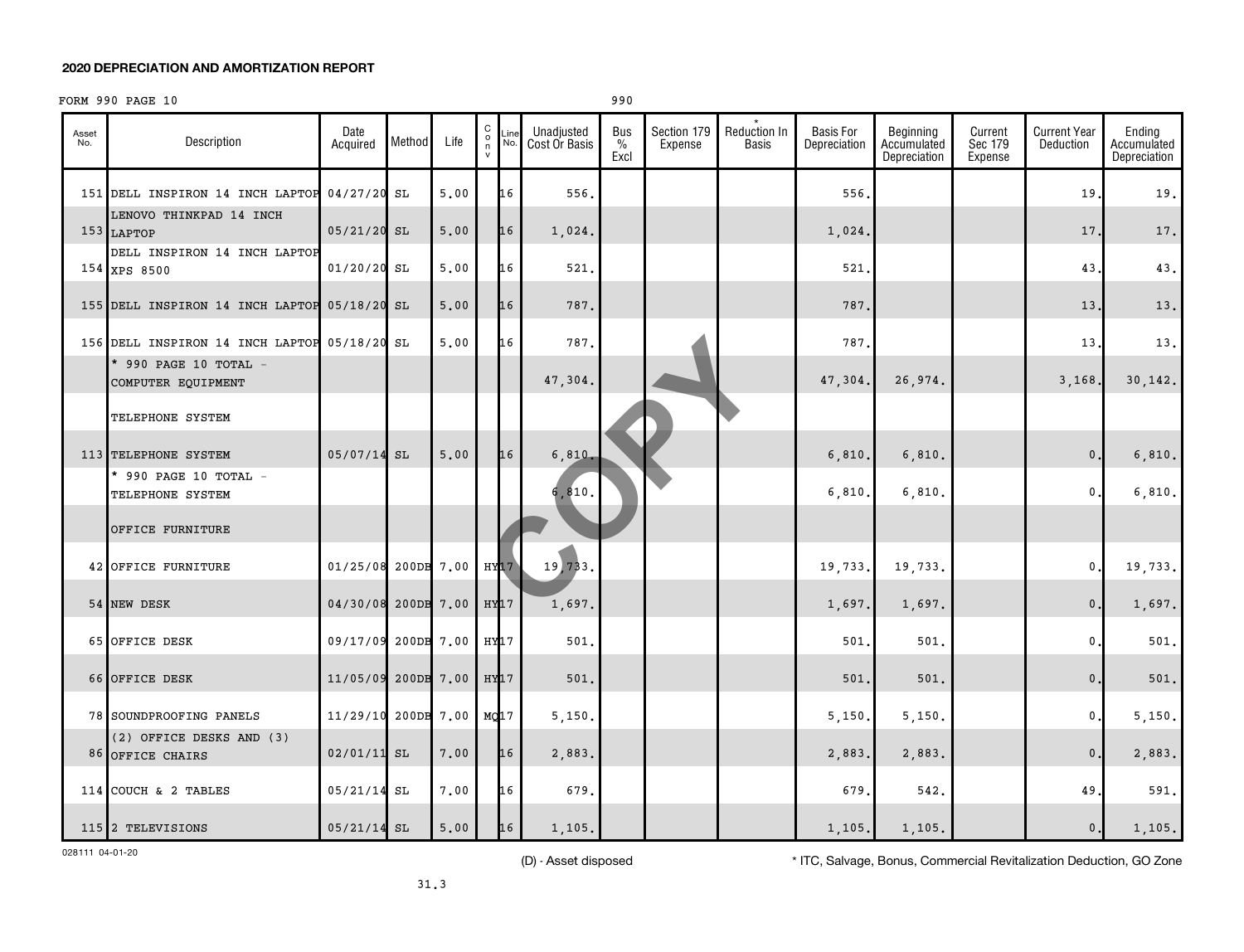## FORM 990 PAGE 10 990

| Asset<br>No. | Description                                       | Date<br>Acquired | Method | Life | $\begin{matrix} C \\ 0 \\ n \end{matrix}$<br>$\mathsf{v}$ | Line<br>No. | Unadjusted<br>Cost Or Basis | Bus<br>$\%$<br>Excl | Section 179<br>Expense | Reduction In<br><b>Basis</b> | <b>Basis For</b><br>Depreciation | Beginning<br>Accumulated<br>Depreciation | Current<br>Sec 179<br>Expense | <b>Current Year</b><br>Deduction | Ending<br>Accumulated<br>Depreciation |
|--------------|---------------------------------------------------|------------------|--------|------|-----------------------------------------------------------|-------------|-----------------------------|---------------------|------------------------|------------------------------|----------------------------------|------------------------------------------|-------------------------------|----------------------------------|---------------------------------------|
|              | 132 OFFICE REFRIGERATOR                           | $01/15/16$ SL    |        | 5.00 |                                                           | 16          | 572.                        |                     |                        |                              | 572.                             | 456.                                     |                               | 57.                              | 513.                                  |
|              | CONFERENCE ROOM TABLE AND<br>133 CHAIRS           | $02/16/16$ SL    |        | 7.00 |                                                           | 16          | 805.                        |                     |                        |                              | 805                              | 441.                                     |                               | 58                               | 499.                                  |
|              | CONFERENCE ROOM TABLE AND<br>134 CHAIRS           | $02/29/16$ SL    |        | 7.00 |                                                           | 16          | 2,414.                      |                     |                        |                              | 2,414                            | 1,322.                                   |                               | 172.                             | 1,494.                                |
|              | 135 SAMSUNG 55" TV                                | $03/11/16$ SL    |        | 7.00 |                                                           | 16          | 1,317.                      |                     |                        |                              | 1,317                            | 721.                                     |                               | 94.                              | 815.                                  |
|              | * 990 PAGE 10 TOTAL - OFFICE<br>FURNITURE         |                  |        |      |                                                           |             | 37, 357.                    |                     |                        |                              | 37, 357.                         | 35,052.                                  |                               | 430.                             | 35,482.                               |
|              | TENANT IMPROVEMENTS                               |                  |        |      |                                                           |             |                             |                     |                        |                              |                                  |                                          |                               |                                  |                                       |
|              | * 990 PAGE 10 TOTAL - TENANT<br>IMPROVEMENTS      |                  |        |      |                                                           |             | $\mathbf{0}$ .              |                     |                        |                              | $\mathbf{0}$ .                   | $\mathbf{0}$ .                           |                               | $\mathbf{0}$                     | $\mathbf{0}$ .                        |
|              | CAMERA EQUIPMENT                                  |                  |        |      |                                                           |             |                             |                     |                        |                              |                                  |                                          |                               |                                  |                                       |
|              | 144 CANNON CAMERAS (2)                            | 11/30/19         | SL     | 5.00 |                                                           | 16          | 3,554                       |                     |                        |                              | 3,554                            | 59.                                      |                               | 355                              | 414.                                  |
|              | * 990 PAGE 10 TOTAL - CAMERA<br><b>EQUIPMENT</b>  |                  |        |      |                                                           |             | 3.554.                      |                     |                        |                              | 3,554                            | 59.                                      |                               | 355                              | 414.                                  |
|              | PODCAST EQUIPMENT                                 |                  |        |      |                                                           |             |                             |                     |                        |                              |                                  |                                          |                               |                                  |                                       |
|              | GTO AUDIO G-787 HL UHF<br>125 WIRELESS MICROPHONE | 06/30/15 SL      |        | 5.00 |                                                           | 16          | 390.                        |                     |                        |                              | 390                              | 351.                                     |                               | 39                               | 390.                                  |
|              | 126 MACBOOK PRO 15                                | $01/31/16$ SL    |        | 5.00 |                                                           | 16          | 3,736.                      |                     |                        |                              | 3,736.                           | 2,926.                                   |                               | 374.                             | 3,300.                                |
|              | 137 5 MICROPHONE BUNDLES                          | $02/22/16$ SL    |        | 5.00 |                                                           | 16          | 2,495.                      |                     |                        |                              | 2,495                            | 1,913.                                   |                               | 250.                             | 2,163.                                |
|              | MARANTS PRO HANDHELD<br>138 RECORDER              | 02/22/16         | SL     | 5.00 |                                                           | 16          | 517.                        |                     |                        |                              | 517                              | 395.                                     |                               | 52                               | 447.                                  |
|              | * 990 PAGE 10 TOTAL -<br>PODCAST EQUIPMENT        |                  |        |      |                                                           |             | 7,138.                      |                     |                        |                              | 7,138                            | 5,585.                                   |                               | 715.                             | 6,300.                                |
|              | * GRAND TOTAL 990 PAGE 10<br>DEPR & AMORT         |                  |        |      |                                                           |             | 107,381.                    |                     |                        |                              | 107,381,                         | 79,698.                                  |                               | 4,668,                           | 84,366.                               |
|              |                                                   |                  |        |      |                                                           |             |                             |                     |                        |                              |                                  |                                          |                               |                                  |                                       |

028111 04-01-20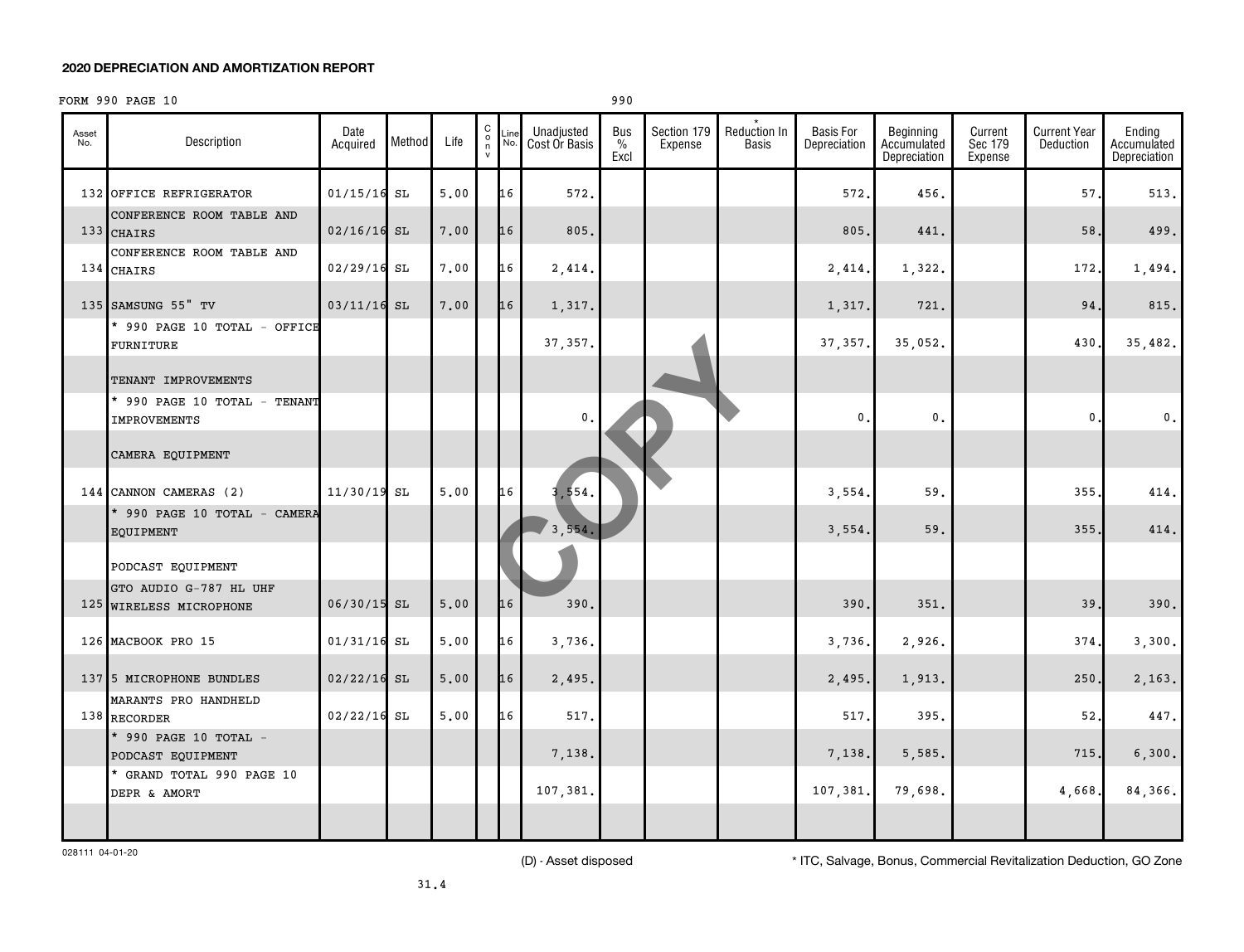## FORM 990 PAGE 10 990

| Asset<br>No. | Description                            | Date<br>Acquired | Method | Life | $\begin{matrix} 0 \\ 0 \\ n \end{matrix}$ | $\frac{\text{Line}}{\text{No.}}$ | Unadjusted<br>Cost Or Basis | Bus<br>%<br>Excl | Section 179<br>Expense | $\star$<br>Reduction In<br>Basis | Basis For<br>Depreciation | Beginning<br>Accumulated<br>Depreciation | Current<br>Sec 179<br>Expense | <b>Current Year</b><br>Deduction | Ending<br>Accumulated<br>Depreciation |
|--------------|----------------------------------------|------------------|--------|------|-------------------------------------------|----------------------------------|-----------------------------|------------------|------------------------|----------------------------------|---------------------------|------------------------------------------|-------------------------------|----------------------------------|---------------------------------------|
|              | CURRENT YEAR ACTIVITY                  |                  |        |      |                                           |                                  |                             |                  |                        |                                  |                           |                                          |                               |                                  |                                       |
|              | BEGINNING BALANCE                      |                  |        |      |                                           |                                  | 103,150.                    |                  |                        | $\mathbf 0$ .                    | 103,150.                  | 79,698.                                  |                               |                                  | 84,242.                               |
|              | ACQUISITIONS                           |                  |        |      |                                           |                                  | 4,231.                      |                  |                        | $\mathfrak o$ .                  | 4,231.                    | $\mathfrak o$ .                          |                               |                                  | 124.                                  |
|              | DISPOSITIONS/RETIRED                   |                  |        |      |                                           |                                  | 5,943.                      |                  |                        | $\mathbf 0$ .                    | 5,943.                    | 5,854.                                   |                               |                                  | 5,854.                                |
|              | ENDING BALANCE                         |                  |        |      |                                           |                                  | 101,438.                    |                  |                        | $\mathbf 0$ .                    | 101,438.                  | 73,844.                                  |                               |                                  | 78,512.                               |
|              | ENDING ACCUM DEPR LESS<br>DISPOSITIONS |                  |        |      |                                           |                                  |                             |                  |                        |                                  |                           | 78,512.                                  |                               |                                  |                                       |
|              | ENDING BOOK VALUE                      |                  |        |      |                                           |                                  |                             |                  |                        |                                  |                           | 22,926.                                  |                               |                                  |                                       |
|              |                                        |                  |        |      |                                           |                                  |                             |                  |                        |                                  |                           |                                          |                               |                                  |                                       |
|              |                                        |                  |        |      |                                           |                                  |                             |                  |                        |                                  |                           |                                          |                               |                                  |                                       |
|              |                                        |                  |        |      |                                           |                                  |                             |                  |                        |                                  |                           |                                          |                               |                                  |                                       |
|              |                                        |                  |        |      |                                           |                                  |                             |                  |                        |                                  |                           |                                          |                               |                                  |                                       |
|              |                                        |                  |        |      |                                           |                                  |                             |                  |                        |                                  |                           |                                          |                               |                                  |                                       |
|              |                                        |                  |        |      |                                           |                                  |                             |                  |                        |                                  |                           |                                          |                               |                                  |                                       |
|              |                                        |                  |        |      |                                           |                                  |                             |                  |                        |                                  |                           |                                          |                               |                                  |                                       |
|              |                                        |                  |        |      |                                           |                                  |                             |                  |                        |                                  |                           |                                          |                               |                                  |                                       |
|              |                                        |                  |        |      |                                           |                                  |                             |                  |                        |                                  |                           |                                          |                               |                                  |                                       |
|              |                                        |                  |        |      |                                           |                                  |                             |                  |                        |                                  |                           |                                          |                               |                                  |                                       |
|              |                                        |                  |        |      |                                           |                                  |                             |                  |                        |                                  |                           |                                          |                               |                                  |                                       |

028111 04-01-20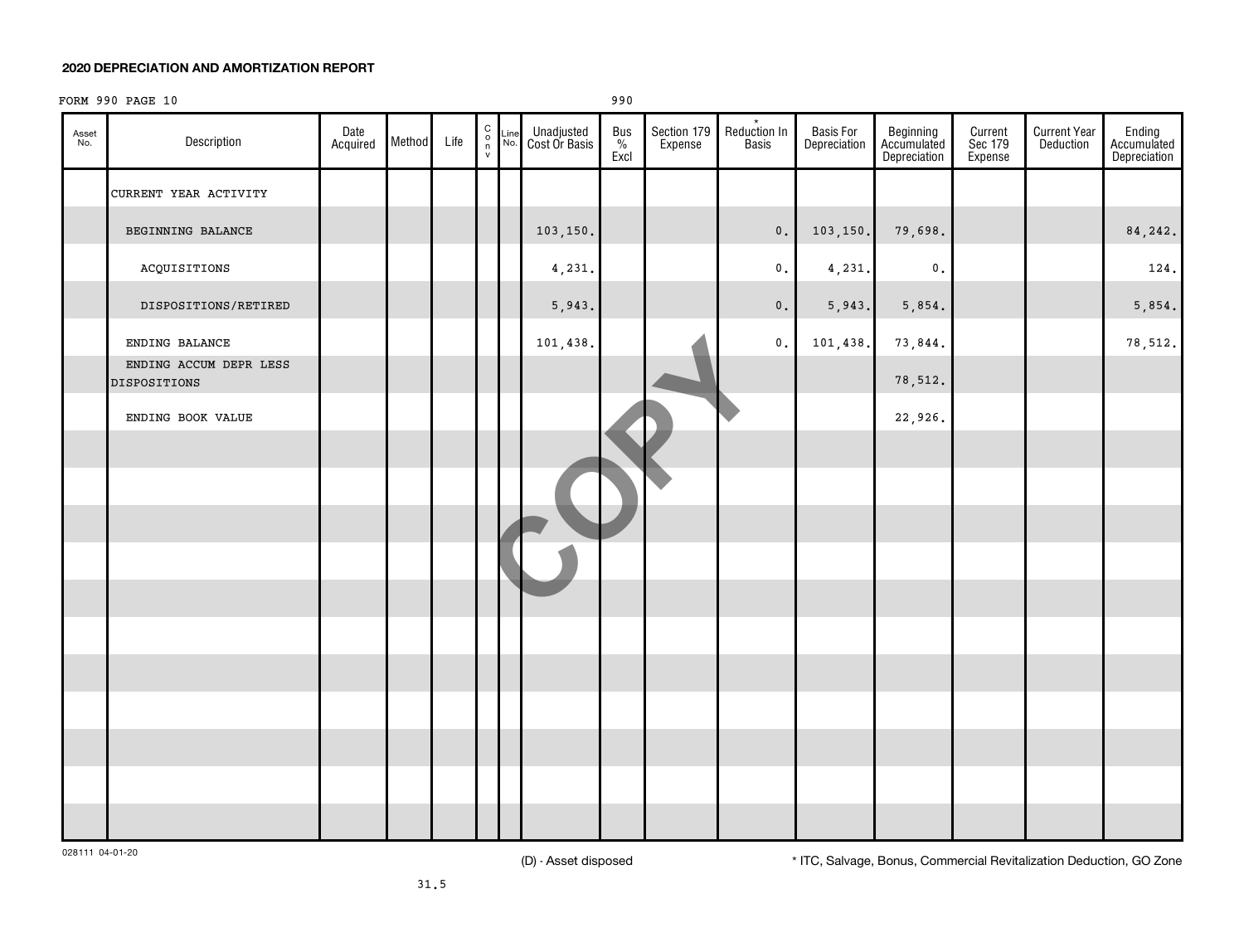|              | Form 990-T                                             |      | <b>Exempt Organization Business Income Tax Return</b><br>(and proxy tax under section 6033(e))                                                                                                                                                                                                                                                                                                 |                         | OMB No. 1545-0047                                             |
|--------------|--------------------------------------------------------|------|------------------------------------------------------------------------------------------------------------------------------------------------------------------------------------------------------------------------------------------------------------------------------------------------------------------------------------------------------------------------------------------------|-------------------------|---------------------------------------------------------------|
|              |                                                        |      | For calendar year 2020 or other tax year beginning $JAN$ $1$ , $2020$ , and ending $JUN$ $30$ , $2020$                                                                                                                                                                                                                                                                                         |                         | 2020                                                          |
|              |                                                        |      |                                                                                                                                                                                                                                                                                                                                                                                                |                         |                                                               |
|              | Department of the Treasury<br>Internal Revenue Service |      | Go to www.irs.gov/Form990T for instructions and the latest information.<br>bo not enter SSN numbers on this form as it may be made public if your organization is a $501(c)(3)$ .                                                                                                                                                                                                              |                         | Open to Public Inspection for<br>501(c)(3) Organizations Only |
| A            | l Check box if                                         |      | Name of organization ( $\Box$ Check box if name changed and see instructions.)                                                                                                                                                                                                                                                                                                                 |                         | <b>DEmployer identification number</b>                        |
|              | address changed.                                       |      |                                                                                                                                                                                                                                                                                                                                                                                                |                         |                                                               |
|              | <b>B</b> Exempt under section                          |      | Print   VOICE OF SAN DIEGO                                                                                                                                                                                                                                                                                                                                                                     |                         | 20-1585919                                                    |
|              | $\overline{X}$ 501(c)(3)<br>$\rightarrow$              | 0ľ   | Number, street, and room or suite no. If a P.O. box, see instructions.                                                                                                                                                                                                                                                                                                                         |                         | F Group exemption number<br>(see instructions)                |
|              | 220(e)<br>408(e)                                       | Type | 110 WEST A STREET, SUITE 650                                                                                                                                                                                                                                                                                                                                                                   |                         |                                                               |
|              | 408A<br>530(a)                                         |      | City or town, state or province, country, and ZIP or foreign postal code                                                                                                                                                                                                                                                                                                                       |                         |                                                               |
|              | 529(a)<br>J529S                                        |      | SAN DIEGO, CA 92101                                                                                                                                                                                                                                                                                                                                                                            | IF.                     | Check box if                                                  |
|              |                                                        |      | 877,000.<br>C Book value of all assets at end of year                                                                                                                                                                                                                                                                                                                                          |                         | an amended return.                                            |
| G            |                                                        |      | Check organization type $\blacktriangleright$ $\lfloor \underline{X} \rfloor$ 501(c) corporation $\lfloor \underline{\hspace{.1cm}} \rfloor$<br>501(c) trust $\lfloor$<br>Other trust<br>$401(a)$ trust                                                                                                                                                                                        |                         | Applicable reinsurance entity                                 |
| н            | Check if filing only to $\blacktriangleright$          |      | Claim credit from Form 8941<br>Claim a refund shown on Form 2439                                                                                                                                                                                                                                                                                                                               |                         |                                                               |
|              |                                                        |      |                                                                                                                                                                                                                                                                                                                                                                                                |                         |                                                               |
| J            |                                                        |      | Enter the number of attached Schedules A (Form 990-T)                                                                                                                                                                                                                                                                                                                                          |                         |                                                               |
| Κ            |                                                        |      | During the tax year, was the corporation a subsidiary in an affiliated group or a parent-subsidiary controlled group?                                                                                                                                                                                                                                                                          | ▶                       | $\overline{X}$ No<br>Yes                                      |
|              |                                                        |      | If "Yes," enter the name and identifying number of the parent corporation.                                                                                                                                                                                                                                                                                                                     |                         |                                                               |
|              |                                                        |      | Telephone number $\triangleright$ (619) 325-0525<br>The books are in care of <b>&gt; JULIANNE</b> MARKOW<br>Part I   Total Unrelated Business Taxable Income                                                                                                                                                                                                                                   |                         |                                                               |
|              |                                                        |      |                                                                                                                                                                                                                                                                                                                                                                                                |                         |                                                               |
| 1            |                                                        |      | Total of unrelated business taxable income computed from all unrelated trades or businesses (see                                                                                                                                                                                                                                                                                               |                         | 4,300.                                                        |
|              | instructions)                                          |      |                                                                                                                                                                                                                                                                                                                                                                                                | 1                       |                                                               |
| $\mathbf{2}$ | Reserved                                               |      |                                                                                                                                                                                                                                                                                                                                                                                                | $\mathbf{2}$<br>3       | 4,300.                                                        |
| 3            | Add lines 1 and 2                                      |      |                                                                                                                                                                                                                                                                                                                                                                                                | $\overline{\mathbf{4}}$ | 0.                                                            |
| 4            |                                                        |      | Charitable contributions (see instructions for limitation rules)                                                                                                                                                                                                                                                                                                                               | 5                       | 4,300.                                                        |
| 5            |                                                        |      | Total unrelated business taxable income before net operating losses. Subtract line 4 from line 3<br>STATEMENT 1                                                                                                                                                                                                                                                                                | 6                       | 4,300.                                                        |
| 6            |                                                        |      | <u> El Branche de la Branche de la Branche de la Branche de la Branche de la Branche de la Branche de la Branche de la Branche de la Branche de la Branche de la Branche de la Branche de la Branche de la Branche de la Branche</u><br>Deduction for net operating loss. See instructions<br>Total of unrelated business taxable income before specific deduction and section 199A deduction. |                         |                                                               |
| 7            | Subtract line 6 from line 5                            |      |                                                                                                                                                                                                                                                                                                                                                                                                | 7                       |                                                               |
| 8            |                                                        |      | Specific deduction (generally \$1,000, but see instructions for exceptions) Marting Martin Martin Martin Martin                                                                                                                                                                                                                                                                                | 8                       | 1,000.                                                        |
| 9            |                                                        |      | <b>Trusts.</b> Section 199A deduction. See instructions                                                                                                                                                                                                                                                                                                                                        | 9                       |                                                               |
| 10           | <b>Total deductions.</b> Add lines 8 and 9             |      |                                                                                                                                                                                                                                                                                                                                                                                                | 10                      | 1,000.                                                        |
| 11           |                                                        |      | Unrelated business taxable income. Subtract line 10 from line 7. If line 10 is greater than line 7,                                                                                                                                                                                                                                                                                            |                         |                                                               |
|              | enter zero                                             |      |                                                                                                                                                                                                                                                                                                                                                                                                | 11                      | 0.                                                            |
|              | Part II   Tax Computation                              |      |                                                                                                                                                                                                                                                                                                                                                                                                |                         |                                                               |
|              |                                                        |      | Organizations taxable as corporations. Multiply Part I, line 11 by 21% (0.21)                                                                                                                                                                                                                                                                                                                  | $\mathbf{1}$            | 0.                                                            |
| 2            |                                                        |      | Trusts taxable at trust rates. See instructions for tax computation. Income tax on the amount on                                                                                                                                                                                                                                                                                               |                         |                                                               |
|              | Part I, line 11 from:                                  |      | Tax rate schedule or                                                                                                                                                                                                                                                                                                                                                                           | 2                       |                                                               |
| з            | Proxy tax. See instructions                            |      |                                                                                                                                                                                                                                                                                                                                                                                                | 3                       |                                                               |
| 4            | Other tax amounts. See instructions                    |      |                                                                                                                                                                                                                                                                                                                                                                                                | 4                       |                                                               |
| 5            | Alternative minimum tax (trusts only)                  |      |                                                                                                                                                                                                                                                                                                                                                                                                | 5                       |                                                               |
| 6            |                                                        |      | Tax on noncompliant facility income. See instructions                                                                                                                                                                                                                                                                                                                                          | 6                       |                                                               |
| 7            |                                                        |      | Total. Add lines 3 through 6 to line 1 or 2, whichever applies                                                                                                                                                                                                                                                                                                                                 | $\overline{\mathbf{r}}$ | 0.                                                            |
| LHA          |                                                        |      | For Paperwork Reduction Act Notice, see instructions.                                                                                                                                                                                                                                                                                                                                          |                         | Form 990-T (2020)                                             |

023701 02-02-21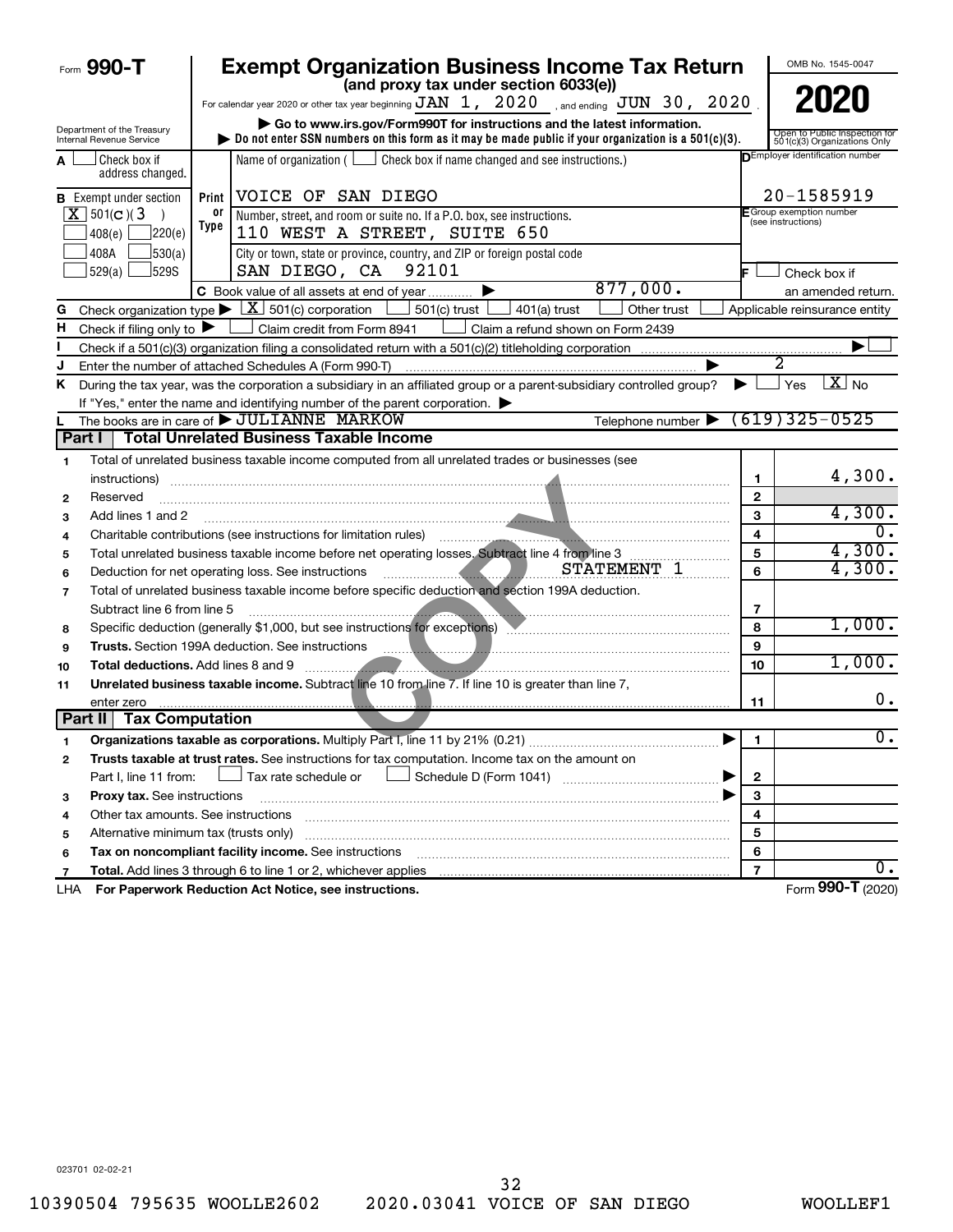|                 | Form 990-T (2020)                                                                                                       |                |     | Page 2           |
|-----------------|-------------------------------------------------------------------------------------------------------------------------|----------------|-----|------------------|
| <b>Part III</b> | <b>Tax and Payments</b>                                                                                                 |                |     |                  |
| 1a              | Foreign tax credit (corporations attach Form 1118; trusts attach Form 1116)<br>1a                                       |                |     |                  |
| b               | Other credits (see instructions)<br>1b                                                                                  |                |     |                  |
| c               | 1c                                                                                                                      |                |     |                  |
| d               | 1 <sub>d</sub>                                                                                                          |                |     |                  |
| e               |                                                                                                                         | 1e             |     |                  |
| 2               | Subtract line 1e from Part II, line 7                                                                                   | $\mathbf{2}$   |     | $0$ .            |
| з               | $\mathsf{Form}$ 8611 $\Box$ Form 8697<br>Form 4255<br>Form 8866<br>Other taxes. Check if from:                          |                |     |                  |
|                 | Other (attach statement)                                                                                                | 3              |     |                  |
| 4               | $\Box$ Check if includes tax previously deferred under<br>Total tax. Add lines 2 and 3 (see instructions).              |                |     |                  |
|                 | section 1294. Enter tax amount here                                                                                     | 4              |     | 0.               |
| 5               | 2020 net 965 tax liability paid from Form 965-A or Form 965-B, Part II, column (k), line 4                              | 5              |     | $\overline{0}$ . |
| 6a              | 6a                                                                                                                      |                |     |                  |
| b               | 2020 estimated tax payments. Check if section 643(g) election applies $\Box$<br>6b                                      |                |     |                  |
| c               | 6с                                                                                                                      |                |     |                  |
| d               | Foreign organizations: Tax paid or withheld at source (see instructions)<br>6d                                          |                |     |                  |
| e               | 6e                                                                                                                      |                |     |                  |
| f               | 6f<br>Credit for small employer health insurance premiums (attach Form 8941)                                            |                |     |                  |
| g               | Other credits, adjustments, and payments: $\Box$ Form 2439 $\Box$                                                       |                |     |                  |
|                 | Form 4136                                                                                                               |                |     |                  |
| 7               |                                                                                                                         | $\overline{7}$ |     |                  |
| 8               | Estimated tax penalty (see instructions). Check if Form 2220 is attached manufactured manufactured with the set         | 8              |     |                  |
| 9               | Tax due. If line 7 is smaller than the total of lines 4, 5, and 8, enter amount owed                                    | 9              |     |                  |
| 10              |                                                                                                                         | 10             |     |                  |
| 11              | Enter the amount of line 10 you want: Credited to 2021 estimated tax<br>Refunded $\blacktriangleright$                  | 11             |     |                  |
| <b>Part IV</b>  | <b>Statements Regarding Certain Activities and Other Information (see instructions)</b>                                 |                |     |                  |
| 1               | At any time during the 2020 calendar year, did the organization have an interest in or a signature or other authority   |                | Yes | No.              |
|                 | over a financial account (bank, securities, or other) in a foreign country? If "Yes," the organization may have to file |                |     |                  |
|                 | FinCEN Form 114, Report of Foreign Bank and Financial Accounts. If "Yes," enter the name of the foreign country         |                |     |                  |
|                 | here $\blacktriangleright$                                                                                              |                |     | x.               |
| 2               | During the tax year, did the organization receive a distribution from, or was it the grantor of, or transferor to, a    |                |     |                  |
|                 |                                                                                                                         |                |     | х                |
|                 | If "Yes," see instructions for other forms the organization may have to file.                                           |                |     |                  |
| 3               | Enter the amount of tax-exempt interest received or accrued during the tax year <i></i> > \$                            |                |     |                  |
| 4a              |                                                                                                                         |                |     | X                |
| b               | If 4a is "Yes," has the organization described the change on Form 990, 990-EZ, 990-PF, or Form 1128? If "No,"           |                |     |                  |
|                 | explain in Part V                                                                                                       |                |     |                  |
| Part V          | <b>Supplemental Information</b>                                                                                         |                |     |                  |

Provide the explanation required by Part IV, line 4b. Also, provide any other additional information. See instructions.

| Sign                    |                                                                       | Under penalties of perjury, I declare that I have examined this return, including accompanying schedules and statements, and to the best of my knowledge and belief, it is true,<br>correct, and complete. Declaration of preparer (other than taxpayer) is based on all information of which preparer has any knowledge. |               |            |           |                                                                                                                           |  |  |  |
|-------------------------|-----------------------------------------------------------------------|---------------------------------------------------------------------------------------------------------------------------------------------------------------------------------------------------------------------------------------------------------------------------------------------------------------------------|---------------|------------|-----------|---------------------------------------------------------------------------------------------------------------------------|--|--|--|
| Here                    | Signature of officer                                                  | CFO<br>$T$ itle<br>Date                                                                                                                                                                                                                                                                                                   |               |            |           | May the IRS discuss this return with<br>the preparer shown below (see<br>instructions)? $\boxed{\mathbf{X}}$<br>Yes<br>No |  |  |  |
|                         | Print/Type preparer's name                                            | Preparer's signature                                                                                                                                                                                                                                                                                                      | Date          | Check      |           | <b>PTIN</b>                                                                                                               |  |  |  |
| Paid<br><b>Preparer</b> | MCGROARTY<br><b>MARY</b><br>н.                                        | Original Signed by Mary H. McGroarty                                                                                                                                                                                                                                                                                      | self-employed |            | P00735101 |                                                                                                                           |  |  |  |
| <b>Use Only</b>         | BROWNELL,<br>Firm's name $\blacktriangleright$ $\text{LINDSAY}$<br>&. | Firm's $EIN$                                                                                                                                                                                                                                                                                                              |               | 33-0885895 |           |                                                                                                                           |  |  |  |
|                         |                                                                       | 1150<br>4225 EXECUTIVE<br>SQUARE<br>SUITE                                                                                                                                                                                                                                                                                 |               |            |           |                                                                                                                           |  |  |  |
|                         | Firm's address $\blacktriangleright$                                  | LA JOLLA, CA 92037                                                                                                                                                                                                                                                                                                        |               |            |           |                                                                                                                           |  |  |  |
|                         | . Phone no.                                                           |                                                                                                                                                                                                                                                                                                                           |               |            |           | 858 5589200<br>$\sim$ $\sim$                                                                                              |  |  |  |

Form 990-T (2020)

023711 02-02-21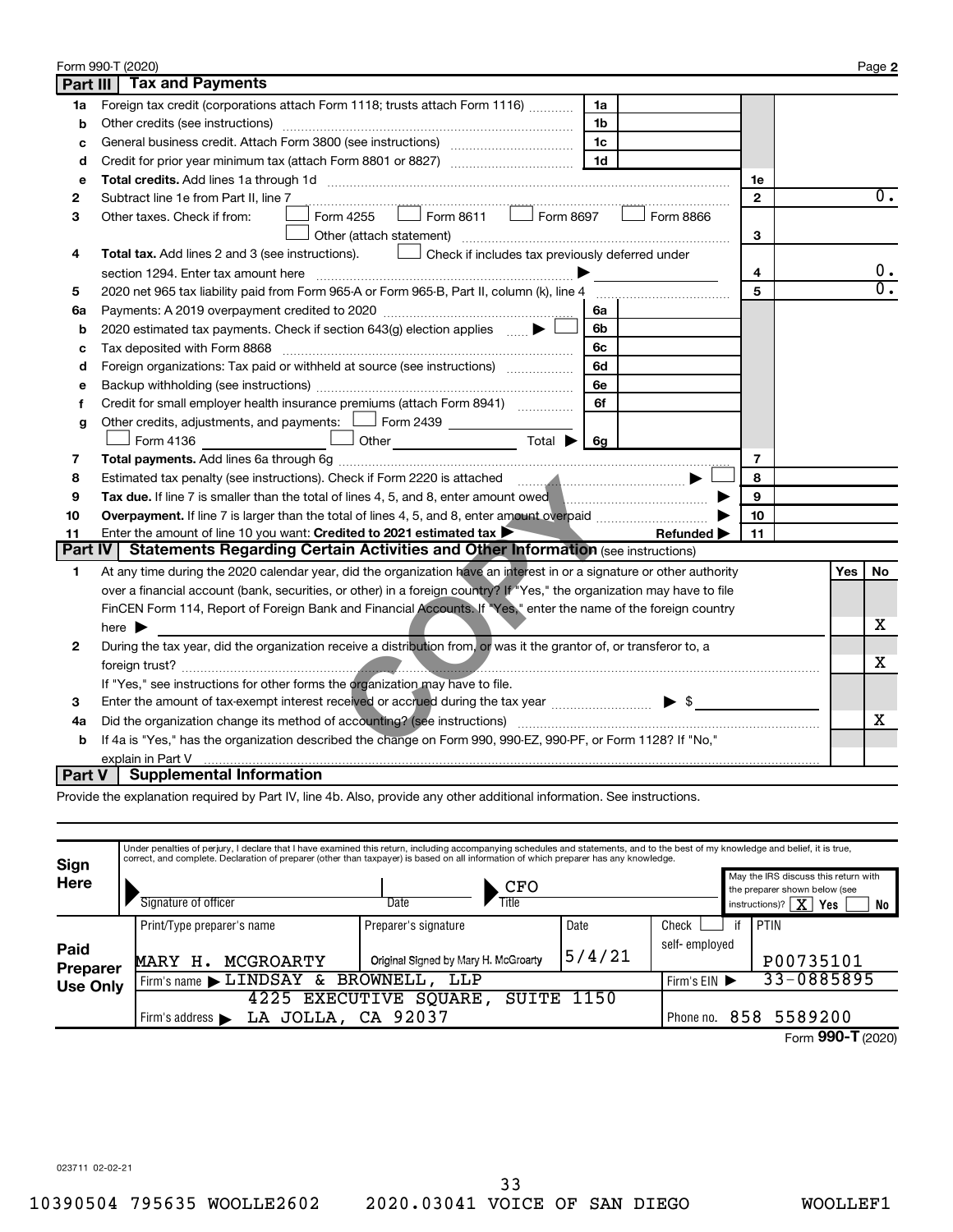|        |                                      |                                                                                                                                                                                                                                |                         |                |                |              | ENTITY       | 2                                       |
|--------|--------------------------------------|--------------------------------------------------------------------------------------------------------------------------------------------------------------------------------------------------------------------------------|-------------------------|----------------|----------------|--------------|--------------|-----------------------------------------|
|        | <b>SCHEDULE A</b>                    |                                                                                                                                                                                                                                |                         |                |                |              |              | OMB No. 1545-0047                       |
|        | (Form 990-T)                         | <b>Unrelated Business Taxable Income</b>                                                                                                                                                                                       |                         |                |                |              |              |                                         |
|        |                                      | <b>From an Unrelated Trade or Business</b>                                                                                                                                                                                     |                         |                |                |              |              | 2020                                    |
|        |                                      | Go to www.irs.gov/Form990T for instructions and the latest information.                                                                                                                                                        |                         |                |                |              |              |                                         |
|        | Department of the Treasury           | Do not enter SSN numbers on this form as it may be made public if your organization is a 501(c)(3).                                                                                                                            |                         |                |                |              |              | Open to Public Inspection for           |
|        | Internal Revenue Service             |                                                                                                                                                                                                                                |                         |                |                |              |              | 501(c)(3) Organizations Only            |
|        | <b>A</b> Name of the organization    | VOICE OF SAN DIEGO                                                                                                                                                                                                             |                         |                |                | 20-1585919   |              | <b>B</b> Employer identification number |
|        |                                      |                                                                                                                                                                                                                                |                         |                |                |              |              |                                         |
|        |                                      | 519130<br>C Unrelated business activity code (see instructions) $\blacktriangleright$                                                                                                                                          |                         |                |                | D Sequence:  |              | 2<br>1<br>of                            |
|        |                                      |                                                                                                                                                                                                                                |                         |                |                |              |              |                                         |
| Е.     |                                      | Describe the unrelated trade or business >PODCAST INCOME                                                                                                                                                                       |                         |                |                |              |              |                                         |
|        |                                      | Unrelated Trade or Business Income                                                                                                                                                                                             |                         | (A) Income     |                |              |              | (C) Net                                 |
| Part I |                                      |                                                                                                                                                                                                                                |                         |                |                | (B) Expenses |              |                                         |
|        | 1a Gross receipts or sales           |                                                                                                                                                                                                                                |                         |                |                |              |              |                                         |
|        | <b>b</b> Less returns and allowances | <b>c</b> Balance                                                                                                                                                                                                               | 1c                      |                |                |              |              |                                         |
| 2      |                                      |                                                                                                                                                                                                                                | $\mathbf{2}$            |                |                |              |              |                                         |
| З      |                                      |                                                                                                                                                                                                                                | 3                       |                |                |              |              |                                         |
|        |                                      | 4a Capital gain net income (attach Sch D (Form 1041 or Form                                                                                                                                                                    |                         |                |                |              |              |                                         |
|        |                                      |                                                                                                                                                                                                                                | 4a                      |                |                |              |              |                                         |
|        |                                      | <b>b</b> Net gain (loss) (Form 4797) (attach Form 4797) (see instructions)                                                                                                                                                     | 4b                      |                |                |              |              |                                         |
|        |                                      |                                                                                                                                                                                                                                | 4c                      |                |                |              |              |                                         |
| 5      |                                      | Income (loss) from a partnership or an S corporation (attach                                                                                                                                                                   |                         |                |                |              |              |                                         |
|        |                                      |                                                                                                                                                                                                                                | 5                       |                |                |              |              |                                         |
| 6      |                                      |                                                                                                                                                                                                                                | 6                       |                |                |              |              |                                         |
| 7      |                                      |                                                                                                                                                                                                                                | $\overline{7}$          |                |                |              |              |                                         |
| 8      |                                      | Interest, annuities, royalties, and rents from a controlled                                                                                                                                                                    |                         |                |                |              |              |                                         |
|        |                                      |                                                                                                                                                                                                                                | $\overline{\mathbf{g}}$ |                |                |              |              |                                         |
| 9      |                                      | Investment income of section 501(c)(7), (9), or (17)                                                                                                                                                                           |                         |                |                |              |              |                                         |
|        |                                      |                                                                                                                                                                                                                                | $\overline{9}$          |                |                |              |              |                                         |
| 10     |                                      |                                                                                                                                                                                                                                | 10                      |                |                |              |              |                                         |
| 11     |                                      |                                                                                                                                                                                                                                | 11                      |                |                |              |              |                                         |
| 12     |                                      | Other income (see instructions; attach statement)                                                                                                                                                                              | 12 <sup>2</sup>         |                |                |              |              |                                         |
| 13     |                                      |                                                                                                                                                                                                                                | 13                      |                | $\mathbf{0}$ . |              |              |                                         |
|        |                                      | <b>Part II</b> Deductions Not Taken Elsewhere (See instructions for limitations on deductions) Deductions must be                                                                                                              |                         |                |                |              |              |                                         |
|        |                                      | directly connected with the unrelated business income                                                                                                                                                                          |                         |                |                |              |              |                                         |
|        |                                      |                                                                                                                                                                                                                                |                         |                |                |              |              |                                         |
| 1      |                                      |                                                                                                                                                                                                                                |                         |                |                |              | 1            |                                         |
| 2      |                                      |                                                                                                                                                                                                                                |                         |                |                |              | $\mathbf{2}$ |                                         |
| 3      |                                      |                                                                                                                                                                                                                                |                         |                |                |              | 3            |                                         |
| 4      |                                      |                                                                                                                                                                                                                                |                         |                |                |              | 4            |                                         |
| 5      |                                      | Interest (attach statement) (see instructions) material content at the content of the content of the content of the content of the content of the content of the content of the content of the content of the content of the c |                         |                |                |              | 5            |                                         |
| 6      |                                      |                                                                                                                                                                                                                                |                         |                |                |              | 6            |                                         |
| 7      |                                      | Depreciation (attach Form 4562) (see instructions) maturities and contain the precision of                                                                                                                                     |                         | $\overline{7}$ |                |              |              |                                         |
| 8      |                                      |                                                                                                                                                                                                                                |                         |                |                |              | 8b           |                                         |
| 9      |                                      |                                                                                                                                                                                                                                |                         |                |                |              | 9            |                                         |
| 10     |                                      | Contributions to deferred compensation plans [11] matter contracts and the contributions to deferred compensation plans                                                                                                        |                         |                |                |              | 10           |                                         |
| 11     |                                      |                                                                                                                                                                                                                                |                         |                |                |              | 11           |                                         |
| 12     |                                      |                                                                                                                                                                                                                                |                         |                |                |              | 12           |                                         |
| 13     |                                      |                                                                                                                                                                                                                                |                         |                |                |              | 13           |                                         |
| 14     |                                      | Other deductions (attach statement) manufactured and continuum contract at a statement of the contract of the                                                                                                                  |                         |                |                |              | 14           |                                         |
| 15     |                                      |                                                                                                                                                                                                                                |                         |                |                |              | 15           | 0.                                      |
| 16     |                                      | Unrelated business income before net operating loss deduction. Subtract line 15 from Part I, line 13,                                                                                                                          |                         |                |                |              |              |                                         |
|        |                                      |                                                                                                                                                                                                                                |                         |                |                |              | 16           | υ.                                      |
| 17     |                                      |                                                                                                                                                                                                                                |                         |                |                |              | 17           | $\overline{0}$ .                        |
| 18     |                                      | Unrelated business taxable income. Subtract line 17 from line 16 [11] contains an increase the state of the state of the state of the state of the state of the state of the state of the state of the state of the state of t |                         |                |                |              | 18           |                                         |
| LHA    |                                      | For Paperwork Reduction Act Notice, see instructions.                                                                                                                                                                          |                         |                |                |              |              | Schedule A (Form 990-T) 2020            |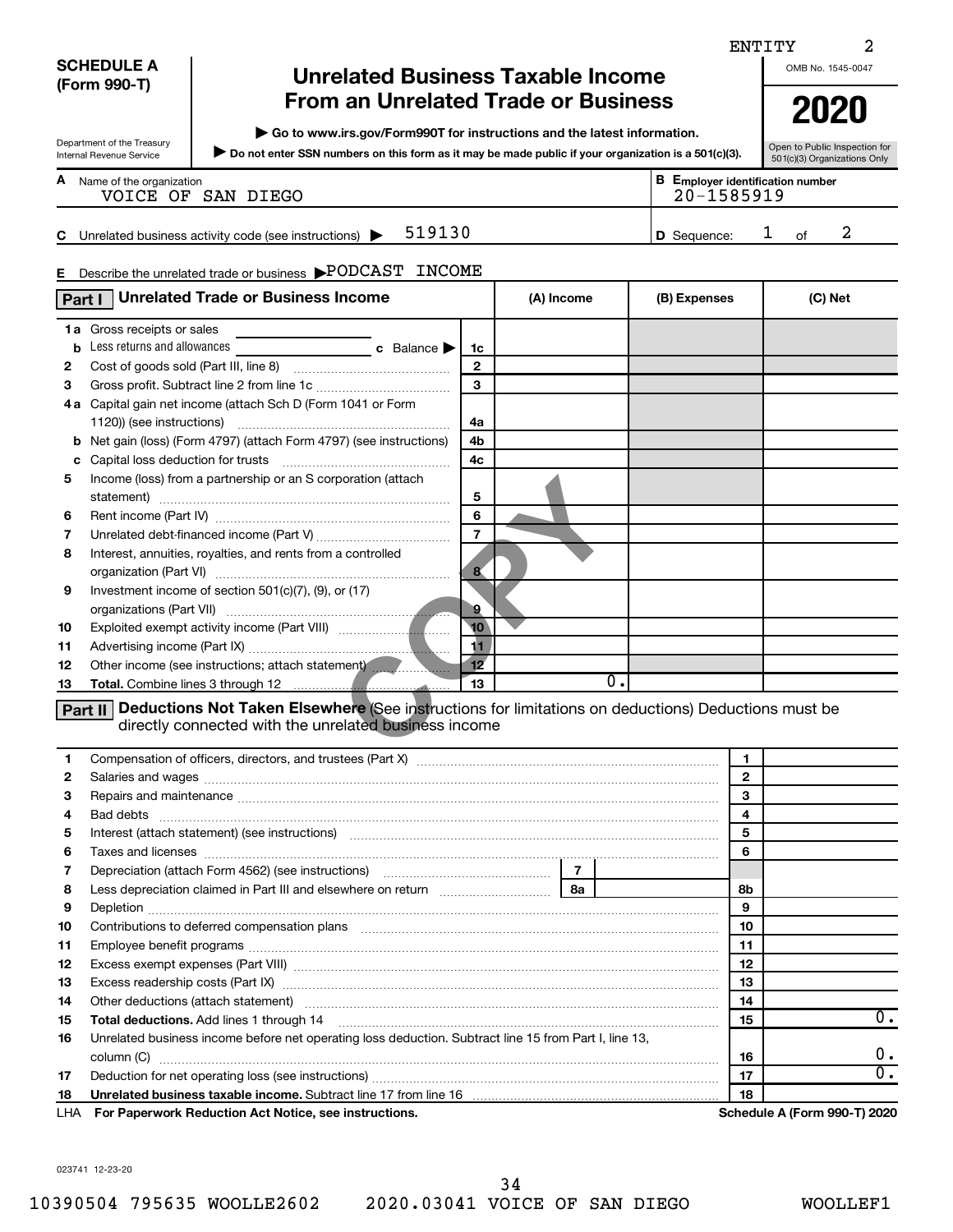| ENTITY |  |
|--------|--|
|--------|--|

|                 | Schedule A (Form 990-T) 2020                                                                                                                                                                                                                                                                                                                                                                                                                                                 |                                     |   |                | <b>ENIII</b><br>Page 2       |
|-----------------|------------------------------------------------------------------------------------------------------------------------------------------------------------------------------------------------------------------------------------------------------------------------------------------------------------------------------------------------------------------------------------------------------------------------------------------------------------------------------|-------------------------------------|---|----------------|------------------------------|
| Part III        | <b>Cost of Goods Sold</b>                                                                                                                                                                                                                                                                                                                                                                                                                                                    | Enter method of inventory valuation | ▶ |                |                              |
| 1               | Inventory at beginning of year encouragement and the control of year and the control of year entries and the control of the control of the control of the control of the control of the control of the control of the control                                                                                                                                                                                                                                                |                                     |   | 1              |                              |
| 2               |                                                                                                                                                                                                                                                                                                                                                                                                                                                                              |                                     |   | $\mathbf{2}$   |                              |
| 3               |                                                                                                                                                                                                                                                                                                                                                                                                                                                                              |                                     |   | 3              |                              |
| 4               | Additional section 263A costs (attach statement) material content content and section 263A costs (attach statement)                                                                                                                                                                                                                                                                                                                                                          |                                     |   | $\overline{4}$ |                              |
| 5               |                                                                                                                                                                                                                                                                                                                                                                                                                                                                              |                                     |   | 5              |                              |
| 6               | Total. Add lines 1 through 5 [111] manual contract contract and the manual contract and the manual contract of                                                                                                                                                                                                                                                                                                                                                               |                                     |   | 6              |                              |
| 7               | Inventory at end of year<br>$\begin{minipage}{0.5\textwidth} \begin{tabular}{ l l l } \hline \multicolumn{1}{ l l l } \hline \multicolumn{1}{ l l } \hline \multicolumn{1}{ l } \multicolumn{1}{ l } \hline \multicolumn{1}{ l } \multicolumn{1}{ l } \multicolumn{1}{ l } \hline \multicolumn{1}{ l } \multicolumn{1}{ l } \multicolumn{1}{ l } \hline \multicolumn{1}{ l } \multicolumn{1}{ l } \hline \multicolumn{1}{ l } \multicolumn{1}{ l } \hline \multicolumn{1}{ $ |                                     |   | $\overline{7}$ |                              |
| 8               | Cost of goods sold. Subtract line 7 from line 6. Enter here and in Part I, line 2                                                                                                                                                                                                                                                                                                                                                                                            |                                     |   | 8              | Yes<br>No                    |
| 9<br>Part IV    | Do the rules of section 263A (with respect to property produced or acquired for resale) apply to the organization?<br>Rent Income (From Real Property and Personal Property Leased with Real Property)                                                                                                                                                                                                                                                                       |                                     |   |                |                              |
| 1               | Description of property (property street address, city, state, ZIP code). Check if a dual-use (see instructions)                                                                                                                                                                                                                                                                                                                                                             |                                     |   |                |                              |
|                 | A                                                                                                                                                                                                                                                                                                                                                                                                                                                                            |                                     |   |                |                              |
|                 | В                                                                                                                                                                                                                                                                                                                                                                                                                                                                            |                                     |   |                |                              |
|                 | $\mathbf c$                                                                                                                                                                                                                                                                                                                                                                                                                                                                  |                                     |   |                |                              |
|                 | D                                                                                                                                                                                                                                                                                                                                                                                                                                                                            |                                     |   |                |                              |
|                 |                                                                                                                                                                                                                                                                                                                                                                                                                                                                              | A                                   | В | C              | D                            |
| 2               | Rent received or accrued                                                                                                                                                                                                                                                                                                                                                                                                                                                     |                                     |   |                |                              |
| a               | From personal property (if the percentage of                                                                                                                                                                                                                                                                                                                                                                                                                                 |                                     |   |                |                              |
|                 | rent for personal property is more than 10%                                                                                                                                                                                                                                                                                                                                                                                                                                  |                                     |   |                |                              |
|                 |                                                                                                                                                                                                                                                                                                                                                                                                                                                                              |                                     |   |                |                              |
| b               | From real and personal property (if the                                                                                                                                                                                                                                                                                                                                                                                                                                      |                                     |   |                |                              |
|                 | percentage of rent for personal property exceeds                                                                                                                                                                                                                                                                                                                                                                                                                             |                                     |   |                |                              |
|                 | 50% or if the rent is based on profit or income)                                                                                                                                                                                                                                                                                                                                                                                                                             |                                     |   |                |                              |
| c               | Total rents received or accrued by property.                                                                                                                                                                                                                                                                                                                                                                                                                                 |                                     |   |                |                              |
|                 | Add lines 2a and 2b, columns A through D                                                                                                                                                                                                                                                                                                                                                                                                                                     |                                     |   |                |                              |
|                 |                                                                                                                                                                                                                                                                                                                                                                                                                                                                              |                                     |   |                | 0.                           |
| 3               | Total rents received or accrued. Add line 2c columns A through D. Enter here and on Part I, line 6, column (A)<br>Deductions directly connected with the income                                                                                                                                                                                                                                                                                                              |                                     |   |                |                              |
| 4               |                                                                                                                                                                                                                                                                                                                                                                                                                                                                              |                                     |   |                |                              |
|                 |                                                                                                                                                                                                                                                                                                                                                                                                                                                                              |                                     |   |                |                              |
| 5               |                                                                                                                                                                                                                                                                                                                                                                                                                                                                              |                                     |   |                | 0.                           |
| Part V          | <b>Unrelated Debt-Financed Income</b> (see instructions)                                                                                                                                                                                                                                                                                                                                                                                                                     |                                     |   |                |                              |
| 1               | Description of debt-financed property (street address, city, state, ZIP code). Check if a dual-use (see instructions)                                                                                                                                                                                                                                                                                                                                                        |                                     |   |                |                              |
|                 | A                                                                                                                                                                                                                                                                                                                                                                                                                                                                            |                                     |   |                |                              |
|                 | в                                                                                                                                                                                                                                                                                                                                                                                                                                                                            |                                     |   |                |                              |
|                 | $\mathbf c$                                                                                                                                                                                                                                                                                                                                                                                                                                                                  |                                     |   |                |                              |
|                 | D                                                                                                                                                                                                                                                                                                                                                                                                                                                                            |                                     |   |                |                              |
|                 |                                                                                                                                                                                                                                                                                                                                                                                                                                                                              | A                                   | В | C              | D                            |
| 2               | Gross income from or allocable to debt-financed                                                                                                                                                                                                                                                                                                                                                                                                                              |                                     |   |                |                              |
|                 | property                                                                                                                                                                                                                                                                                                                                                                                                                                                                     |                                     |   |                |                              |
| 3               | Deductions directly connected with or allocable                                                                                                                                                                                                                                                                                                                                                                                                                              |                                     |   |                |                              |
|                 | to debt-financed property                                                                                                                                                                                                                                                                                                                                                                                                                                                    |                                     |   |                |                              |
| а               | Straight line depreciation (attach statement)                                                                                                                                                                                                                                                                                                                                                                                                                                |                                     |   |                |                              |
| b               | Other deductions (attach statement)                                                                                                                                                                                                                                                                                                                                                                                                                                          |                                     |   |                |                              |
| c               | Total deductions (add lines 3a and 3b,                                                                                                                                                                                                                                                                                                                                                                                                                                       |                                     |   |                |                              |
|                 |                                                                                                                                                                                                                                                                                                                                                                                                                                                                              |                                     |   |                |                              |
| 4               | Amount of average acquisition debt on or allocable                                                                                                                                                                                                                                                                                                                                                                                                                           |                                     |   |                |                              |
|                 | to debt-financed property (attach statement)                                                                                                                                                                                                                                                                                                                                                                                                                                 |                                     |   |                |                              |
| 5               | Average adjusted basis of or allocable to debt-                                                                                                                                                                                                                                                                                                                                                                                                                              |                                     |   |                |                              |
|                 |                                                                                                                                                                                                                                                                                                                                                                                                                                                                              | %                                   | % | %              | %                            |
| 6               |                                                                                                                                                                                                                                                                                                                                                                                                                                                                              |                                     |   |                |                              |
| 7<br>8          | Gross income reportable. Multiply line 2 by line 6                                                                                                                                                                                                                                                                                                                                                                                                                           |                                     |   |                | $\overline{0}$ .             |
|                 |                                                                                                                                                                                                                                                                                                                                                                                                                                                                              |                                     |   |                |                              |
| 9               | Allocable deductions. Multiply line 3c by line 6                                                                                                                                                                                                                                                                                                                                                                                                                             |                                     |   |                |                              |
| 10              | Total allocable deductions. Add line 9, columns A through D. Enter here and on Part I, line 7, column (B) ▶                                                                                                                                                                                                                                                                                                                                                                  |                                     |   |                | $\overline{\mathfrak{0}}$ .  |
| 11              | Total dividends-received deductions included in line 10                                                                                                                                                                                                                                                                                                                                                                                                                      |                                     |   |                | $\overline{0}$ .             |
| 023721 12-23-20 |                                                                                                                                                                                                                                                                                                                                                                                                                                                                              |                                     |   |                | Schedule A (Form 990-T) 2020 |
|                 |                                                                                                                                                                                                                                                                                                                                                                                                                                                                              | 35                                  |   |                |                              |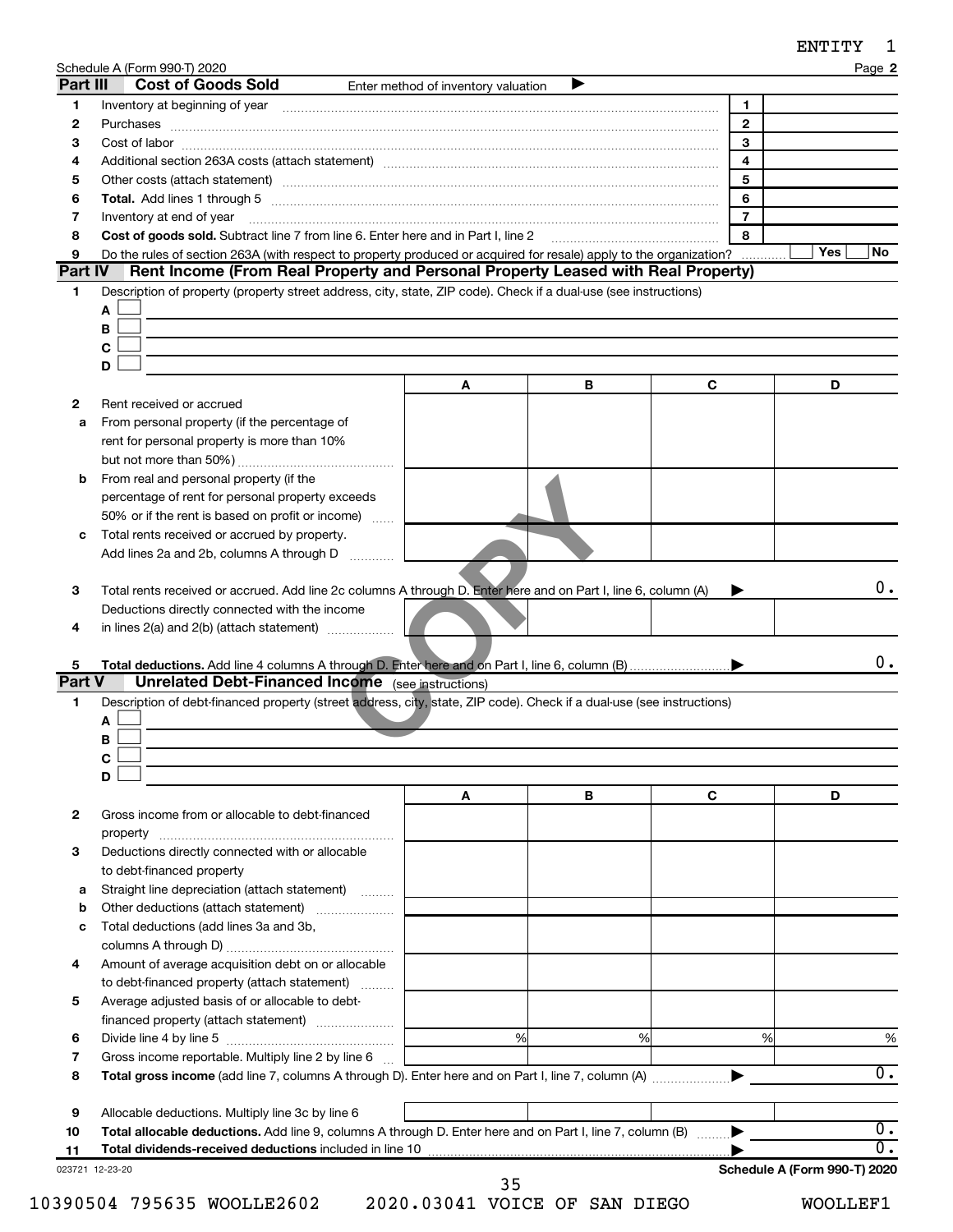|                                       | Schedule A (Form 990-T) 2020<br>Part VI Interest, Annuities, Royalties, and Rents from Controlled Organizations (see instructions) |                                                                                           |                                         |  |                                                                                |    |                                                           |                                                                                                      |                | Page 3                                                                                    |
|---------------------------------------|------------------------------------------------------------------------------------------------------------------------------------|-------------------------------------------------------------------------------------------|-----------------------------------------|--|--------------------------------------------------------------------------------|----|-----------------------------------------------------------|------------------------------------------------------------------------------------------------------|----------------|-------------------------------------------------------------------------------------------|
|                                       |                                                                                                                                    |                                                                                           |                                         |  |                                                                                |    |                                                           | <b>Exempt Controlled Organizations</b>                                                               |                |                                                                                           |
| 1. Name of controlled<br>organization |                                                                                                                                    |                                                                                           | 2. Employer<br>identification<br>number |  | 3. Net unrelated<br>income (loss)<br>(see instructions)                        |    | 4. Total of specified<br>payments made                    | 5. Part of column 4<br>that is included in the<br>controlling organiza-<br>tion's gross income       |                | 6. Deductions directly<br>connected with<br>income in column 5                            |
| (1)                                   |                                                                                                                                    |                                                                                           |                                         |  |                                                                                |    |                                                           |                                                                                                      |                |                                                                                           |
| (2)                                   |                                                                                                                                    |                                                                                           |                                         |  |                                                                                |    |                                                           |                                                                                                      |                |                                                                                           |
| (3)                                   |                                                                                                                                    |                                                                                           |                                         |  |                                                                                |    |                                                           |                                                                                                      |                |                                                                                           |
| (4)                                   |                                                                                                                                    |                                                                                           |                                         |  |                                                                                |    |                                                           |                                                                                                      |                |                                                                                           |
|                                       |                                                                                                                                    |                                                                                           |                                         |  | Nonexempt Controlled Organizations                                             |    |                                                           |                                                                                                      |                |                                                                                           |
|                                       | 7. Taxable Income                                                                                                                  | 8. Net unrelated<br>income (loss)<br>(see instructions)                                   |                                         |  | 9. Total of specified<br>payments made                                         |    |                                                           | <b>10.</b> Part of column 9<br>that is included in the<br>controlling organization's<br>gross income |                | 11. Deductions directly<br>connected with<br>income in column 10                          |
| (1)                                   |                                                                                                                                    |                                                                                           |                                         |  |                                                                                |    |                                                           |                                                                                                      |                |                                                                                           |
| (2)                                   |                                                                                                                                    |                                                                                           |                                         |  |                                                                                |    |                                                           |                                                                                                      |                |                                                                                           |
| (3)                                   |                                                                                                                                    |                                                                                           |                                         |  |                                                                                |    |                                                           |                                                                                                      |                |                                                                                           |
| (4)                                   |                                                                                                                                    |                                                                                           |                                         |  |                                                                                |    |                                                           |                                                                                                      |                |                                                                                           |
|                                       |                                                                                                                                    |                                                                                           |                                         |  |                                                                                |    |                                                           | Add columns 5 and 10.<br>Enter here and on Part I,<br>line 8, column (A)<br>о.                       |                | Add columns 6 and 11.<br>Enter here and on Part I.<br>line 8, column (B)<br>0.            |
| Totals<br><b>Part VII</b>             |                                                                                                                                    | Investment Income of a Section 501(c)(7), (9), or (17) Organization (see instructions)    |                                         |  |                                                                                |    |                                                           |                                                                                                      |                |                                                                                           |
|                                       |                                                                                                                                    | 1. Description of income                                                                  |                                         |  | 2. Amount of<br>income                                                         |    | 3. Deductions<br>directly connected<br>(attach statement) | (attach statement)                                                                                   | 4. Set-asides  | <b>5. Total deductions</b><br>and set-asides<br>(add cols 3 and 4)                        |
| (1)                                   |                                                                                                                                    |                                                                                           |                                         |  |                                                                                |    |                                                           |                                                                                                      |                |                                                                                           |
| (2)                                   |                                                                                                                                    |                                                                                           |                                         |  |                                                                                |    |                                                           |                                                                                                      |                |                                                                                           |
| (3)                                   |                                                                                                                                    |                                                                                           |                                         |  |                                                                                |    |                                                           |                                                                                                      |                |                                                                                           |
| (4)<br><b>Totals</b>                  |                                                                                                                                    |                                                                                           |                                         |  | Add amounts in<br>column 2. Enter<br>here and on Part I,<br>line 9, column (A) | 0. |                                                           |                                                                                                      |                | Add amounts in<br>column 5. Enter<br>here and on Part I,<br>line $9$ , column $(B)$<br>0. |
| <b>Part VIII</b>                      |                                                                                                                                    | <b>Exploited Exempt Activity Income, Other Than Advertising Income (see instructions)</b> |                                         |  |                                                                                |    |                                                           |                                                                                                      |                |                                                                                           |
| 1                                     | Description of exploited activity:                                                                                                 |                                                                                           |                                         |  |                                                                                |    |                                                           |                                                                                                      |                |                                                                                           |
| 2                                     | Gross unrelated business income from trade or business. Enter here and on Part I, line 10, column (A)                              |                                                                                           |                                         |  |                                                                                |    |                                                           |                                                                                                      | $\mathbf{2}$   |                                                                                           |
| З                                     | Expenses directly connected with production of unrelated business income. Enter here and on Part I,                                |                                                                                           |                                         |  |                                                                                |    |                                                           |                                                                                                      |                |                                                                                           |
|                                       | line 10, column (B)                                                                                                                |                                                                                           |                                         |  |                                                                                |    |                                                           |                                                                                                      | 3              |                                                                                           |
| 4                                     | Net income (loss) from unrelated trade or business. Subtract line 3 from line 2. If a gain, complete                               |                                                                                           |                                         |  |                                                                                |    |                                                           |                                                                                                      |                |                                                                                           |
|                                       |                                                                                                                                    |                                                                                           |                                         |  |                                                                                |    |                                                           |                                                                                                      | 4              |                                                                                           |
| 5                                     |                                                                                                                                    |                                                                                           |                                         |  |                                                                                |    |                                                           |                                                                                                      | 5              |                                                                                           |
| 6                                     | Excess exempt expenses. Subtract line 5 from line 6, but do not enter more than the amount on line                                 |                                                                                           |                                         |  |                                                                                |    |                                                           |                                                                                                      | 6              |                                                                                           |
| 7                                     |                                                                                                                                    |                                                                                           |                                         |  |                                                                                |    |                                                           |                                                                                                      | $\overline{7}$ |                                                                                           |
|                                       |                                                                                                                                    |                                                                                           |                                         |  |                                                                                |    |                                                           |                                                                                                      |                |                                                                                           |

**Schedule A (Form 990-T) 2020**

023731 12-23-20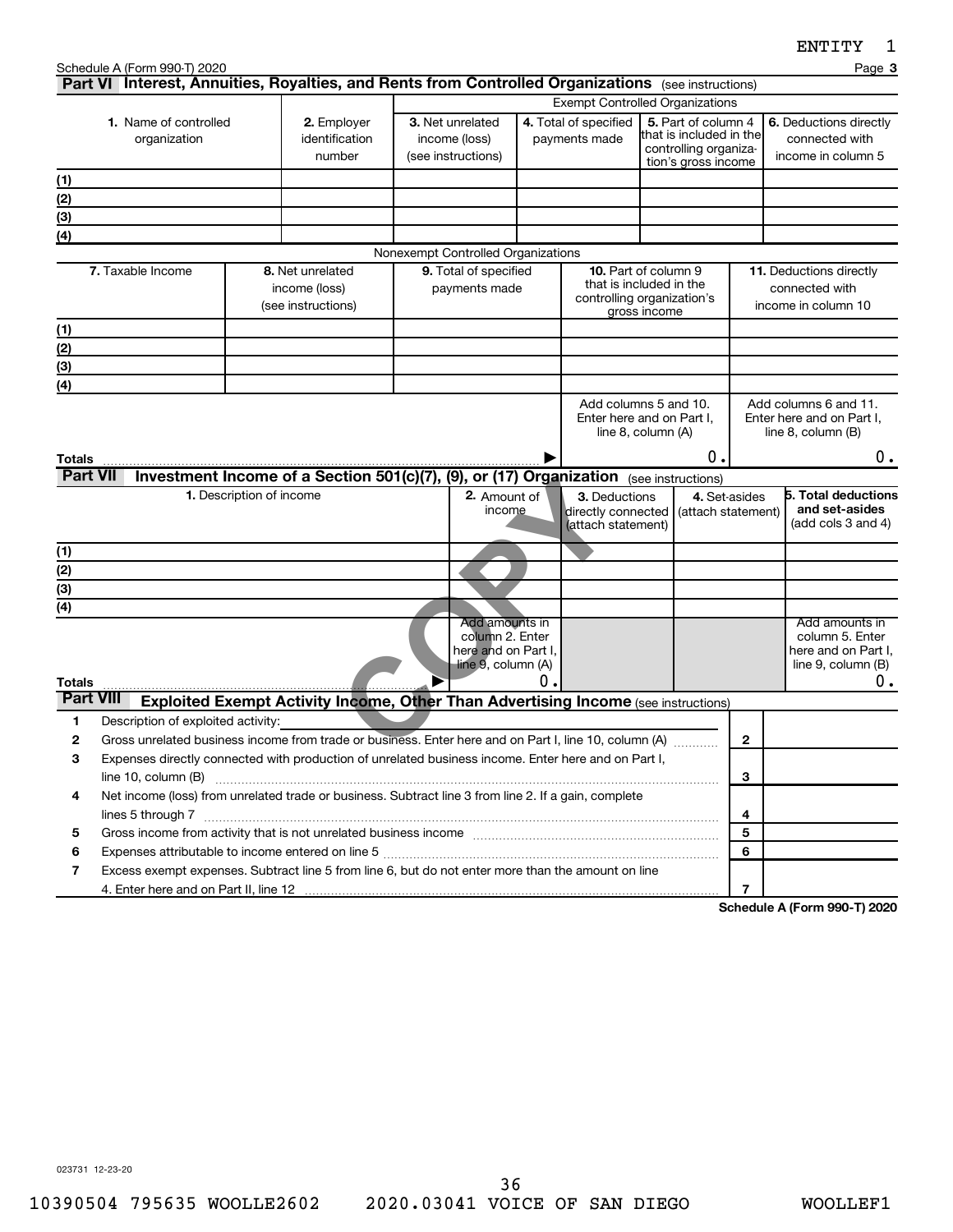| Schedule A (Form 990-T) 2020 |
|------------------------------|
|------------------------------|

|         | Schedule A (Form 990-T) 2020                                                                         |          |   |                 | Page 4             |
|---------|------------------------------------------------------------------------------------------------------|----------|---|-----------------|--------------------|
| Part IX | <b>Advertising Income</b>                                                                            |          |   |                 |                    |
| 1       | Name(s) of periodical(s). Check box if reporting two or more periodicals on a consolidated basis.    |          |   |                 |                    |
|         | A                                                                                                    |          |   |                 |                    |
|         | В                                                                                                    |          |   |                 |                    |
|         | $\mathbf c$                                                                                          |          |   |                 |                    |
|         | D                                                                                                    |          |   |                 |                    |
|         | Enter amounts for each periodical listed above in the corresponding column.                          |          |   |                 |                    |
|         |                                                                                                      | A        | В | C               | D                  |
| 2       | Gross advertising income                                                                             |          |   |                 |                    |
|         |                                                                                                      |          |   |                 | О.                 |
| а       |                                                                                                      |          |   |                 |                    |
| 3       | Direct advertising costs by periodical                                                               |          |   |                 |                    |
| a       |                                                                                                      |          |   |                 | $\overline{0}$ .   |
|         |                                                                                                      |          |   |                 |                    |
|         |                                                                                                      |          |   |                 |                    |
| 4       | Advertising gain (loss). Subtract line 3 from line                                                   |          |   |                 |                    |
|         | 2. For any column in line 4 showing a gain,                                                          |          |   |                 |                    |
|         | complete lines 5 through 8. For any column in                                                        |          |   |                 |                    |
|         | line 4 showing a loss or zero, do not complete                                                       |          |   |                 |                    |
|         | lines 5 through 7, and enter zero on line 8                                                          |          |   |                 |                    |
| 5       |                                                                                                      |          |   |                 |                    |
| 6       |                                                                                                      |          |   |                 |                    |
| 7       | Excess readership costs. If line 6 is less than                                                      |          |   |                 |                    |
|         | line 5, subtract line 6 from line 5. If line 5 is less                                               |          |   |                 |                    |
|         |                                                                                                      |          |   |                 |                    |
| 8       | Excess readership costs allowed as a                                                                 |          |   |                 |                    |
|         | deduction. For each column showing a gain on                                                         |          |   |                 |                    |
|         |                                                                                                      |          |   |                 |                    |
| a       | Add line 8, columns A through D. Enter the greater of the line 8a, columns total or zero here and on |          |   |                 |                    |
|         | Part II, line 13                                                                                     |          |   |                 | О.                 |
| Part X  | <b>Compensation of Officers, Directors, and Trustees (see instructions)</b>                          |          |   |                 |                    |
|         |                                                                                                      |          |   | 3. Percentage   | 4. Compensation    |
|         | 1. Name                                                                                              | 2. Title |   | of time devoted | attributable to    |
|         |                                                                                                      |          |   | to business     | unrelated business |
| (1)     |                                                                                                      |          |   | %               |                    |
| (2)     |                                                                                                      |          |   | %               |                    |
| (3)     |                                                                                                      |          |   | %               |                    |
| (4)     |                                                                                                      |          |   | ℅               |                    |
|         |                                                                                                      |          |   |                 |                    |
|         | Total. Enter here and on Part II, line 1                                                             |          |   |                 | 0.                 |
| Part XI | <b>Supplemental Information</b> (see instructions)                                                   |          |   |                 |                    |
|         |                                                                                                      |          |   |                 |                    |
|         |                                                                                                      |          |   |                 |                    |
|         |                                                                                                      |          |   |                 |                    |
|         |                                                                                                      |          |   |                 |                    |
|         |                                                                                                      |          |   |                 |                    |
|         |                                                                                                      |          |   |                 |                    |
|         |                                                                                                      |          |   |                 |                    |
|         |                                                                                                      |          |   |                 |                    |
|         |                                                                                                      |          |   |                 |                    |
|         |                                                                                                      |          |   |                 |                    |
|         |                                                                                                      |          |   |                 |                    |
|         |                                                                                                      |          |   |                 |                    |
|         |                                                                                                      |          |   |                 |                    |
|         |                                                                                                      |          |   |                 |                    |
|         |                                                                                                      |          |   |                 |                    |
|         |                                                                                                      |          |   |                 |                    |
|         |                                                                                                      |          |   |                 |                    |

023732 12-23-20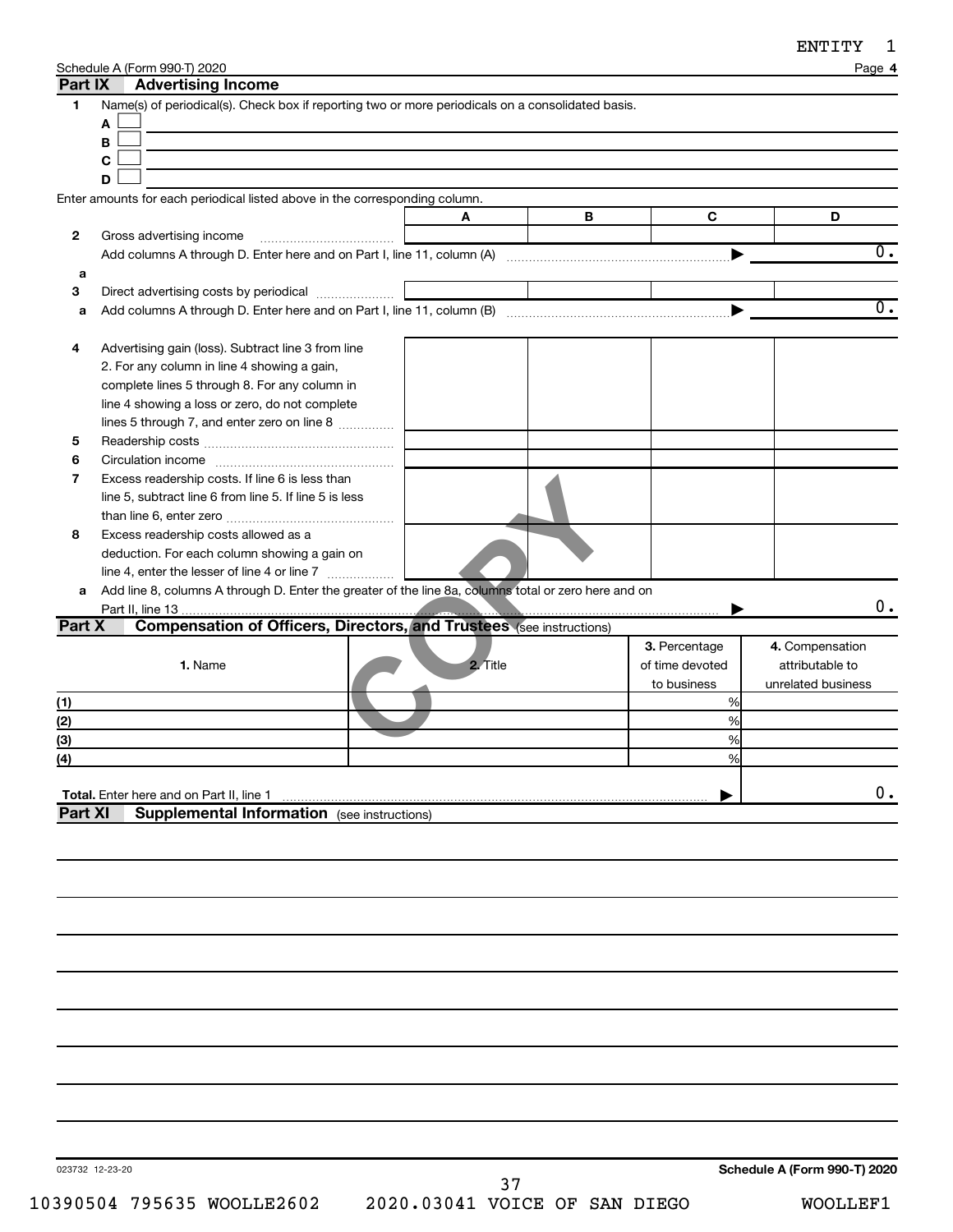| FORM 990-T                                                                                                                                 | PRE 2018 NOL SCHEDULE | <b>STATEMENT</b>         | 1 |
|--------------------------------------------------------------------------------------------------------------------------------------------|-----------------------|--------------------------|---|
| PRE-2018 NOL CARRY FORWARD FROM PRIOR YEAR<br>PRE-2018 NOL DEDUCTION INCLUDED IN PART I, LINE 6                                            |                       | 68,927.<br>4,300.        |   |
| SCHEDULE A PORTION OF PRE-2018 NOL<br>SCHEDULE A ENTITY                                                                                    | SCHEDULE A SHARE      |                          |   |
| $\overline{a}$                                                                                                                             | 0.<br>0.              |                          |   |
| TOTAL SCHEDULE A SHARE OF PRE-2018 NOL<br>NET OPERATING DEDUCTION<br>BALANCE AFTER PRE-2018 NOL DEDUCTION<br>EXPIRING NET OPERATING LOSSES |                       | 0.<br>4,300.<br>0.<br>0. |   |
| CARRY FORWARD OF NET OPERATING LOSS                                                                                                        |                       | 64,627.                  |   |

}}}}}}}}}}}}}}}}}} }}}}}}}}}}

COPY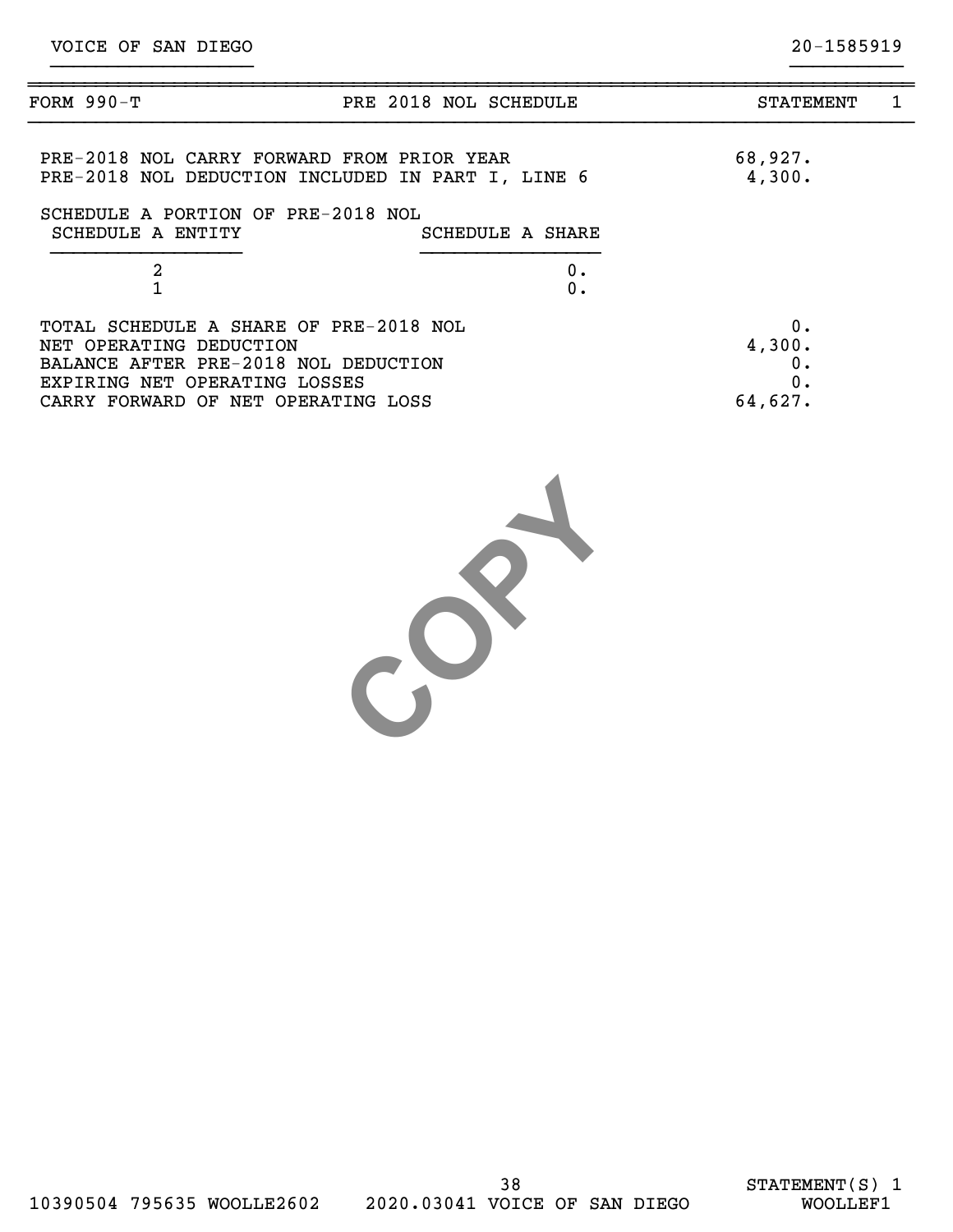|                                                        |                                                                                                                                                                                                                                |              |                                                       | ENTITY<br>1                   |
|--------------------------------------------------------|--------------------------------------------------------------------------------------------------------------------------------------------------------------------------------------------------------------------------------|--------------|-------------------------------------------------------|-------------------------------|
| <b>SCHEDULE A</b>                                      | <b>Unrelated Business Taxable Income</b>                                                                                                                                                                                       |              |                                                       | OMB No. 1545-0047             |
| (Form 990-T)                                           |                                                                                                                                                                                                                                |              |                                                       |                               |
|                                                        | <b>From an Unrelated Trade or Business</b>                                                                                                                                                                                     |              |                                                       | 2020                          |
|                                                        | Go to www.irs.gov/Form990T for instructions and the latest information.                                                                                                                                                        |              |                                                       |                               |
| Department of the Treasury<br>Internal Revenue Service | Do not enter SSN numbers on this form as it may be made public if your organization is a 501(c)(3).                                                                                                                            |              |                                                       | Open to Public Inspection for |
|                                                        |                                                                                                                                                                                                                                |              |                                                       | 501(c)(3) Organizations Only  |
| A Name of the organization                             | VOICE OF SAN DIEGO                                                                                                                                                                                                             |              | <b>B</b> Employer identification number<br>20-1585919 |                               |
|                                                        |                                                                                                                                                                                                                                |              |                                                       |                               |
| C.                                                     | 541800<br>Unrelated business activity code (see instructions)                                                                                                                                                                  |              | D Sequence:                                           | 2<br>2<br>of                  |
|                                                        |                                                                                                                                                                                                                                |              |                                                       |                               |
|                                                        | E Describe the unrelated trade or business ADVERTISING                                                                                                                                                                         |              |                                                       |                               |
| Part I                                                 | <b>Unrelated Trade or Business Income</b>                                                                                                                                                                                      | (A) Income   | (B) Expenses                                          | (C) Net                       |
|                                                        |                                                                                                                                                                                                                                |              |                                                       |                               |
| 1a Gross receipts or sales                             | 4,300.                                                                                                                                                                                                                         |              |                                                       |                               |
| b                                                      | Less returns and allowances<br>c Balance $\blacktriangleright$<br>1c                                                                                                                                                           | 4,300.       |                                                       |                               |
| 2                                                      | $\mathbf{2}$                                                                                                                                                                                                                   | 4,300.       |                                                       | 4,300.                        |
| 3                                                      | 3                                                                                                                                                                                                                              |              |                                                       |                               |
|                                                        | 4a Capital gain net income (attach Sch D (Form 1041 or Form                                                                                                                                                                    |              |                                                       |                               |
|                                                        | 1120)) (see instructions)<br>4a                                                                                                                                                                                                |              |                                                       |                               |
| b                                                      | Net gain (loss) (Form 4797) (attach Form 4797) (see instructions)<br>4b                                                                                                                                                        |              |                                                       |                               |
| c                                                      | 4c                                                                                                                                                                                                                             |              |                                                       |                               |
| 5                                                      | Income (loss) from a partnership or an S corporation (attach<br>5                                                                                                                                                              |              |                                                       |                               |
| 6                                                      | 6                                                                                                                                                                                                                              |              |                                                       |                               |
| 7                                                      | $\overline{7}$                                                                                                                                                                                                                 |              |                                                       |                               |
| 8                                                      | Interest, annuities, royalties, and rents from a controlled                                                                                                                                                                    |              |                                                       |                               |
|                                                        | $\bf{8}$                                                                                                                                                                                                                       |              |                                                       |                               |
| 9                                                      | Investment income of section 501(c)(7), (9), or (17)                                                                                                                                                                           |              |                                                       |                               |
|                                                        | 9                                                                                                                                                                                                                              |              |                                                       |                               |
| 10                                                     | 10                                                                                                                                                                                                                             |              |                                                       |                               |
| 11                                                     | 11                                                                                                                                                                                                                             |              |                                                       |                               |
| 12                                                     | 12<br>Other income (see instructions; attach statement) <b>Constitutions</b>                                                                                                                                                   |              |                                                       |                               |
| 13                                                     | 13                                                                                                                                                                                                                             | 4,300.       |                                                       | 4,300.                        |
|                                                        |                                                                                                                                                                                                                                |              |                                                       |                               |
|                                                        | Part II Deductions Not Taken Elsewhere (See instructions for limitations on deductions) Deductions must be<br>directly connected with the unrelated business income                                                            |              |                                                       |                               |
|                                                        |                                                                                                                                                                                                                                |              |                                                       |                               |
| 1                                                      |                                                                                                                                                                                                                                |              | 1                                                     |                               |
| 2                                                      |                                                                                                                                                                                                                                |              | $\mathbf{2}$                                          |                               |
| 3                                                      | Repairs and maintenance material continuum contract and maintenance material contract and maintenance material                                                                                                                 |              | 3                                                     |                               |
| 4<br>Bad debts                                         |                                                                                                                                                                                                                                |              | 4                                                     |                               |
| 5                                                      | Interest (attach statement) (see instructions) material content in the content of the content of the content of the content of the content of the content of the content of the content of the content of the content of the c |              | 5                                                     |                               |
| 6                                                      | Taxes and licenses <b>with a construction of the construction of the construction of the construction</b>                                                                                                                      |              | 6                                                     |                               |
| 7                                                      | Depreciation (attach Form 4562) (see instructions) manufacture and all preciation (attach Form 4562)                                                                                                                           | $\mathbf{7}$ |                                                       |                               |
| 8                                                      |                                                                                                                                                                                                                                |              | 8b                                                    |                               |
| 9                                                      |                                                                                                                                                                                                                                |              | 9                                                     |                               |
| 10                                                     | Contributions to deferred compensation plans [11] matter contract to deferred compensation plans [11] matter contract to deferred compensation plans [11] matter contract to deferred compensation plans [11] matter contract  |              | 10                                                    |                               |
| 11                                                     |                                                                                                                                                                                                                                |              | 11                                                    |                               |
| 12                                                     |                                                                                                                                                                                                                                |              | 12                                                    |                               |
| 13                                                     | Excess readership costs (Part IX) [11] [2000] [2000] [3000] [3000] [3000] [3000] [3000] [3000] [3000] [3000] [                                                                                                                 |              | 13                                                    |                               |
| 14                                                     | Other deductions (attach statement) manufactured and according of the deductions (attach statement)                                                                                                                            |              | 14                                                    |                               |
| 15                                                     |                                                                                                                                                                                                                                |              | 15                                                    | 0.                            |
| 16                                                     | Unrelated business income before net operating loss deduction. Subtract line 15 from Part I, line 13,                                                                                                                          |              |                                                       | 4,300.                        |
|                                                        |                                                                                                                                                                                                                                |              | 16                                                    | 0.                            |
| 17<br>18                                               |                                                                                                                                                                                                                                |              | 17<br>18                                              | 4,300.                        |
|                                                        |                                                                                                                                                                                                                                |              |                                                       |                               |

**For Paperwork Reduction Act Notice, see instructions. Schedule A (Form 990-T) 2020** LHA

023741 12-23-20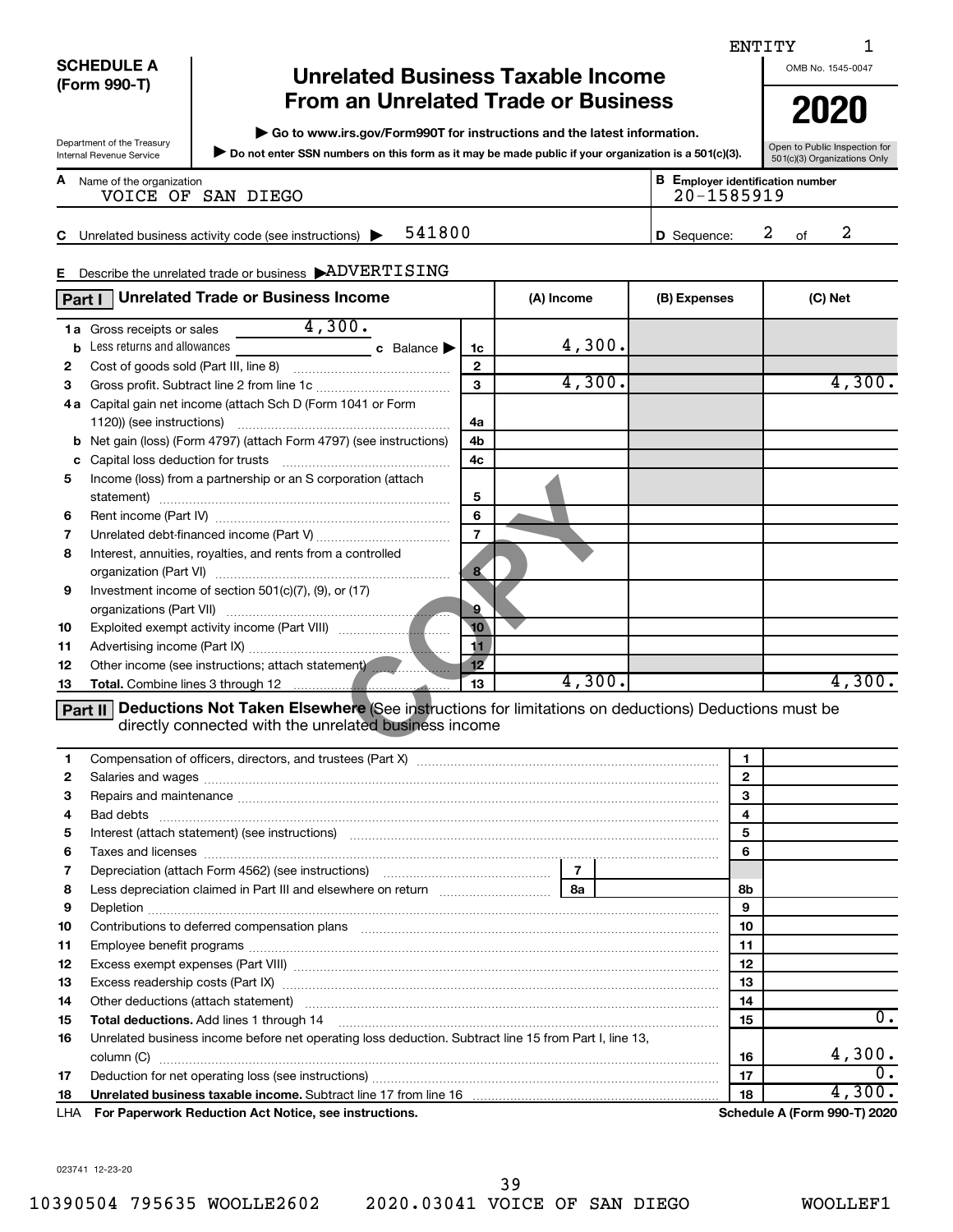| ENTITY |  |
|--------|--|
|--------|--|

| Part III       | Schedule A (Form 990-T) 2020<br><b>Cost of Goods Sold</b>                                                                                                                                                                      | Enter method of inventory valuation |   |                | Page 2                               |
|----------------|--------------------------------------------------------------------------------------------------------------------------------------------------------------------------------------------------------------------------------|-------------------------------------|---|----------------|--------------------------------------|
| 1              | Inventory at beginning of year encouragement and an intervention of the state of year and the state of year and the state of the state of the state of the state of the state of the state of the state of the state of the st |                                     |   | 1              |                                      |
| 2              |                                                                                                                                                                                                                                |                                     |   | $\mathbf{2}$   |                                      |
| 3              |                                                                                                                                                                                                                                |                                     |   | 3              |                                      |
| 4              |                                                                                                                                                                                                                                |                                     |   | 4              |                                      |
| 5              |                                                                                                                                                                                                                                |                                     |   | 5              |                                      |
| 6              |                                                                                                                                                                                                                                |                                     |   | 6              |                                      |
| 7              | Inventory at end of year                                                                                                                                                                                                       |                                     |   | $\overline{7}$ |                                      |
| 8              | Cost of goods sold. Subtract line 7 from line 6. Enter here and in Part I, line 2                                                                                                                                              |                                     |   | 8              |                                      |
| 9              | Do the rules of section 263A (with respect to property produced or acquired for resale) apply to the organization?                                                                                                             |                                     |   |                | Yes<br>No                            |
| <b>Part IV</b> | Rent Income (From Real Property and Personal Property Leased with Real Property)                                                                                                                                               |                                     |   |                |                                      |
| 1              | Description of property (property street address, city, state, ZIP code). Check if a dual-use (see instructions)                                                                                                               |                                     |   |                |                                      |
|                | Α                                                                                                                                                                                                                              |                                     |   |                |                                      |
|                | В                                                                                                                                                                                                                              |                                     |   |                |                                      |
|                | С                                                                                                                                                                                                                              |                                     |   |                |                                      |
|                | D                                                                                                                                                                                                                              |                                     |   |                |                                      |
|                |                                                                                                                                                                                                                                | A                                   | В | С              | D                                    |
| $\mathbf{2}$   | Rent received or accrued                                                                                                                                                                                                       |                                     |   |                |                                      |
| а              | From personal property (if the percentage of                                                                                                                                                                                   |                                     |   |                |                                      |
|                | rent for personal property is more than 10%                                                                                                                                                                                    |                                     |   |                |                                      |
|                |                                                                                                                                                                                                                                |                                     |   |                |                                      |
| b              | From real and personal property (if the                                                                                                                                                                                        |                                     |   |                |                                      |
|                | percentage of rent for personal property exceeds                                                                                                                                                                               |                                     |   |                |                                      |
|                | 50% or if the rent is based on profit or income)                                                                                                                                                                               |                                     |   |                |                                      |
| с              | Total rents received or accrued by property.                                                                                                                                                                                   |                                     |   |                |                                      |
|                | Add lines 2a and 2b, columns A through D                                                                                                                                                                                       |                                     |   |                |                                      |
|                |                                                                                                                                                                                                                                |                                     |   |                |                                      |
|                | Total rents received or accrued. Add line 2c columns A through D. Enter here and on Part I, line 6, column (A)                                                                                                                 |                                     |   |                | 0.                                   |
| 3              |                                                                                                                                                                                                                                |                                     |   |                |                                      |
|                | Deductions directly connected with the income                                                                                                                                                                                  |                                     |   |                |                                      |
| 4              | in lines $2(a)$ and $2(b)$ (attach statement) $\ldots$                                                                                                                                                                         |                                     |   |                |                                      |
|                |                                                                                                                                                                                                                                |                                     |   |                |                                      |
| 5              |                                                                                                                                                                                                                                |                                     |   |                |                                      |
|                | <b>Unrelated Debt-Financed Income</b> (see instructions)                                                                                                                                                                       |                                     |   |                |                                      |
| 1              | Description of debt-financed property (street address, city, state, ZIP code). Check if a dual-use (see instructions)                                                                                                          |                                     |   |                | 0.                                   |
|                | Α                                                                                                                                                                                                                              |                                     |   |                |                                      |
|                | В                                                                                                                                                                                                                              |                                     |   |                |                                      |
| <b>Part V</b>  | C                                                                                                                                                                                                                              |                                     |   |                |                                      |
|                | D                                                                                                                                                                                                                              |                                     |   |                |                                      |
|                |                                                                                                                                                                                                                                | A                                   | В | C              | D                                    |
| 2              | Gross income from or allocable to debt-financed                                                                                                                                                                                |                                     |   |                |                                      |
|                |                                                                                                                                                                                                                                |                                     |   |                |                                      |
| 3              |                                                                                                                                                                                                                                |                                     |   |                |                                      |
|                | Deductions directly connected with or allocable                                                                                                                                                                                |                                     |   |                |                                      |
| а              | to debt-financed property                                                                                                                                                                                                      |                                     |   |                |                                      |
|                | Straight line depreciation (attach statement)                                                                                                                                                                                  |                                     |   |                |                                      |
| b              | Other deductions (attach statement)                                                                                                                                                                                            |                                     |   |                |                                      |
| с              | Total deductions (add lines 3a and 3b,                                                                                                                                                                                         |                                     |   |                |                                      |
|                |                                                                                                                                                                                                                                |                                     |   |                |                                      |
| 4              | Amount of average acquisition debt on or allocable                                                                                                                                                                             |                                     |   |                |                                      |
|                | to debt-financed property (attach statement)                                                                                                                                                                                   |                                     |   |                |                                      |
| 5              | Average adjusted basis of or allocable to debt-                                                                                                                                                                                |                                     |   |                |                                      |
|                | financed property (attach statement)                                                                                                                                                                                           |                                     |   |                |                                      |
| 6              |                                                                                                                                                                                                                                | %                                   | % | %              | %                                    |
| 7              | Gross income reportable. Multiply line 2 by line 6                                                                                                                                                                             |                                     |   |                |                                      |
| 8              |                                                                                                                                                                                                                                |                                     |   |                | $\overline{0}$ .                     |
|                |                                                                                                                                                                                                                                |                                     |   |                |                                      |
| 9              | Allocable deductions. Multiply line 3c by line 6                                                                                                                                                                               |                                     |   |                |                                      |
| 10<br>11       | Total allocable deductions. Add line 9, columns A through D. Enter here and on Part I, line 7, column (B)                                                                                                                      |                                     |   |                | $\overline{0}$ .<br>$\overline{0}$ . |

10390504 795635 WOOLLE2602 2020.03041 VOICE OF SAN DIEGO WOOLLEF1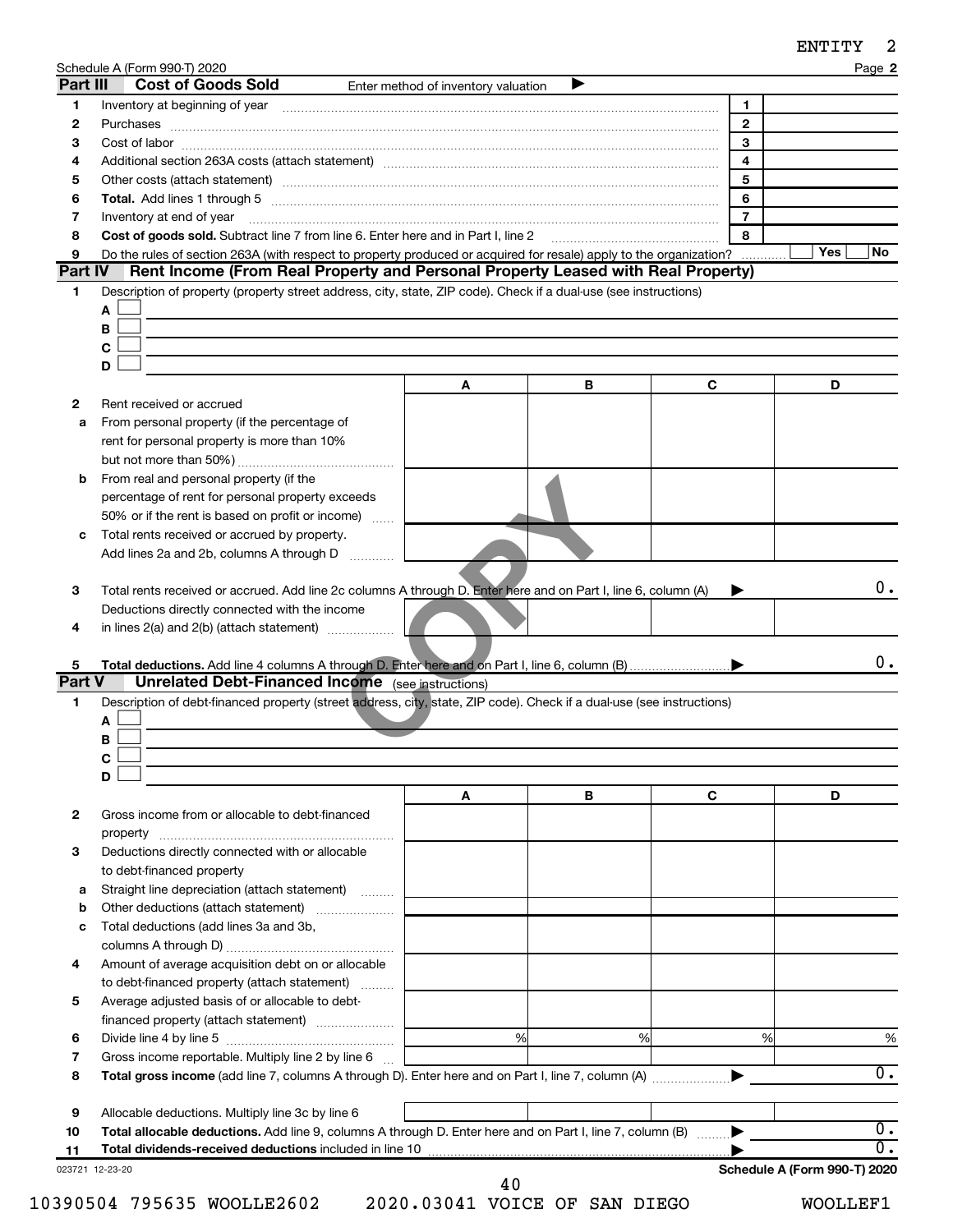|                                              | Schedule A (Form 990-T) 2020                                                                                         |                                         |                                                                                           |  |                                                                                |                                        |                                                                                                                                          |                                                                                     |                                                                         | Page 3                                                                               |
|----------------------------------------------|----------------------------------------------------------------------------------------------------------------------|-----------------------------------------|-------------------------------------------------------------------------------------------|--|--------------------------------------------------------------------------------|----------------------------------------|------------------------------------------------------------------------------------------------------------------------------------------|-------------------------------------------------------------------------------------|-------------------------------------------------------------------------|--------------------------------------------------------------------------------------|
|                                              | Part VI Interest, Annuities, Royalties, and Rents from Controlled Organizations (see instructions)                   |                                         |                                                                                           |  |                                                                                |                                        |                                                                                                                                          |                                                                                     |                                                                         |                                                                                      |
| <b>1.</b> Name of controlled<br>organization |                                                                                                                      | 2. Employer<br>identification<br>number | 3. Net unrelated<br>income (loss)<br>(see instructions)                                   |  |                                                                                | 4. Total of specified<br>payments made | <b>Exempt Controlled Organizations</b><br>5. Part of column 4<br>that is included in the<br>controlling organiza-<br>tion's gross income |                                                                                     | 6. Deductions directly<br>connected with<br>income in column 5          |                                                                                      |
| (1)                                          |                                                                                                                      |                                         |                                                                                           |  |                                                                                |                                        |                                                                                                                                          |                                                                                     |                                                                         |                                                                                      |
| (2)                                          |                                                                                                                      |                                         |                                                                                           |  |                                                                                |                                        |                                                                                                                                          |                                                                                     |                                                                         |                                                                                      |
| (3)                                          |                                                                                                                      |                                         |                                                                                           |  |                                                                                |                                        |                                                                                                                                          |                                                                                     |                                                                         |                                                                                      |
| (4)                                          |                                                                                                                      |                                         |                                                                                           |  |                                                                                |                                        |                                                                                                                                          |                                                                                     |                                                                         |                                                                                      |
|                                              |                                                                                                                      |                                         |                                                                                           |  | Nonexempt Controlled Organizations                                             |                                        |                                                                                                                                          |                                                                                     |                                                                         |                                                                                      |
| 7. Taxable Income                            |                                                                                                                      |                                         | 8. Net unrelated<br>income (loss)<br>(see instructions)                                   |  | 9. Total of specified<br>payments made                                         |                                        | <b>10.</b> Part of column 9<br>that is included in the<br>controlling organization's<br>gross income                                     |                                                                                     | <b>11.</b> Deductions directly<br>connected with<br>income in column 10 |                                                                                      |
| (1)                                          |                                                                                                                      |                                         |                                                                                           |  |                                                                                |                                        |                                                                                                                                          |                                                                                     |                                                                         |                                                                                      |
| (2)                                          |                                                                                                                      |                                         |                                                                                           |  |                                                                                |                                        |                                                                                                                                          |                                                                                     |                                                                         |                                                                                      |
| (3)                                          |                                                                                                                      |                                         |                                                                                           |  |                                                                                |                                        |                                                                                                                                          |                                                                                     |                                                                         |                                                                                      |
| (4)                                          |                                                                                                                      |                                         |                                                                                           |  |                                                                                |                                        |                                                                                                                                          |                                                                                     |                                                                         |                                                                                      |
| Totals                                       |                                                                                                                      |                                         |                                                                                           |  |                                                                                |                                        |                                                                                                                                          | Add columns 5 and 10.<br>Enter here and on Part I.<br>line $8$ , column $(A)$<br>0. |                                                                         | Add columns 6 and 11.<br>Enter here and on Part I.<br>line $8$ , column $(B)$<br>0.  |
| <b>Part VII</b>                              |                                                                                                                      |                                         | <b>Investment Income of a Section 501(c)(7),</b>                                          |  |                                                                                |                                        |                                                                                                                                          | (9), or (17) Organization (see instructions)                                        |                                                                         |                                                                                      |
|                                              |                                                                                                                      | 1. Description of income                |                                                                                           |  | 2. Amount of<br>income                                                         |                                        | 3. Deductions<br>directly connected<br>(attach statement)                                                                                | (attach statement)                                                                  | 4. Set-asides                                                           | <b>5. Total deductions</b><br>and set-asides<br>(add cols 3 and 4)                   |
| (1)                                          |                                                                                                                      |                                         |                                                                                           |  |                                                                                |                                        |                                                                                                                                          |                                                                                     |                                                                         |                                                                                      |
| (2)                                          |                                                                                                                      |                                         |                                                                                           |  |                                                                                |                                        |                                                                                                                                          |                                                                                     |                                                                         |                                                                                      |
| (3)                                          |                                                                                                                      |                                         |                                                                                           |  |                                                                                |                                        |                                                                                                                                          |                                                                                     |                                                                         |                                                                                      |
| (4)<br><b>Totals</b>                         |                                                                                                                      |                                         |                                                                                           |  | Add amounts in<br>column 2. Enter<br>here and on Part I,<br>line 9, column (A) | 0                                      |                                                                                                                                          |                                                                                     |                                                                         | Add amounts in<br>column 5. Enter<br>here and on Part I,<br>line 9, column (B)<br>0. |
| <b>Part VIII</b>                             |                                                                                                                      |                                         | <b>Exploited Exempt Activity Income, Other Than Advertising Income (see instructions)</b> |  |                                                                                |                                        |                                                                                                                                          |                                                                                     |                                                                         |                                                                                      |
| 1                                            | Description of exploited activity:                                                                                   |                                         |                                                                                           |  |                                                                                |                                        |                                                                                                                                          |                                                                                     |                                                                         |                                                                                      |
| $\mathbf{2}$                                 | Gross unrelated business income from trade or business. Enter here and on Part I, line 10, column (A)                |                                         |                                                                                           |  |                                                                                |                                        |                                                                                                                                          |                                                                                     | $\mathbf{2}$                                                            |                                                                                      |
| З                                            | Expenses directly connected with production of unrelated business income. Enter here and on Part I,                  |                                         |                                                                                           |  |                                                                                |                                        |                                                                                                                                          |                                                                                     |                                                                         |                                                                                      |
|                                              |                                                                                                                      |                                         |                                                                                           |  |                                                                                |                                        |                                                                                                                                          |                                                                                     | 3                                                                       |                                                                                      |
|                                              | Net income (loss) from unrelated trade or business. Subtract line 3 from line 2. If a gain, complete<br>4            |                                         |                                                                                           |  |                                                                                |                                        |                                                                                                                                          |                                                                                     |                                                                         |                                                                                      |
|                                              | lines 5 through 7 www.assemblance.com/news/community/intervention-community-community-community-community-community- |                                         |                                                                                           |  |                                                                                |                                        |                                                                                                                                          |                                                                                     | 4                                                                       |                                                                                      |
| 5                                            |                                                                                                                      |                                         |                                                                                           |  |                                                                                |                                        |                                                                                                                                          | 5                                                                                   |                                                                         |                                                                                      |
| 6                                            |                                                                                                                      |                                         |                                                                                           |  |                                                                                |                                        |                                                                                                                                          |                                                                                     | 6                                                                       |                                                                                      |
| 7                                            | Excess exempt expenses. Subtract line 5 from line 6, but do not enter more than the amount on line                   |                                         |                                                                                           |  |                                                                                |                                        |                                                                                                                                          |                                                                                     | 7                                                                       |                                                                                      |
|                                              |                                                                                                                      |                                         |                                                                                           |  |                                                                                |                                        |                                                                                                                                          |                                                                                     |                                                                         |                                                                                      |

**Schedule A (Form 990-T) 2020**

023731 12-23-20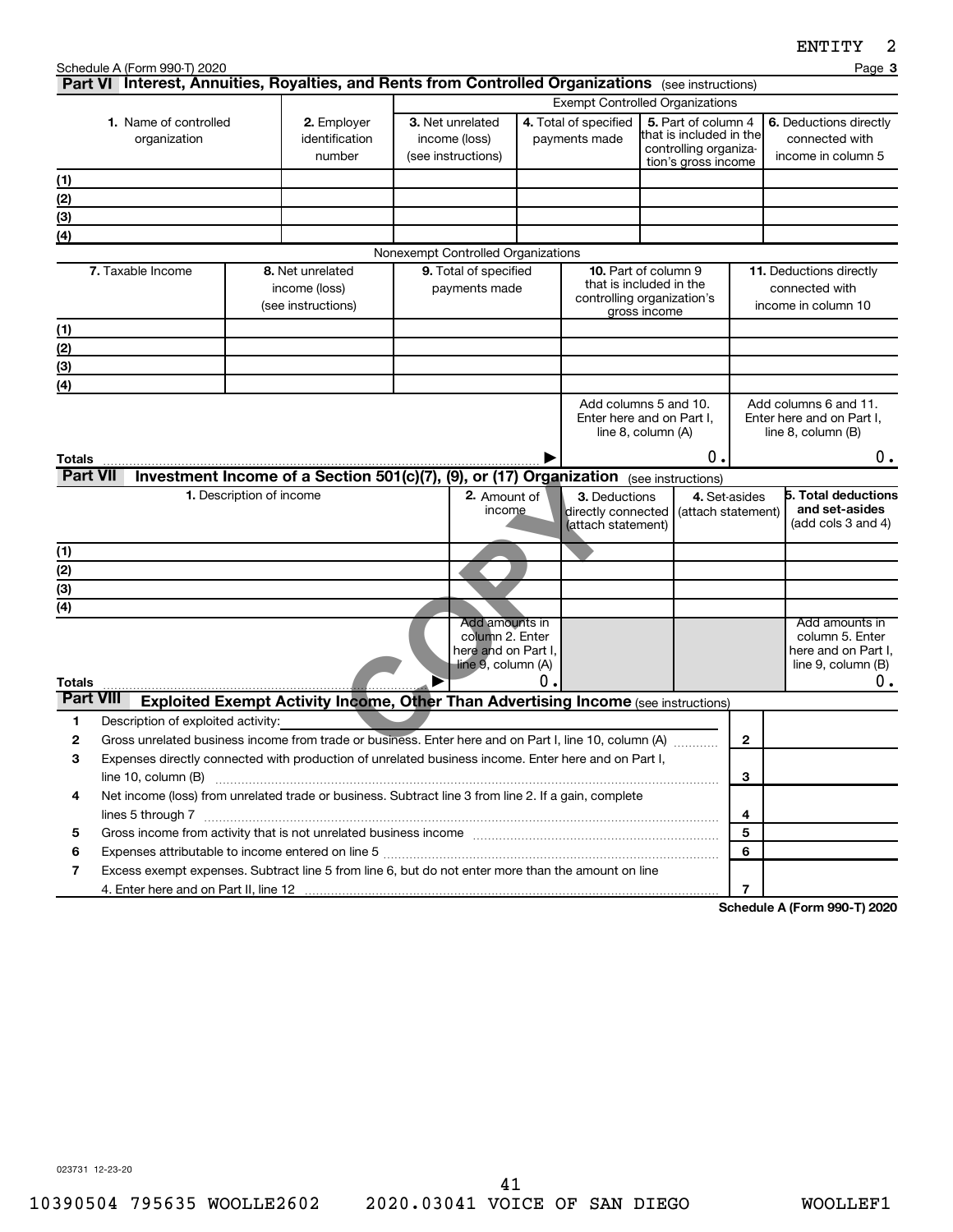**4**

Schedule A (Form 990-T) 2020 Page

| Part IX      | <b>Advertising Income</b>                                                                            |          |   |                 |                    |
|--------------|------------------------------------------------------------------------------------------------------|----------|---|-----------------|--------------------|
| 1            | Name(s) of periodical(s). Check box if reporting two or more periodicals on a consolidated basis.    |          |   |                 |                    |
|              | Α                                                                                                    |          |   |                 |                    |
|              | В                                                                                                    |          |   |                 |                    |
|              | C                                                                                                    |          |   |                 |                    |
|              | D                                                                                                    |          |   |                 |                    |
|              | Enter amounts for each periodical listed above in the corresponding column.                          |          |   |                 |                    |
|              |                                                                                                      |          |   |                 | D                  |
|              |                                                                                                      | A        | В | C               |                    |
| $\mathbf{2}$ | Gross advertising income                                                                             |          |   |                 | $\overline{0}$ .   |
|              |                                                                                                      |          |   |                 |                    |
| а            |                                                                                                      |          |   |                 |                    |
| 3            |                                                                                                      |          |   |                 |                    |
| а            |                                                                                                      |          |   |                 | $\overline{0}$ .   |
|              |                                                                                                      |          |   |                 |                    |
| 4            | Advertising gain (loss). Subtract line 3 from line                                                   |          |   |                 |                    |
|              | 2. For any column in line 4 showing a gain,                                                          |          |   |                 |                    |
|              | complete lines 5 through 8. For any column in                                                        |          |   |                 |                    |
|              | line 4 showing a loss or zero, do not complete                                                       |          |   |                 |                    |
|              | lines 5 through 7, and enter zero on line 8                                                          |          |   |                 |                    |
| 5            |                                                                                                      |          |   |                 |                    |
| 6            |                                                                                                      |          |   |                 |                    |
| 7            | Excess readership costs. If line 6 is less than                                                      |          |   |                 |                    |
|              | line 5, subtract line 6 from line 5. If line 5 is less                                               |          |   |                 |                    |
|              |                                                                                                      |          |   |                 |                    |
| 8            | Excess readership costs allowed as a                                                                 |          |   |                 |                    |
|              | deduction. For each column showing a gain on                                                         |          |   |                 |                    |
|              | line 4, enter the lesser of line 4 or line 7                                                         |          |   |                 |                    |
| a            | Add line 8, columns A through D. Enter the greater of the line 8a, columns total or zero here and on |          |   |                 |                    |
|              |                                                                                                      |          |   |                 | 0.                 |
| Part X       | <b>Compensation of Officers, Directors, and Trustees (see instructions)</b>                          |          |   |                 |                    |
|              |                                                                                                      |          |   | 3. Percentage   | 4. Compensation    |
|              | 1. Name                                                                                              | 2. Title |   | of time devoted | attributable to    |
|              |                                                                                                      |          |   | to business     | unrelated business |
| (1)          |                                                                                                      |          |   | %               |                    |
| (2)          |                                                                                                      |          |   | %               |                    |
| (3)          |                                                                                                      |          |   | %               |                    |
| (4)          |                                                                                                      |          |   | %               |                    |
|              |                                                                                                      |          |   |                 |                    |
|              | Total. Enter here and on Part II, line 1                                                             |          |   |                 | 0.                 |
| Part XI      | <b>Supplemental Information</b> (see instructions)                                                   |          |   |                 |                    |
|              |                                                                                                      |          |   |                 |                    |
|              |                                                                                                      |          |   |                 |                    |
|              |                                                                                                      |          |   |                 |                    |
|              |                                                                                                      |          |   |                 |                    |
|              |                                                                                                      |          |   |                 |                    |
|              |                                                                                                      |          |   |                 |                    |
|              |                                                                                                      |          |   |                 |                    |
|              |                                                                                                      |          |   |                 |                    |
|              |                                                                                                      |          |   |                 |                    |
|              |                                                                                                      |          |   |                 |                    |
|              |                                                                                                      |          |   |                 |                    |
|              |                                                                                                      |          |   |                 |                    |
|              |                                                                                                      |          |   |                 |                    |
|              |                                                                                                      |          |   |                 |                    |
|              |                                                                                                      |          |   |                 |                    |
|              |                                                                                                      |          |   |                 |                    |

023732 12-23-20